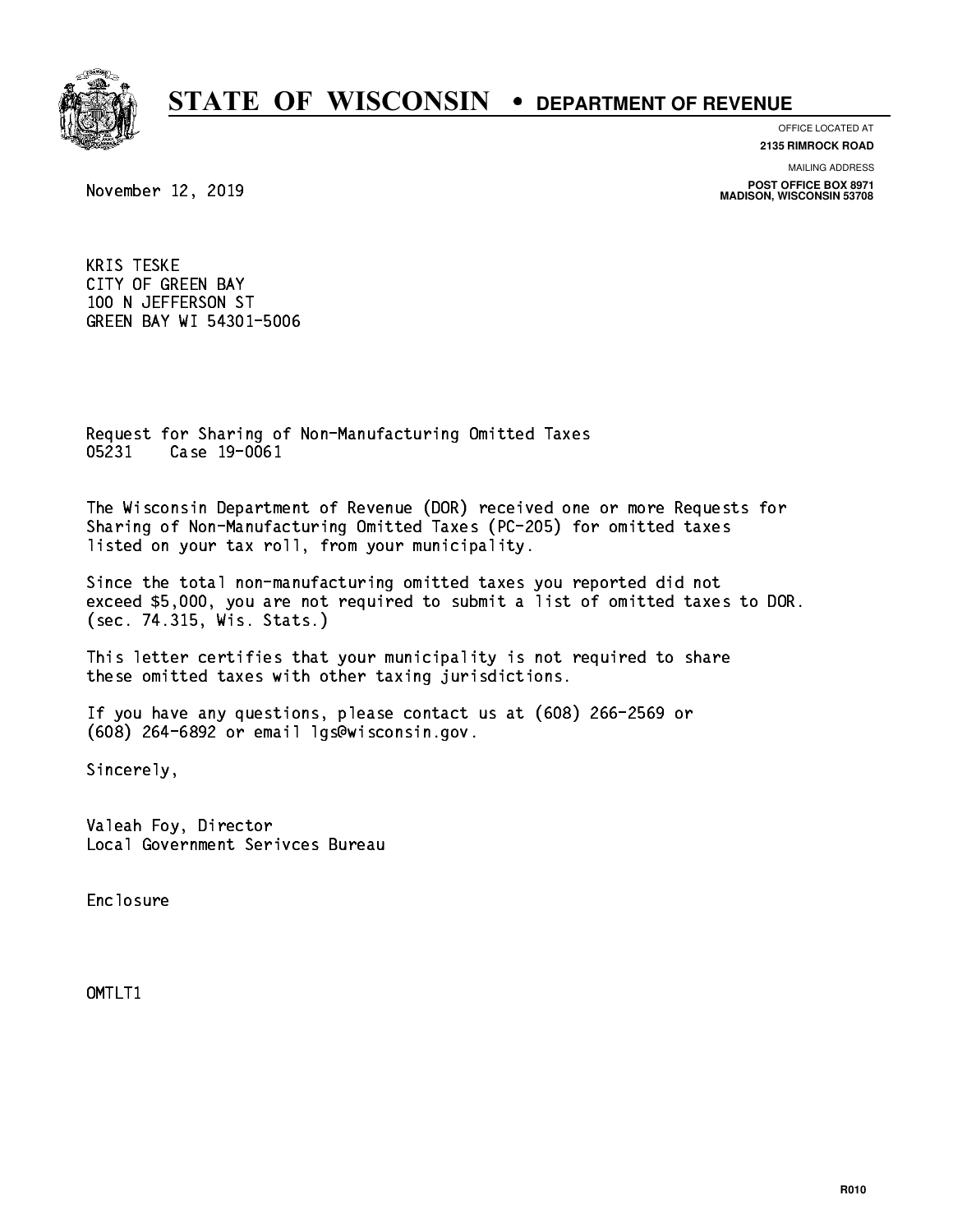

**OFFICE LOCATED AT**

**2135 RIMROCK ROAD**

**MAILING ADDRESS**

**POST OFFICE BOX 8971 MADISON, WISCONSIN 53708**

November 12, 2019

 KRIS TESKE CITY OF GREEN BAY 100 N JEFFERSON ST GREEN BAY WI 54301-5006

 Request for Sharing of Non-Manufacturing Omitted Taxes 05231 Case 19-0059

 The Wisconsin Department of Revenue (DOR) received one or more Requests for Sharing of Non-Manufacturing Omitted Taxes (PC-205) for omitted taxes listed on your tax roll, from your municipality.

 Since the total non-manufacturing omitted taxes you reported did not exceed \$5,000, you are not required to submit a list of omitted taxes to DOR. (sec. 74.315, Wis. Stats.)

 This letter certifies that your municipality is not required to share these omitted taxes with other taxing jurisdictions.

 If you have any questions, please contact us at (608) 266-2569 or (608) 264-6892 or email lgs@wisconsin.gov.

Sincerely,

 Valeah Foy, Director Local Government Serivces Bureau

Enclosure Enclosure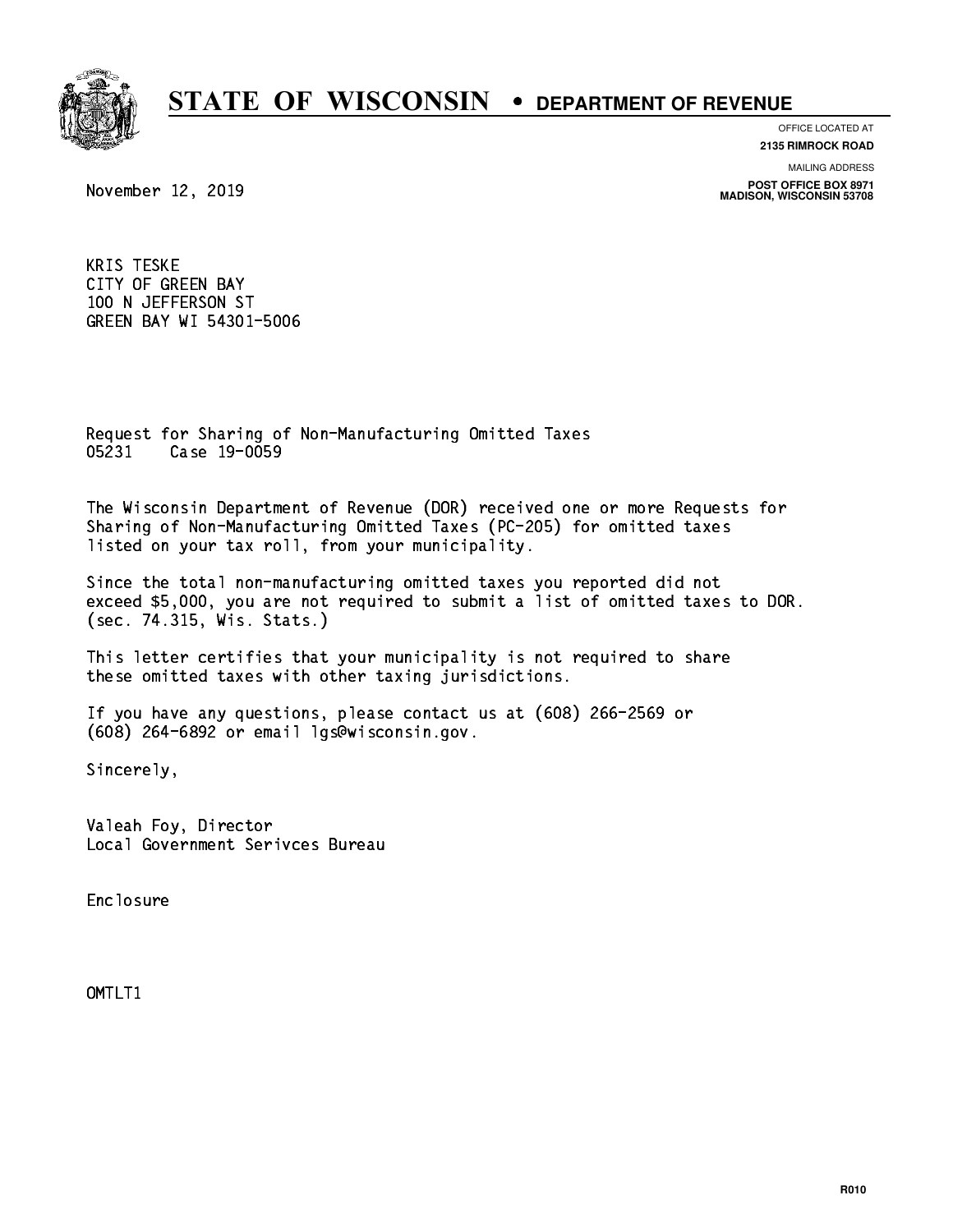

**OFFICE LOCATED AT**

**2135 RIMROCK ROAD**

November 12, 2019

**MAILING ADDRESS**

**POST OFFICE BOX 8971 MADISON, WISCONSIN 53708**

 CARRIE RIEPL CITY OF EAU CLAIRE 203 S FARWELL ST EAU CLAIRE WI 54702-3718

 Request for Sharing of Non-Manufacturing Omitted Taxes 18221 Case 19-0029 18221 Case 19-0029

 The Wisconsin Department of Revenue (DOR) received one or more Requests for Sharing of Non-Manufacturing Omitted Taxes (PC-205) for omitted taxes listed on your tax roll, from your municipality.

 Since the total non-manufacturing omitted taxes you reported did not exceed \$5,000, you are not required to submit a list of omitted taxes to DOR. (sec. 74.315, Wis. Stats.)

 This letter certifies that your municipality is not required to share these omitted taxes with other taxing jurisdictions.

 If you have any questions, please contact us at (608) 266-2569 or (608) 264-6892 or email lgs@wisconsin.gov.

Sincerely,

 Valeah Foy, Director Local Government Serivces Bureau

Enclosure Enclosure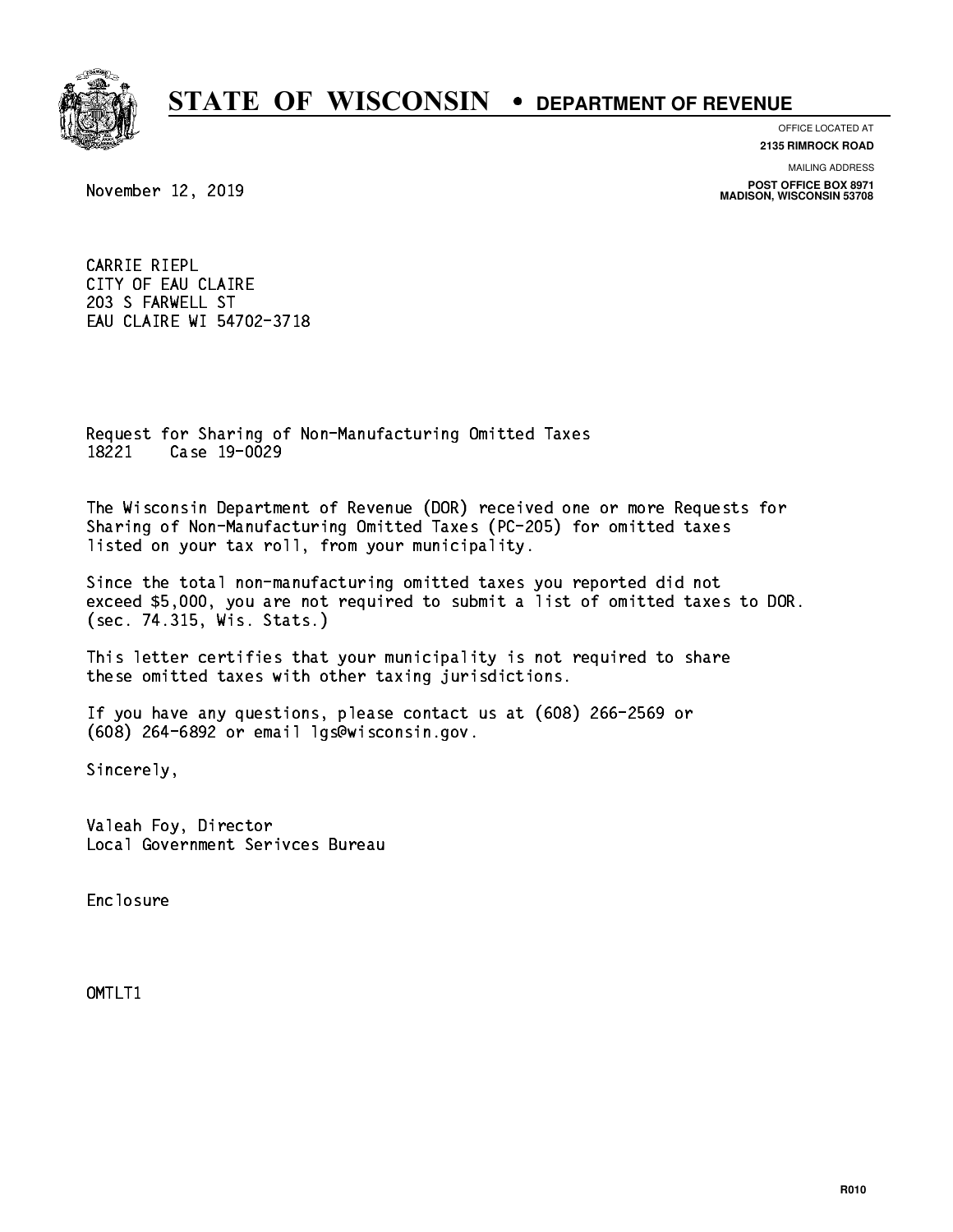

**OFFICE LOCATED AT 2135 RIMROCK ROAD**

**MAILING ADDRESS**

**POST OFFICE BOX 8971 MADISON, WISCONSIN 53708**

November 12, 2019

 MILISSA STIPE VILLAGE OF LUXEMBURG PO BOX 307 LUXEMBURG WI 54217-0307

 Request for Sharing of Non-Manufacturing Omitted Taxes 31146 Case 19-0132 3123 Case 22 Case

 The Wisconsin Department of Revenue (DOR) received one or more Requests for Sharing of Non-Manufacturing Omitted Taxes (PC-205) for omitted taxes listed on your tax roll, from your municipality.

 Since the total non-manufacturing omitted taxes you reported did not exceed \$5,000, you are not required to submit a list of omitted taxes to DOR. (sec. 74.315, Wis. Stats.)

 This letter certifies that your municipality is not required to share these omitted taxes with other taxing jurisdictions.

 If you have any questions, please contact us at (608) 266-2569 or (608) 264-6892 or email lgs@wisconsin.gov.

Sincerely,

 Valeah Foy, Director Local Government Serivces Bureau

Enclosure Enclosure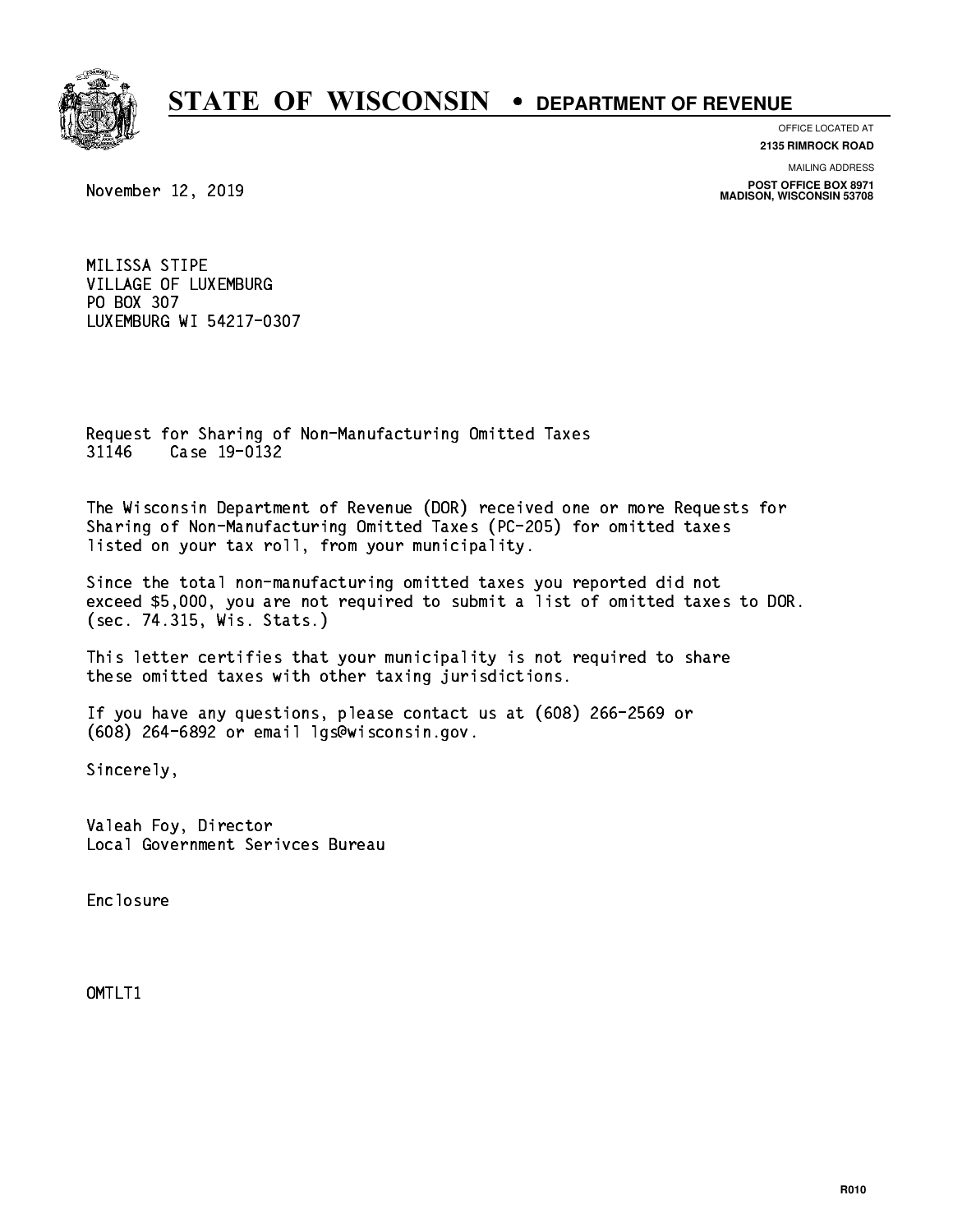

### **OFFICE LOCATED AT**

**2135 RIMROCK ROAD**

**MAILING ADDRESS**

**POST OFFICE BOX 8971 MADISON, WISCONSIN 53708**

November 12, 2019

 TONI RAYALA CITY OF WAUSAU 407 GRANT ST WAUSAU WI 54403

 Request for Sharing of Non-Manufacturing Omitted Taxes 37291 Case 19-0048 37291 Case 19-00-20

 The Wisconsin Department of Revenue (DOR) received one or more Requests for Sharing of Non-Manufacturing Omitted Taxes (PC-205) for omitted taxes listed on your tax roll, from your municipality.

 Since the total non-manufacturing omitted taxes you reported did not exceed \$5,000, you are not required to submit a list of omitted taxes to DOR. (sec. 74.315, Wis. Stats.)

 This letter certifies that your municipality is not required to share these omitted taxes with other taxing jurisdictions.

 If you have any questions, please contact us at (608) 266-2569 or (608) 264-6892 or email lgs@wisconsin.gov.

Sincerely,

 Valeah Foy, Director Local Government Serivces Bureau

Enclosure Enclosure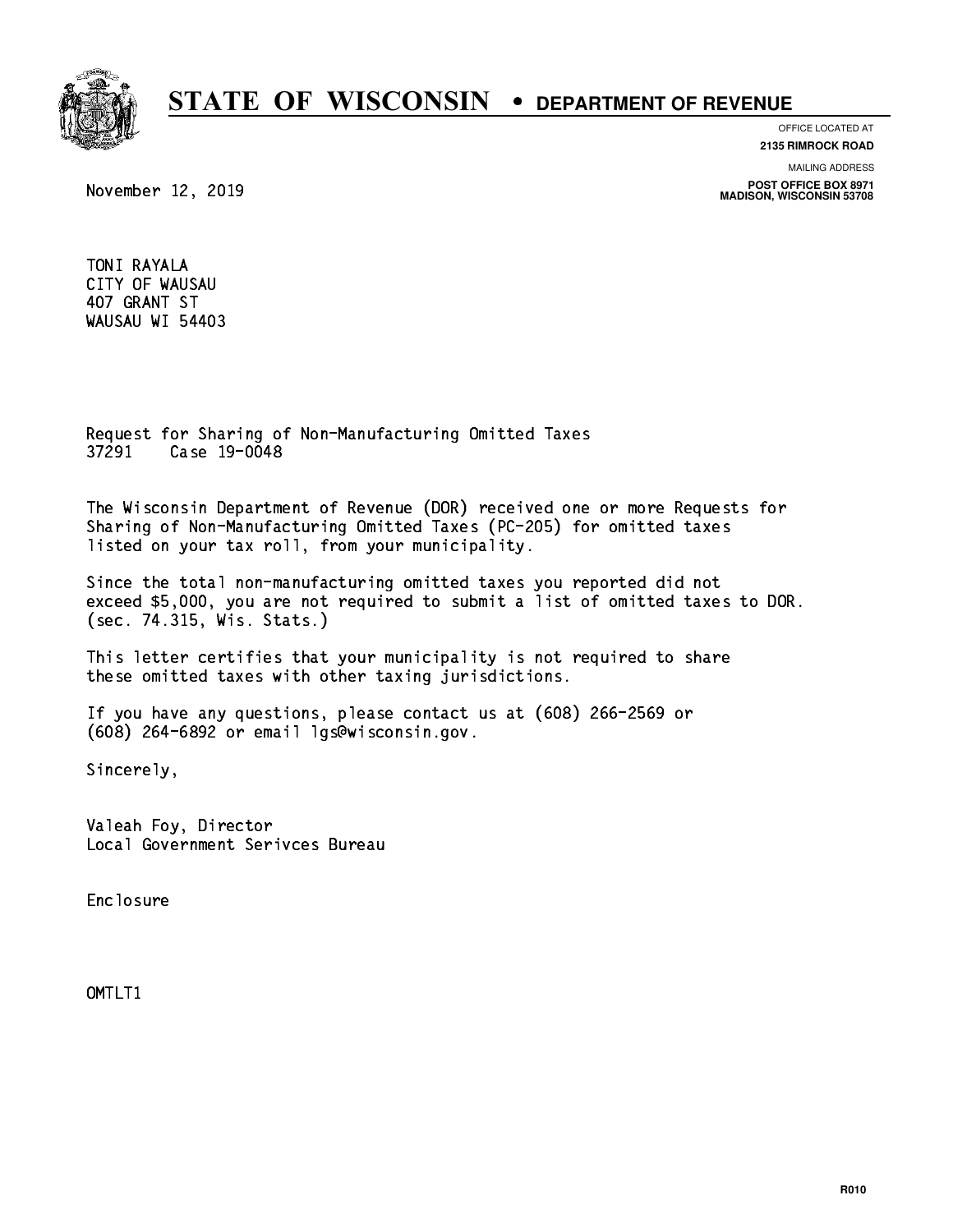

**OFFICE LOCATED AT**

**2135 RIMROCK ROAD**

November 12, 2019

**MAILING ADDRESS**

**POST OFFICE BOX 8971 MADISON, WISCONSIN 53708**

 STEVEN BRAATZ CITY OF WEST ALLIS 7525 W GREENFIELD AVENUE WEST ALLIS WI 53214

 Request for Sharing of Non-Manufacturing Omitted Taxes 40292 Case 19-0199 40292 Case 19-0199

 The Wisconsin Department of Revenue (DOR) received one or more Requests for Sharing of Non-Manufacturing Omitted Taxes (PC-205) for omitted taxes listed on your tax roll, from your municipality.

 Since the total non-manufacturing omitted taxes you reported did not exceed \$5,000, you are not required to submit a list of omitted taxes to DOR. (sec. 74.315, Wis. Stats.)

 This letter certifies that your municipality is not required to share these omitted taxes with other taxing jurisdictions.

 If you have any questions, please contact us at (608) 266-2569 or (608) 264-6892 or email lgs@wisconsin.gov.

Sincerely,

 Valeah Foy, Director Local Government Serivces Bureau

Enclosure Enclosure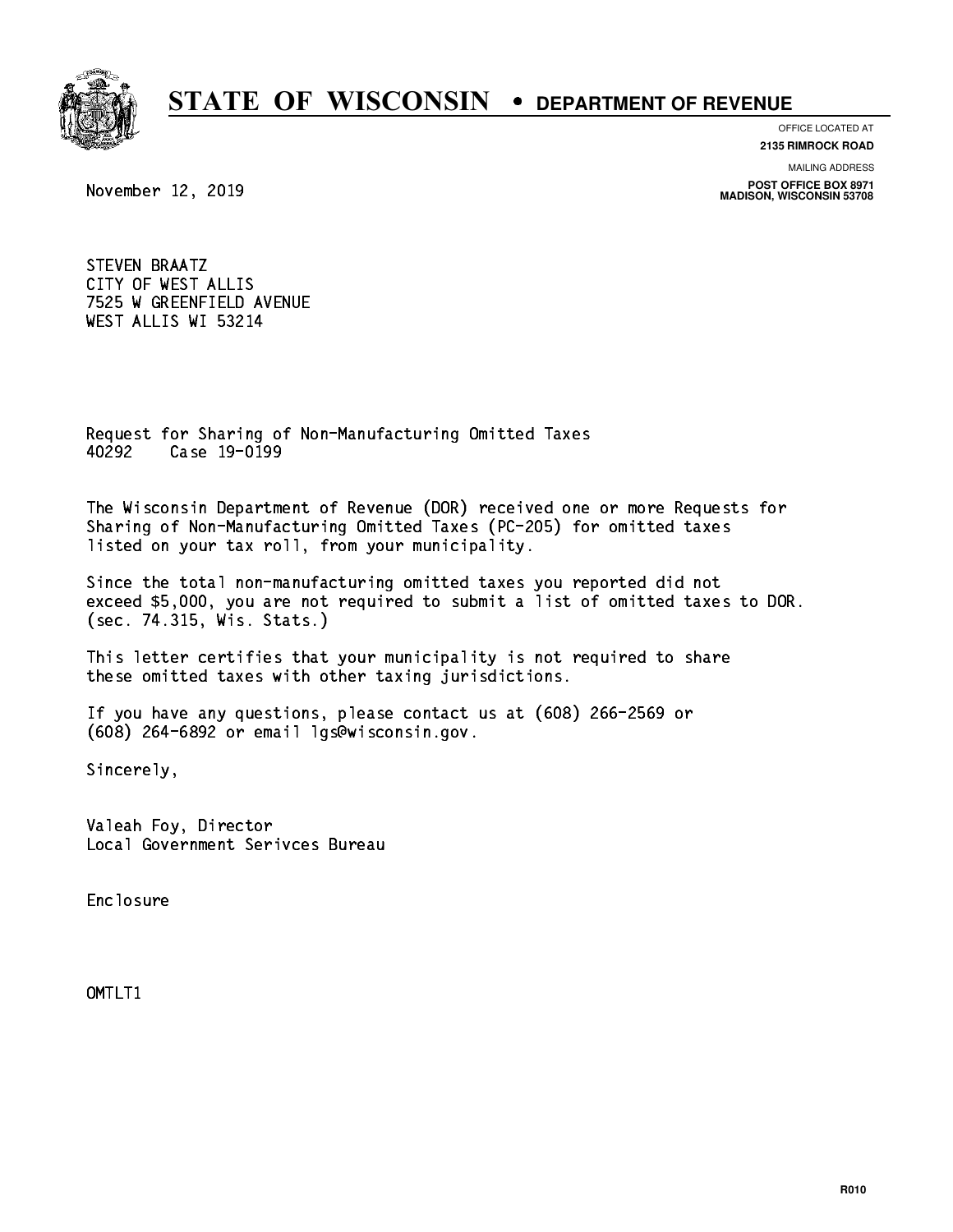

**OFFICE LOCATED AT**

**2135 RIMROCK ROAD**

November 12, 2019

**MAILING ADDRESS**

**POST OFFICE BOX 8971 MADISON, WISCONSIN 53708**

 DENISE JACKETT TOWN OF LAKEWOOD PO BOX 40  $\sim$   $\sim$   $\sim$   $\sim$   $\sim$   $\sim$   $\sim$ LAKEWOOD WI 54138-0040

 Request for Sharing of Non-Manufacturing Omitted Taxes 42019 Case 19-0045 42019 Case 19-00-2

 The Wisconsin Department of Revenue (DOR) received one or more Requests for Sharing of Non-Manufacturing Omitted Taxes (PC-205) for omitted taxes listed on your tax roll, from your municipality.

 Since the total non-manufacturing omitted taxes you reported did not exceed \$5,000, you are not required to submit a list of omitted taxes to DOR. (sec. 74.315, Wis. Stats.)

 This letter certifies that your municipality is not required to share these omitted taxes with other taxing jurisdictions.

 If you have any questions, please contact us at (608) 266-2569 or (608) 264-6892 or email lgs@wisconsin.gov.

Sincerely,

 Valeah Foy, Director Local Government Serivces Bureau

Enclosure Enclosure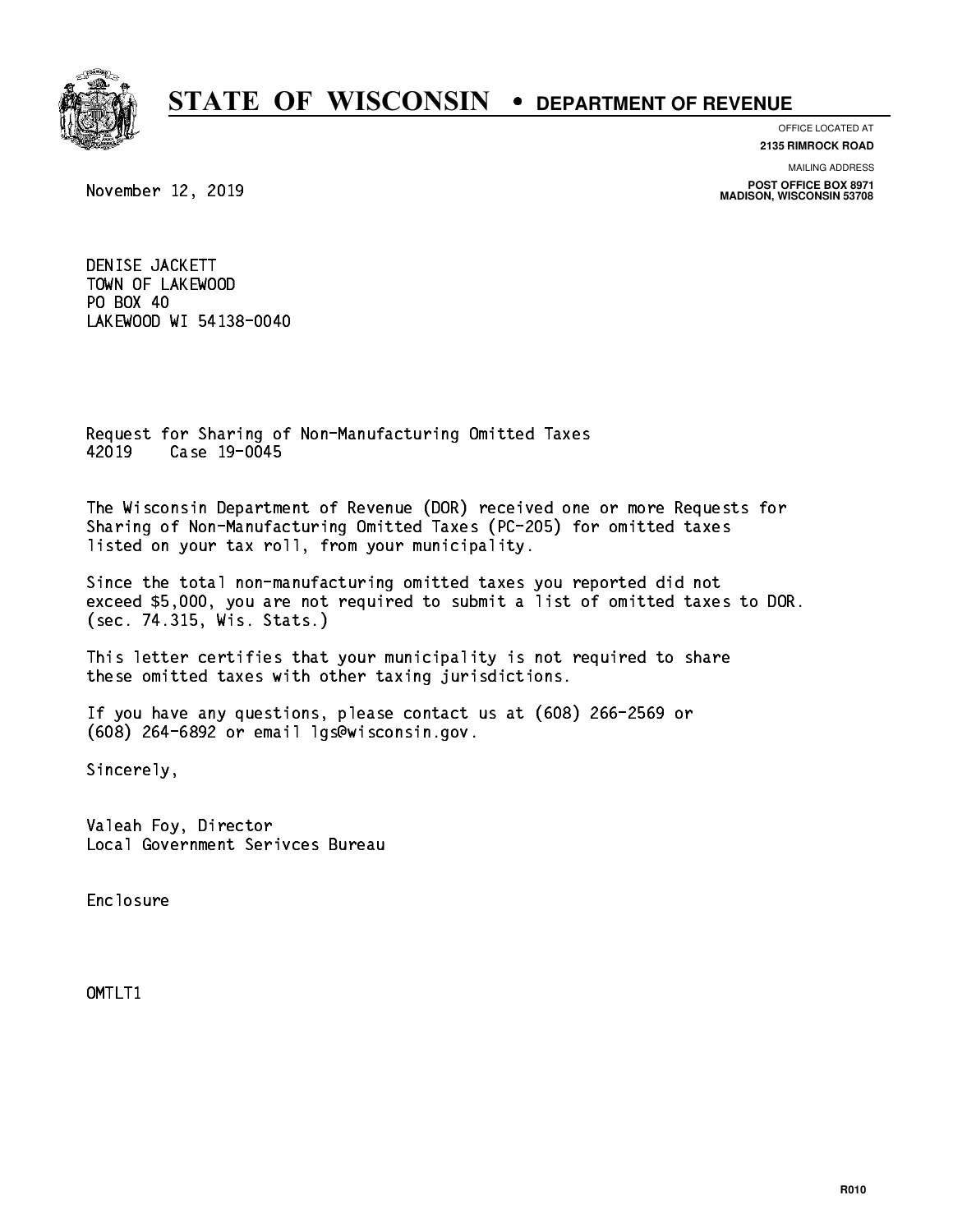

**OFFICE LOCATED AT 2135 RIMROCK ROAD**

**MAILING ADDRESS**

**POST OFFICE BOX 8971 MADISON, WISCONSIN 53708**

November 12, 2019

 ANGIE CAIN TOWN OF GRAND CHUTE 1900 GRAND CHUTE BLVD GRAND CHUTE WI 54913-9613

 Request for Sharing of Non-Manufacturing Omitted Taxes 44020 Case 19-0101

 The Wisconsin Department of Revenue (DOR) received one or more Requests for Sharing of Non-Manufacturing Omitted Taxes (PC-205) for omitted taxes listed on your tax roll, from your municipality.

 Since the total non-manufacturing omitted taxes you reported did not exceed \$5,000, you are not required to submit a list of omitted taxes to DOR. (sec. 74.315, Wis. Stats.)

 This letter certifies that your municipality is not required to share these omitted taxes with other taxing jurisdictions.

 If you have any questions, please contact us at (608) 266-2569 or (608) 264-6892 or email lgs@wisconsin.gov.

Sincerely,

 Valeah Foy, Director Local Government Serivces Bureau

Enclosure Enclosure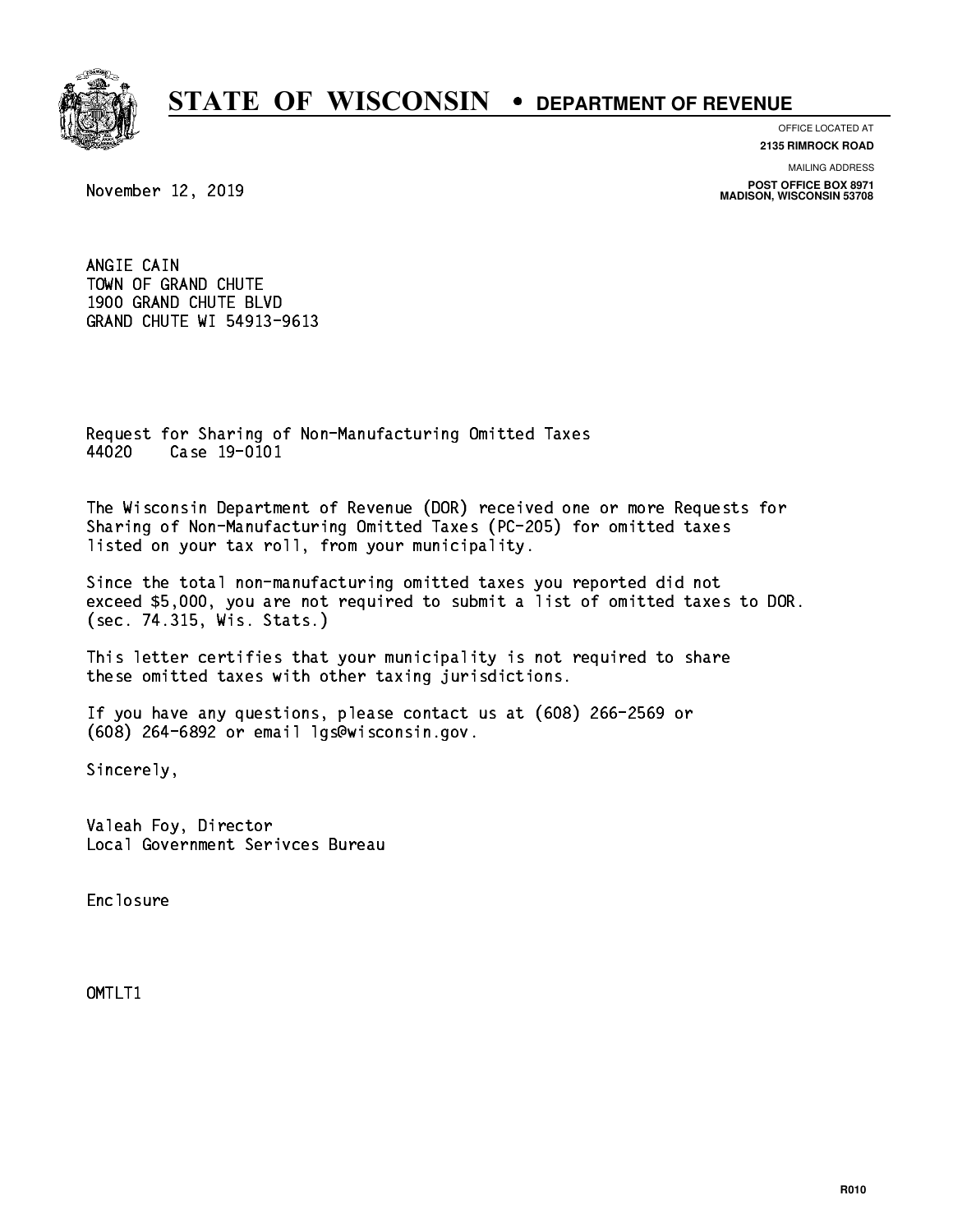

**OFFICE LOCATED AT**

**2135 RIMROCK ROAD**

November 12, 2019

**MAILING ADDRESS**

**POST OFFICE BOX 8971 MADISON, WISCONSIN 53708**

 ANGIE CAIN TOWN OF GRAND CHUTE 1900 GRAND CHUTE BLVD GRAND CHUTE WI 54913-9613

 Request for Sharing of Non-Manufacturing Omitted Taxes 44020 Case 19-0099

 The Wisconsin Department of Revenue (DOR) received one or more Requests for Sharing of Non-Manufacturing Omitted Taxes (PC-205) for omitted taxes listed on your tax roll, from your municipality.

 Since the total non-manufacturing omitted taxes you reported did not exceed \$5,000, you are not required to submit a list of omitted taxes to DOR. (sec. 74.315, Wis. Stats.)

 This letter certifies that your municipality is not required to share these omitted taxes with other taxing jurisdictions.

 If you have any questions, please contact us at (608) 266-2569 or (608) 264-6892 or email lgs@wisconsin.gov.

Sincerely,

 Valeah Foy, Director Local Government Serivces Bureau

Enclosure Enclosure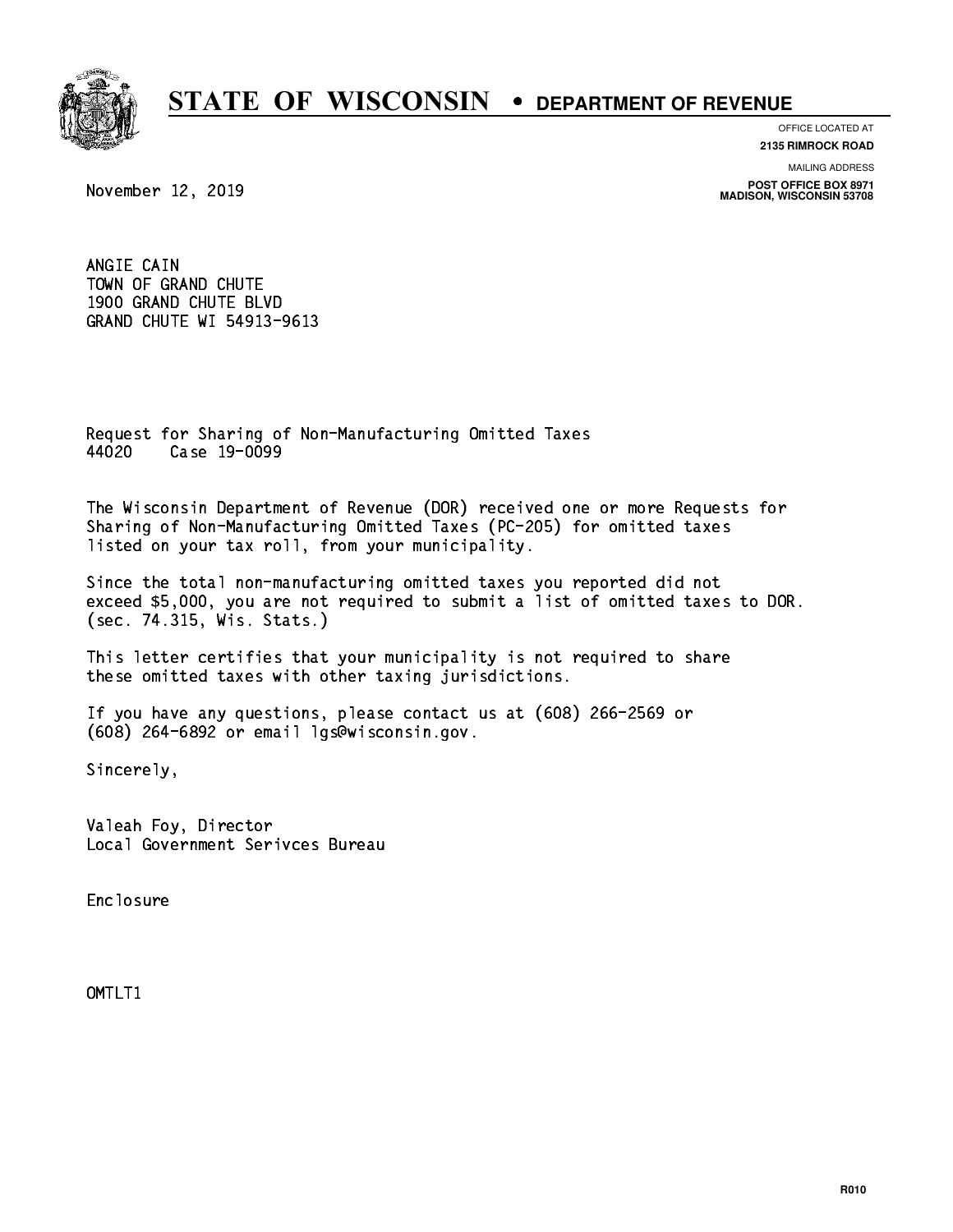

**OFFICE LOCATED AT**

**2135 RIMROCK ROAD**

November 12, 2019

**MAILING ADDRESS**

**POST OFFICE BOX 8971 MADISON, WISCONSIN 53708**

 ANGIE CAIN TOWN OF GRAND CHUTE 1900 GRAND CHUTE BLVD GRAND CHUTE WI 54913-9613

 Request for Sharing of Non-Manufacturing Omitted Taxes 44020 Case 19-0098 4402 Case 19-009

 The Wisconsin Department of Revenue (DOR) received one or more Requests for Sharing of Non-Manufacturing Omitted Taxes (PC-205) for omitted taxes listed on your tax roll, from your municipality.

 Since the total non-manufacturing omitted taxes you reported did not exceed \$5,000, you are not required to submit a list of omitted taxes to DOR. (sec. 74.315, Wis. Stats.)

 This letter certifies that your municipality is not required to share these omitted taxes with other taxing jurisdictions.

 If you have any questions, please contact us at (608) 266-2569 or (608) 264-6892 or email lgs@wisconsin.gov.

Sincerely,

 Valeah Foy, Director Local Government Serivces Bureau

Enclosure Enclosure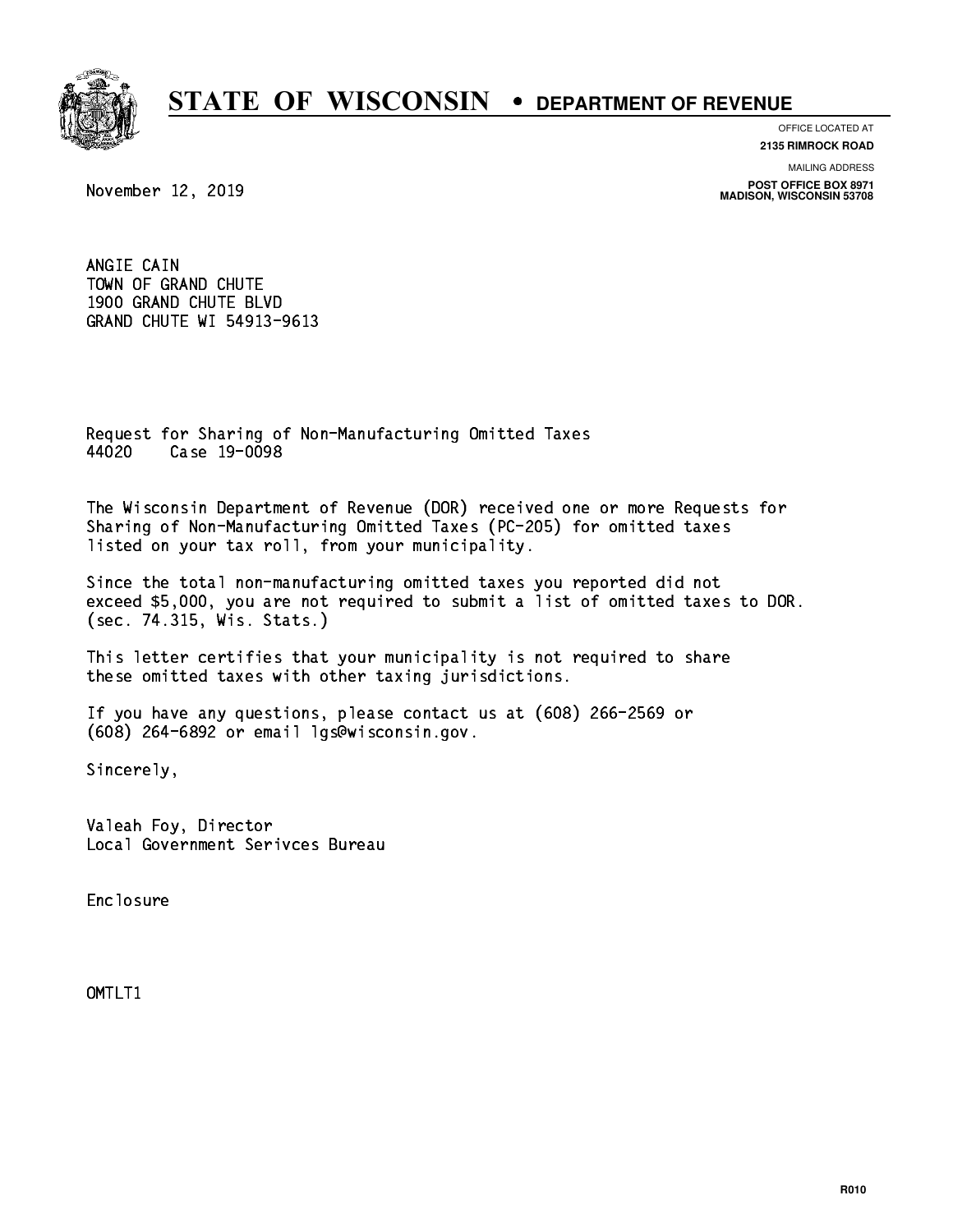

**OFFICE LOCATED AT**

**2135 RIMROCK ROAD**

November 12, 2019

**MAILING ADDRESS**

**POST OFFICE BOX 8971 MADISON, WISCONSIN 53708**

 ANGIE CAIN TOWN OF GRAND CHUTE 1900 GRAND CHUTE BLVD GRAND CHUTE WI 54913-9613

 Request for Sharing of Non-Manufacturing Omitted Taxes 44020 Case 19-0100

 The Wisconsin Department of Revenue (DOR) received one or more Requests for Sharing of Non-Manufacturing Omitted Taxes (PC-205) for omitted taxes listed on your tax roll, from your municipality.

 Since the total non-manufacturing omitted taxes you reported did not exceed \$5,000, you are not required to submit a list of omitted taxes to DOR. (sec. 74.315, Wis. Stats.)

 This letter certifies that your municipality is not required to share these omitted taxes with other taxing jurisdictions.

 If you have any questions, please contact us at (608) 266-2569 or (608) 264-6892 or email lgs@wisconsin.gov.

Sincerely,

 Valeah Foy, Director Local Government Serivces Bureau

Enclosure Enclosure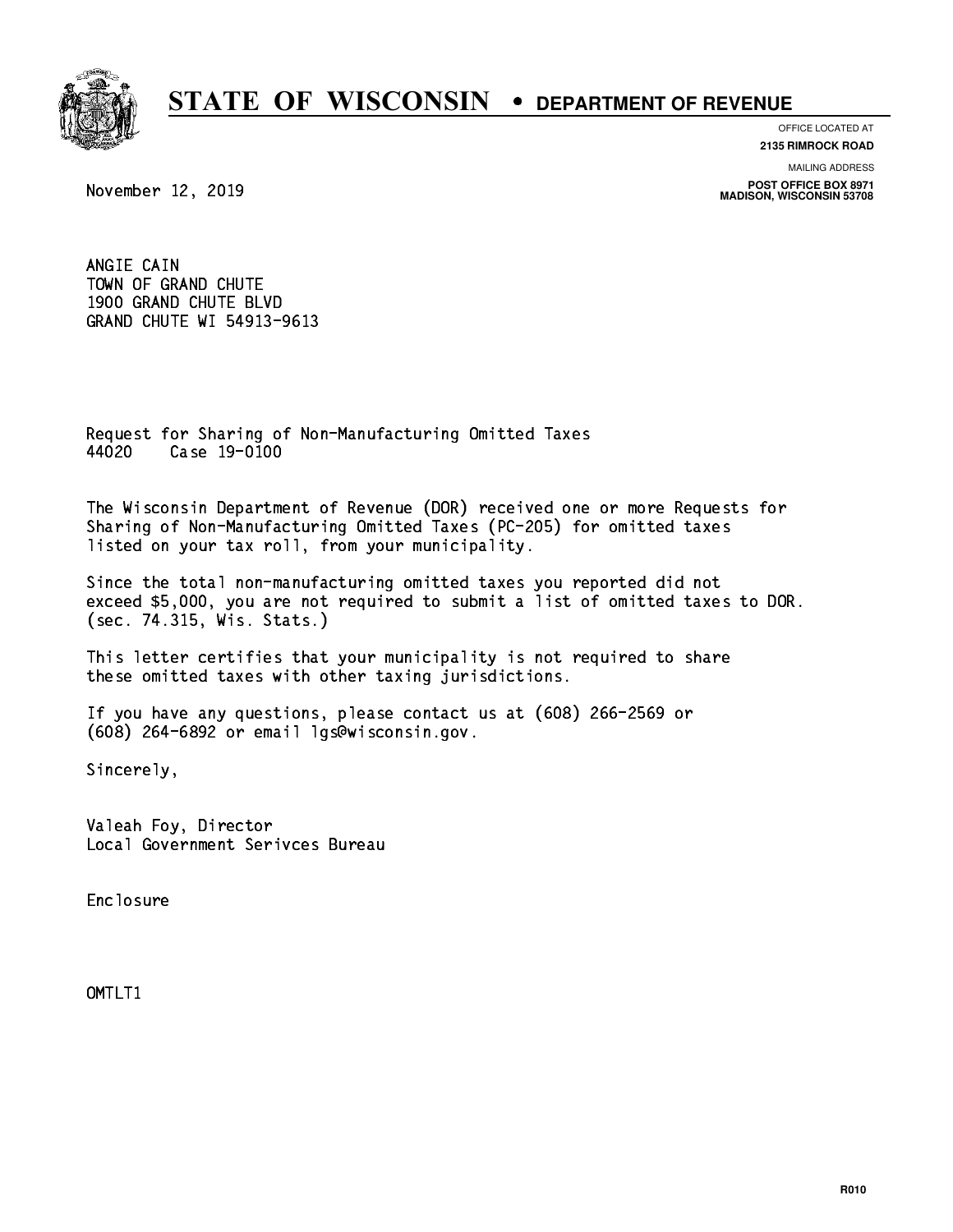

**OFFICE LOCATED AT 2135 RIMROCK ROAD**

November 12, 2019

**MAILING ADDRESS POST OFFICE BOX 8971 MADISON, WISCONSIN 53708**

 BRENDA PHIPPS TOWN OF GREENBUSH N6644 SUGARBUSH RD GLENBEULAH WI 53023-1236

 Request for Sharing of Non-Manufacturing Omitted Taxes 59002 Case 19-0103

 The Wisconsin Department of Revenue (DOR) received one or more Requests for Sharing of Non-Manufacturing Omitted Taxes (PC-205) for omitted taxes listed on your tax roll, from your municipality.

 Since the total non-manufacturing omitted taxes you reported did not exceed \$5,000, you are not required to submit a list of omitted taxes to DOR. (sec. 74.315, Wis. Stats.)

 This letter certifies that your municipality is not required to share these omitted taxes with other taxing jurisdictions.

 If you have any questions, please contact us at (608) 266-2569 or (608) 264-6892 or email lgs@wisconsin.gov.

Sincerely,

 Valeah Foy, Director Local Government Serivces Bureau

Enclosure Enclosure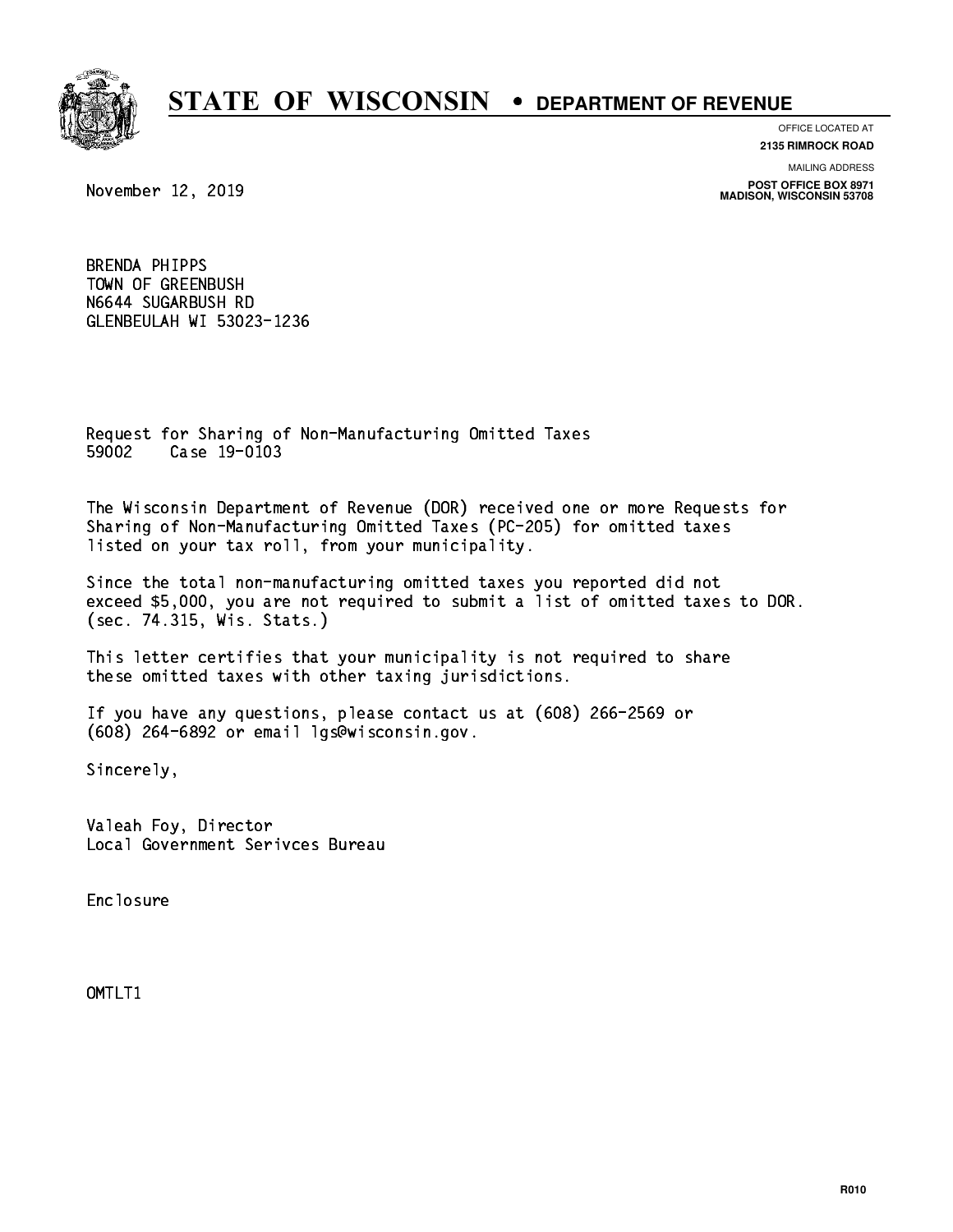

### **OFFICE LOCATED AT**

**2135 RIMROCK ROAD**

**MAILING ADDRESS**

**POST OFFICE BOX 8971 MADISON, WISCONSIN 53708**

November 12, 2019

 LAURA S RAEDER TOWN OF PLYMOUTH N6152 RIVERVIEW RD PLYMOUTH WI 53073

 Request for Sharing of Non-Manufacturing Omitted Taxes 59016 Case 19-0104

 The Wisconsin Department of Revenue (DOR) received one or more Requests for Sharing of Non-Manufacturing Omitted Taxes (PC-205) for omitted taxes listed on your tax roll, from your municipality.

 Since the total non-manufacturing omitted taxes you reported did not exceed \$5,000, you are not required to submit a list of omitted taxes to DOR. (sec. 74.315, Wis. Stats.)

 This letter certifies that your municipality is not required to share these omitted taxes with other taxing jurisdictions.

 If you have any questions, please contact us at (608) 266-2569 or (608) 264-6892 or email lgs@wisconsin.gov.

Sincerely,

 Valeah Foy, Director Local Government Serivces Bureau

Enclosure Enclosure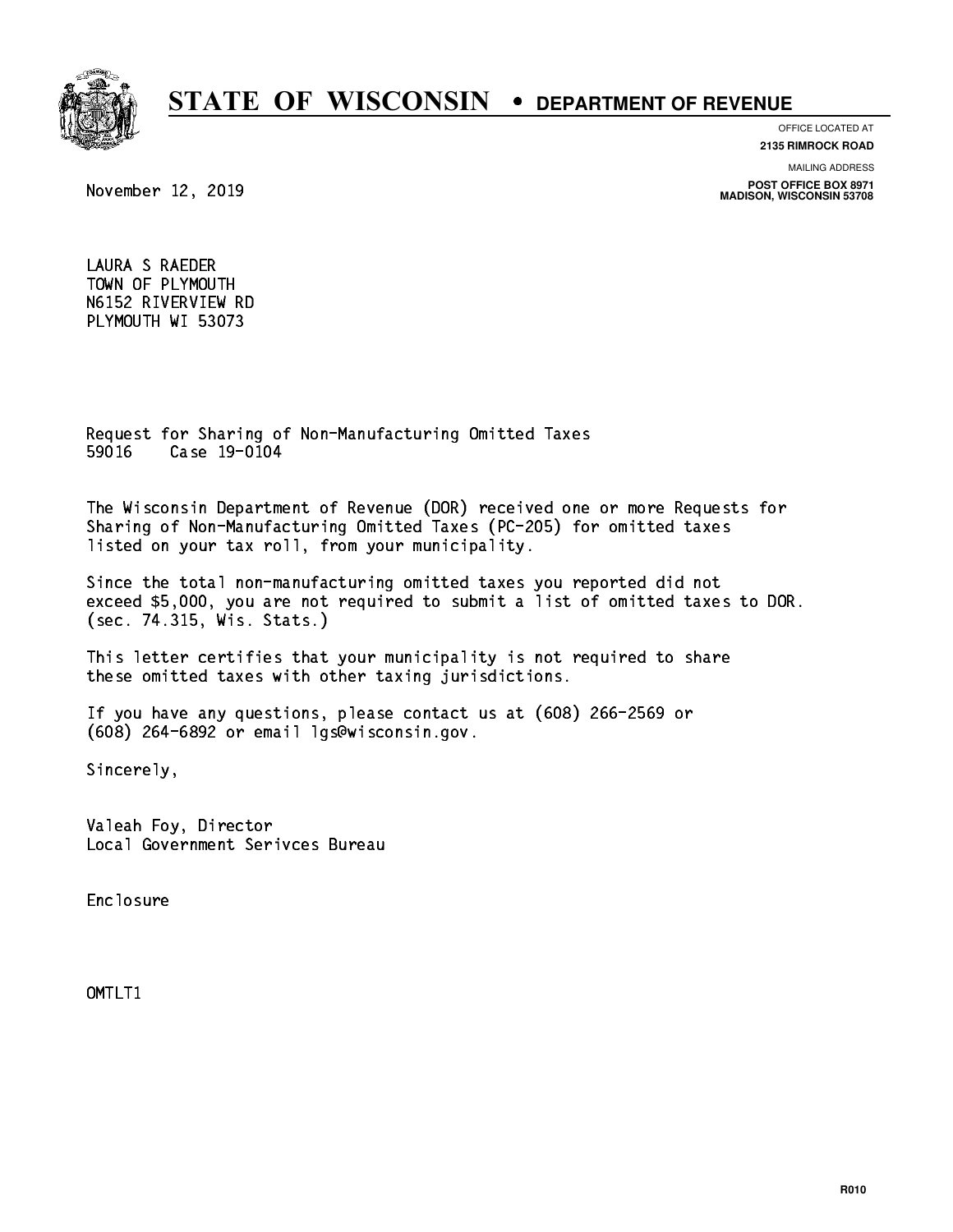

**OFFICE LOCATED AT**

**2135 RIMROCK ROAD**

**MAILING ADDRESS**

**POST OFFICE BOX 8971 MADISON, WISCONSIN 53708**

November 12, 2019

 GINA KOZLIK CITY OF WAUKESHA 201 DELAFIELD ST WAUKESHA WI 53188-3646

 Request for Sharing of Non-Manufacturing Omitted Taxes 67291 Case 19-0017 67291 Case 19-0017

 The Wisconsin Department of Revenue (DOR) received one or more Requests for Sharing of Non-Manufacturing Omitted Taxes (PC-205) for omitted taxes listed on your tax roll, from your municipality.

 Since the total non-manufacturing omitted taxes you reported did not exceed \$5,000, you are not required to submit a list of omitted taxes to DOR. (sec. 74.315, Wis. Stats.)

 This letter certifies that your municipality is not required to share these omitted taxes with other taxing jurisdictions.

 If you have any questions, please contact us at (608) 266-2569 or (608) 264-6892 or email lgs@wisconsin.gov.

Sincerely,

 Valeah Foy, Director Local Government Serivces Bureau

Enclosure Enclosure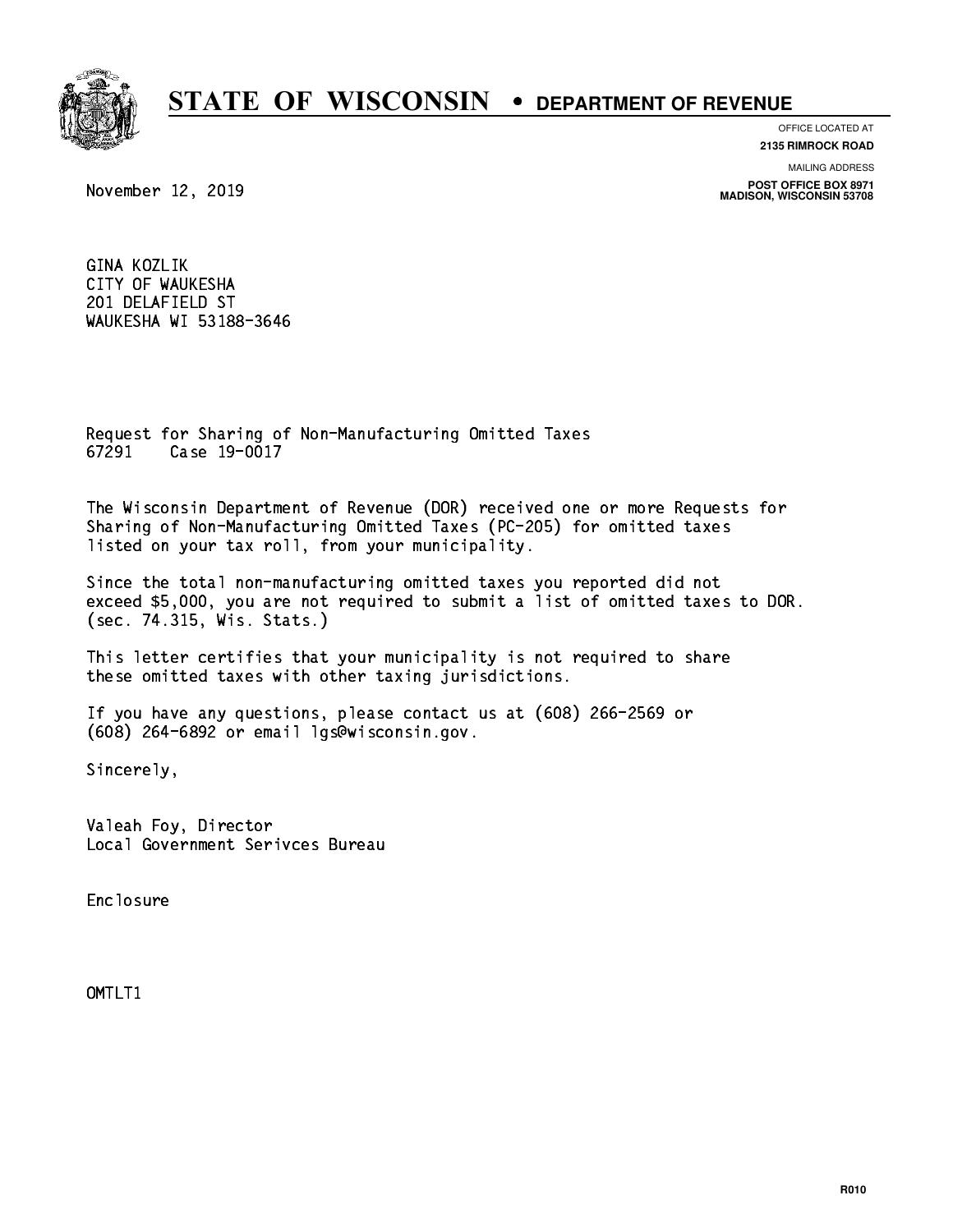

**OFFICE LOCATED AT**

**2135 RIMROCK ROAD**

**MAILING ADDRESS**

**POST OFFICE BOX 8971 MADISON, WISCONSIN 53708**

November 12, 2019

 GINA KOZLIK CITY OF WAUKESHA 201 DELAFIELD ST WAUKESHA WI 53188-3646

 Request for Sharing of Non-Manufacturing Omitted Taxes 67291 Case 19-0018

 The Wisconsin Department of Revenue (DOR) received one or more Requests for Sharing of Non-Manufacturing Omitted Taxes (PC-205) for omitted taxes listed on your tax roll, from your municipality.

 Since the total non-manufacturing omitted taxes you reported did not exceed \$5,000, you are not required to submit a list of omitted taxes to DOR. (sec. 74.315, Wis. Stats.)

 This letter certifies that your municipality is not required to share these omitted taxes with other taxing jurisdictions.

 If you have any questions, please contact us at (608) 266-2569 or (608) 264-6892 or email lgs@wisconsin.gov.

Sincerely,

 Valeah Foy, Director Local Government Serivces Bureau

Enclosure Enclosure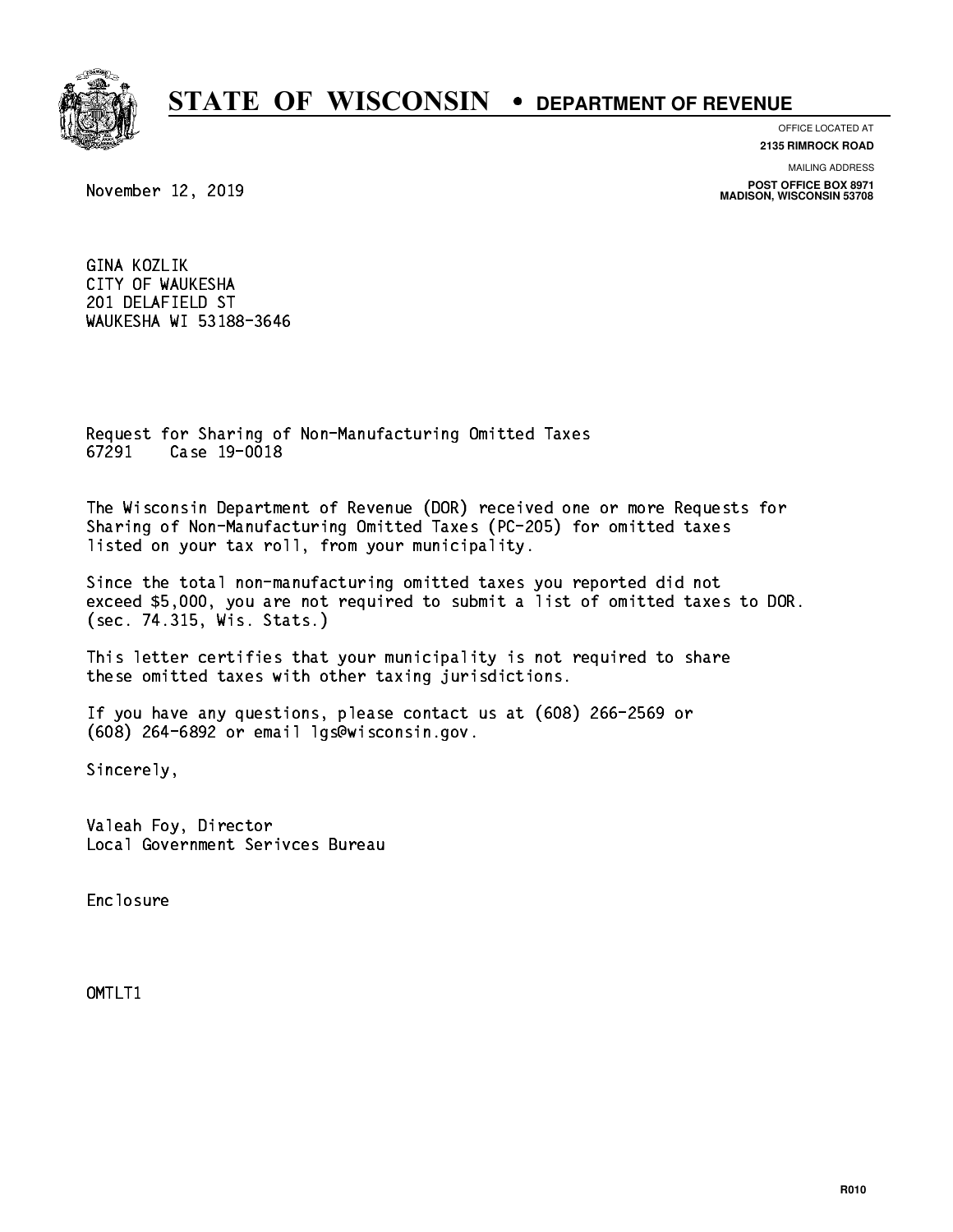

**OFFICE LOCATED AT**

**2135 RIMROCK ROAD**

**MAILING ADDRESS**

**POST OFFICE BOX 8971 MADISON, WISCONSIN 53708**

November 12, 2019

 GINA KOZLIK CITY OF WAUKESHA 201 DELAFIELD ST WAUKESHA WI 53188-3646

 Request for Sharing of Non-Manufacturing Omitted Taxes 67291 Case 19-0016

 The Wisconsin Department of Revenue (DOR) received one or more Requests for Sharing of Non-Manufacturing Omitted Taxes (PC-205) for omitted taxes listed on your tax roll, from your municipality.

 Since the total non-manufacturing omitted taxes you reported did not exceed \$5,000, you are not required to submit a list of omitted taxes to DOR. (sec. 74.315, Wis. Stats.)

 This letter certifies that your municipality is not required to share these omitted taxes with other taxing jurisdictions.

 If you have any questions, please contact us at (608) 266-2569 or (608) 264-6892 or email lgs@wisconsin.gov.

Sincerely,

 Valeah Foy, Director Local Government Serivces Bureau

Enclosure Enclosure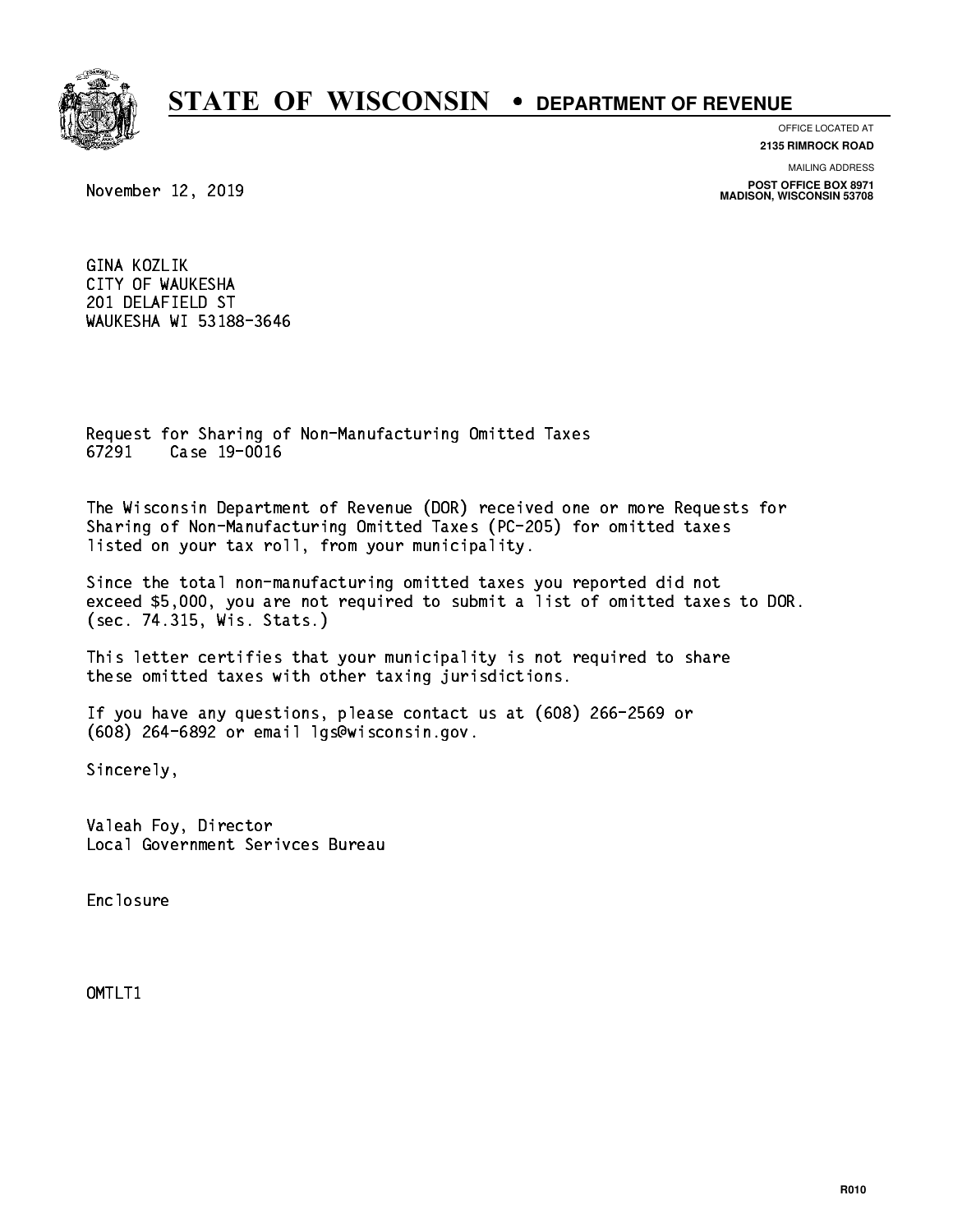

**OFFICE LOCATED AT**

**2135 RIMROCK ROAD**

**MAILING ADDRESS**

**POST OFFICE BOX 8971 MADISON, WISCONSIN 53708**

November 12, 2019

 GINA KOZLIK CITY OF WAUKESHA 201 DELAFIELD ST WAUKESHA WI 53188-3646

 Request for Sharing of Non-Manufacturing Omitted Taxes 67291 Case 19-0015

 The Wisconsin Department of Revenue (DOR) received one or more Requests for Sharing of Non-Manufacturing Omitted Taxes (PC-205) for omitted taxes listed on your tax roll, from your municipality.

 Since the total non-manufacturing omitted taxes you reported did not exceed \$5,000, you are not required to submit a list of omitted taxes to DOR. (sec. 74.315, Wis. Stats.)

 This letter certifies that your municipality is not required to share these omitted taxes with other taxing jurisdictions.

 If you have any questions, please contact us at (608) 266-2569 or (608) 264-6892 or email lgs@wisconsin.gov.

Sincerely,

 Valeah Foy, Director Local Government Serivces Bureau

Enclosure Enclosure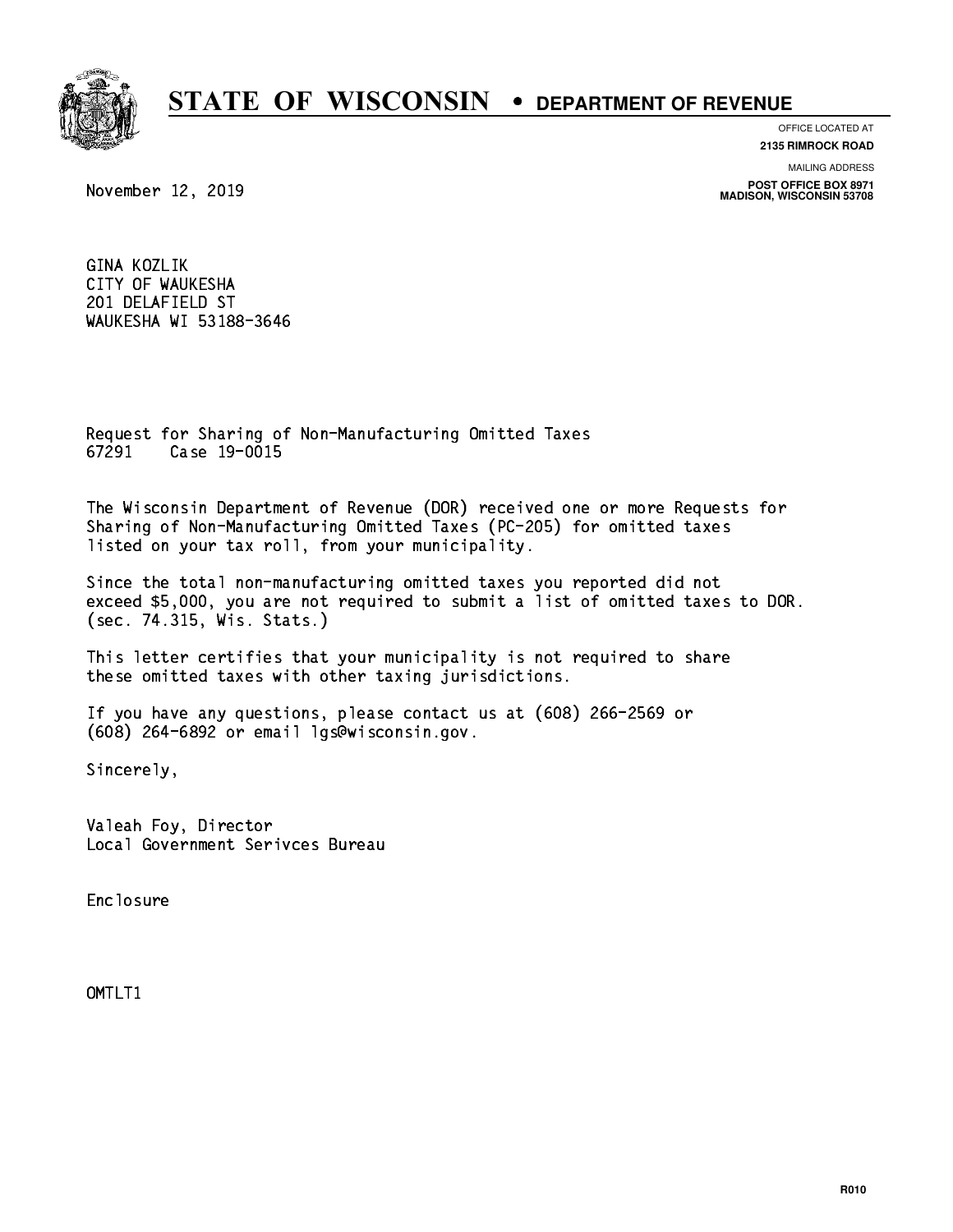

**OFFICE LOCATED AT**

**2135 RIMROCK ROAD**

**MAILING ADDRESS**

**POST OFFICE BOX 8971 MADISON, WISCONSIN 53708**

November 12, 2019

 GINA KOZLIK CITY OF WAUKESHA 201 DELAFIELD ST WAUKESHA WI 53188-3646

 Request for Sharing of Non-Manufacturing Omitted Taxes 67291 Case 19-0014

 The Wisconsin Department of Revenue (DOR) received one or more Requests for Sharing of Non-Manufacturing Omitted Taxes (PC-205) for omitted taxes listed on your tax roll, from your municipality.

 Since the total non-manufacturing omitted taxes you reported did not exceed \$5,000, you are not required to submit a list of omitted taxes to DOR. (sec. 74.315, Wis. Stats.)

 This letter certifies that your municipality is not required to share these omitted taxes with other taxing jurisdictions.

 If you have any questions, please contact us at (608) 266-2569 or (608) 264-6892 or email lgs@wisconsin.gov.

Sincerely,

 Valeah Foy, Director Local Government Serivces Bureau

Enclosure Enclosure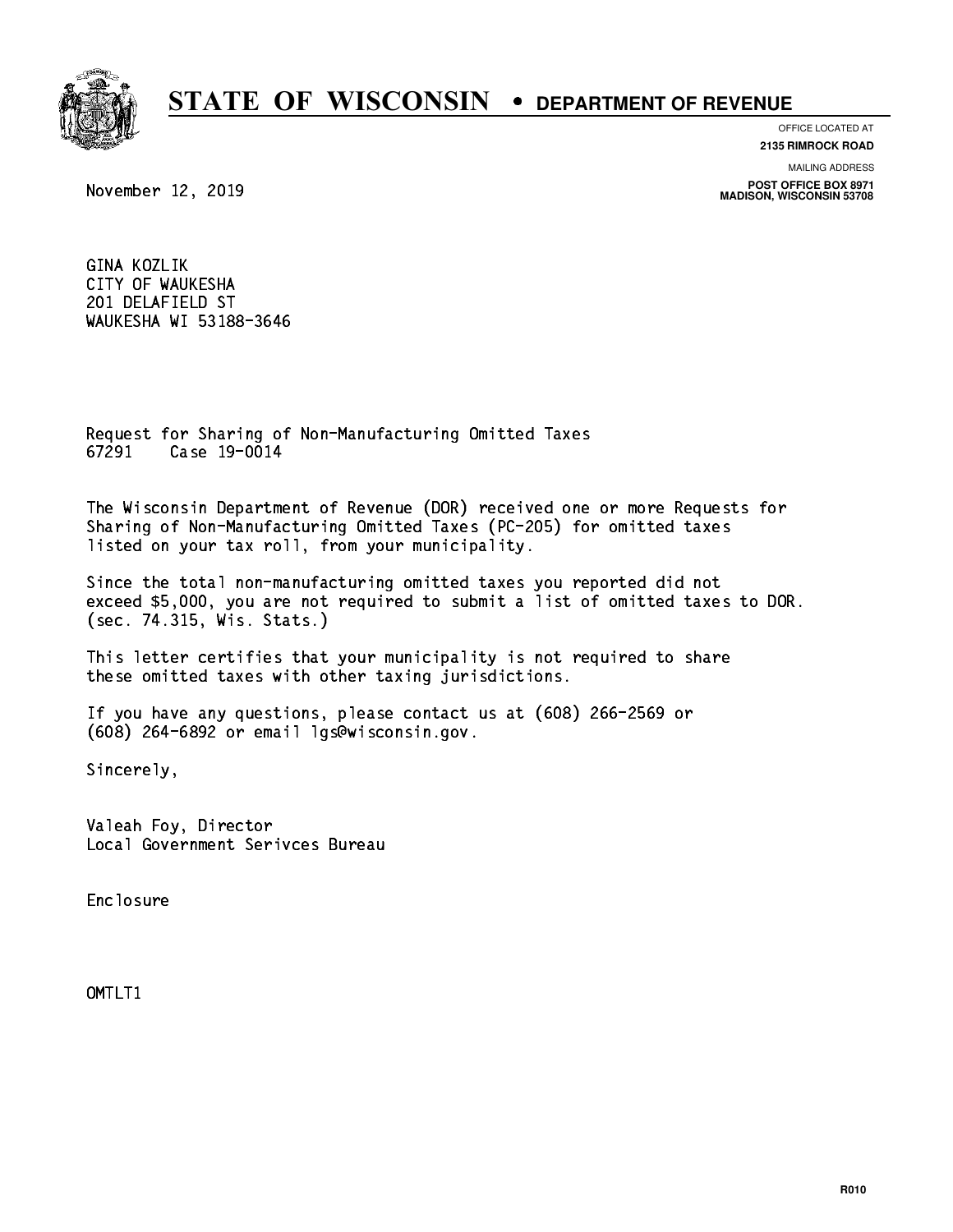

**OFFICE LOCATED AT**

November 12, 2019

**2135 RIMROCK ROAD**

**MAILING ADDRESS**

**POST OFFICE BOX 8971 MADISON, WISCONSIN 53708**

 NICK LEONARD VILLAGE OF NORTH FOND DU LAC 16 GARFIELD ST 16 Garcier Stephen Stephen NORTH FOND DU LAC WI 54937-1399

Request to Share Non-Manufacturing Omitted Taxes - 20161 Case 19-0011

 The Wisconsin Department of Revenue received one or more Requests for Sharing of Non-Manufacturing Omitted Taxes (PC-205) for omitted taxes listed on your tax roll, from your municipality.

 Since the total of these adjustments did not affect your equalized value, you are not required to share these taxes with other taxing jurisdictions. (sec. 74.315 Wis. Stats.)

 To review our findings, see the explanation section of enclosed document Request for Sharing of Non-Manufacturing Omitted Taxes.

 If you have questions, contact your district Equalization office: Madison (608) 266-8184, Milwaukee (414) 227-4455, Eau Claire (715) 836-2866, Wausau (715) 842-5885, Green Bay (920) 448-5195.

Sincerely,

 Valeah Foy, Director Local Government Services Bureau

Enclosure Enclosure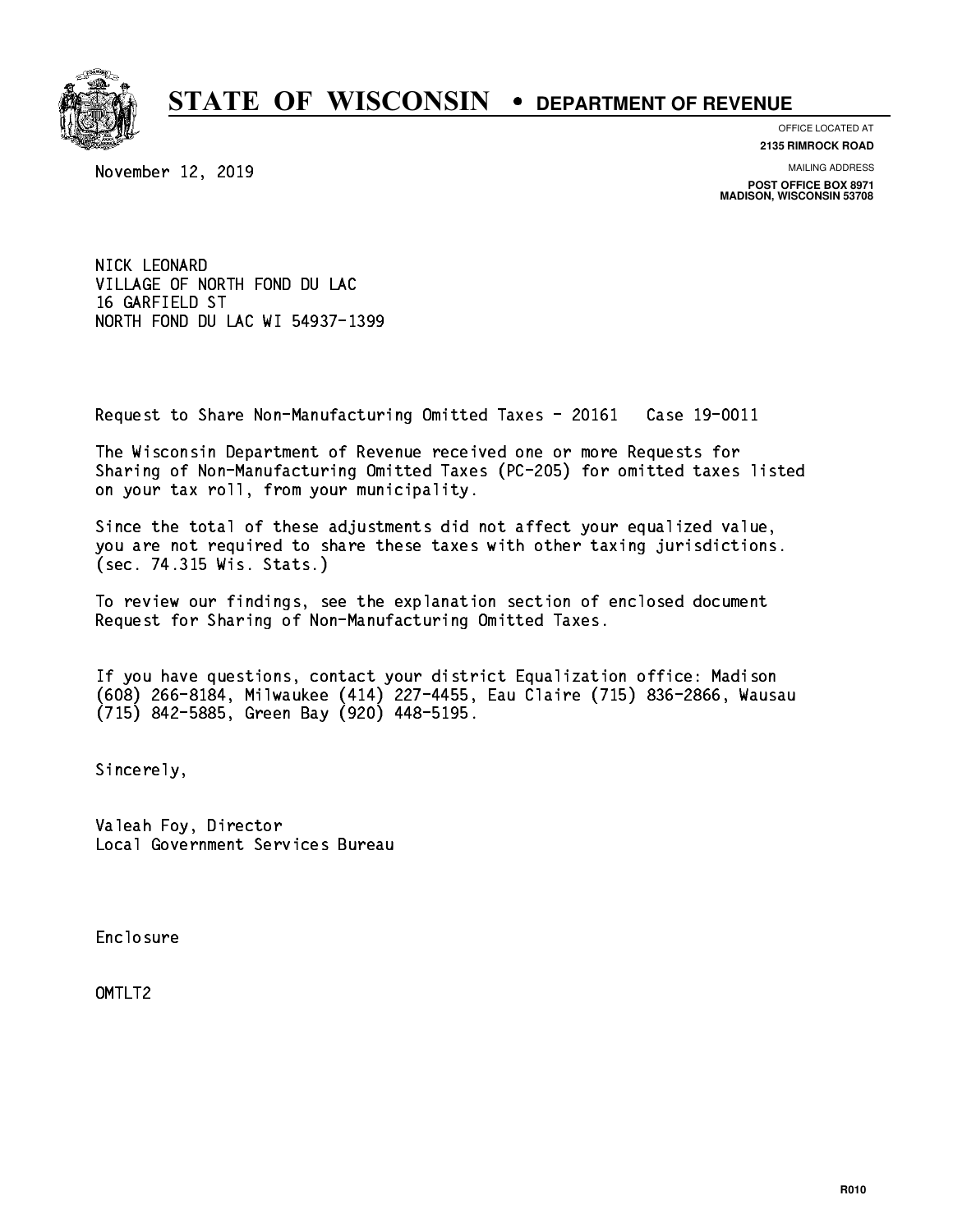

**OFFICE LOCATED AT**

**2135 RIMROCK ROAD**

November 12, 2019

**MAILING ADDRESS**

**POST OFFICE BOX 8971 MADISON, WISCONSIN 53708**

 CATHERINE A ROESKE CITY OF OAK CREEK 8040 S 6TH STREET OAK CREEK WI 53154

Request to Share Non-Manufacturing Omitted Taxes - 40265 Case 19-0065

 The Wisconsin Department of Revenue received one or more Requests for Sharing of Non-Manufacturing Omitted Taxes (PC-205) for omitted taxes listed on your tax roll, from your municipality.

 Since the total of these adjustments did not affect your equalized value, you are not required to share these taxes with other taxing jurisdictions. (sec. 74.315 Wis. Stats.)

 To review our findings, see the explanation section of enclosed document Request for Sharing of Non-Manufacturing Omitted Taxes.

 If you have questions, contact your district Equalization office: Madison (608) 266-8184, Milwaukee (414) 227-4455, Eau Claire (715) 836-2866, Wausau (715) 842-5885, Green Bay (920) 448-5195.

Sincerely,

 Valeah Foy, Director Local Government Services Bureau

Enclosure Enclosure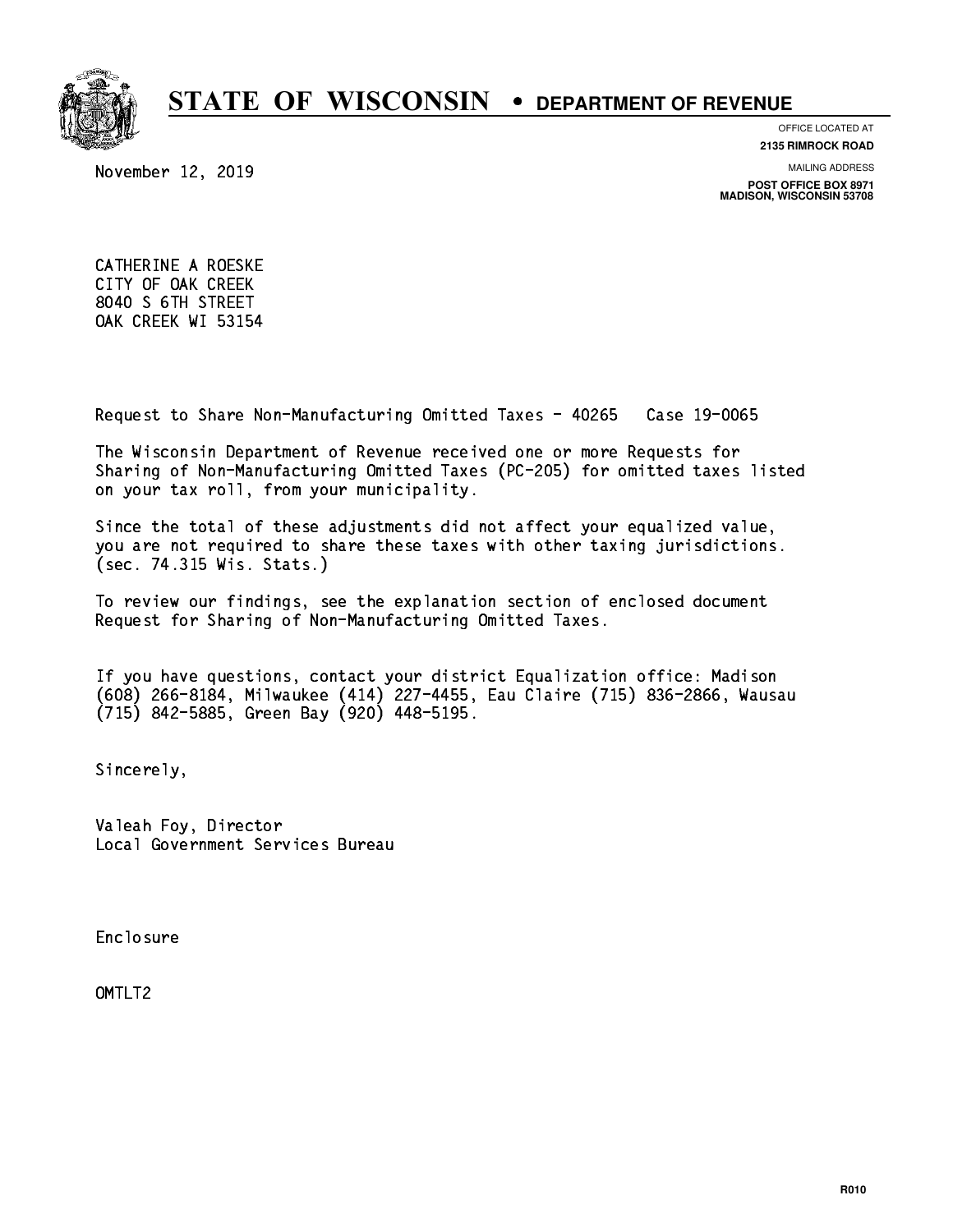

**OFFICE LOCATED AT**

**2135 RIMROCK ROAD**

November 12, 2019

**MAILING ADDRESS**

**POST OFFICE BOX 8971 MADISON, WISCONSIN 53708**

 CATHERINE A ROESKE CITY OF OAK CREEK 8040 S 6TH STREET OAK CREEK WI 53154

Request to Share Non-Manufacturing Omitted Taxes - 40265 Case 19-0087

 The Wisconsin Department of Revenue received one or more Requests for Sharing of Non-Manufacturing Omitted Taxes (PC-205) for omitted taxes listed on your tax roll, from your municipality.

 Since the total of these adjustments did not affect your equalized value, you are not required to share these taxes with other taxing jurisdictions. (sec. 74.315 Wis. Stats.)

 To review our findings, see the explanation section of enclosed document Request for Sharing of Non-Manufacturing Omitted Taxes.

 If you have questions, contact your district Equalization office: Madison (608) 266-8184, Milwaukee (414) 227-4455, Eau Claire (715) 836-2866, Wausau (715) 842-5885, Green Bay (920) 448-5195.

Sincerely,

 Valeah Foy, Director Local Government Services Bureau

Enclosure Enclosure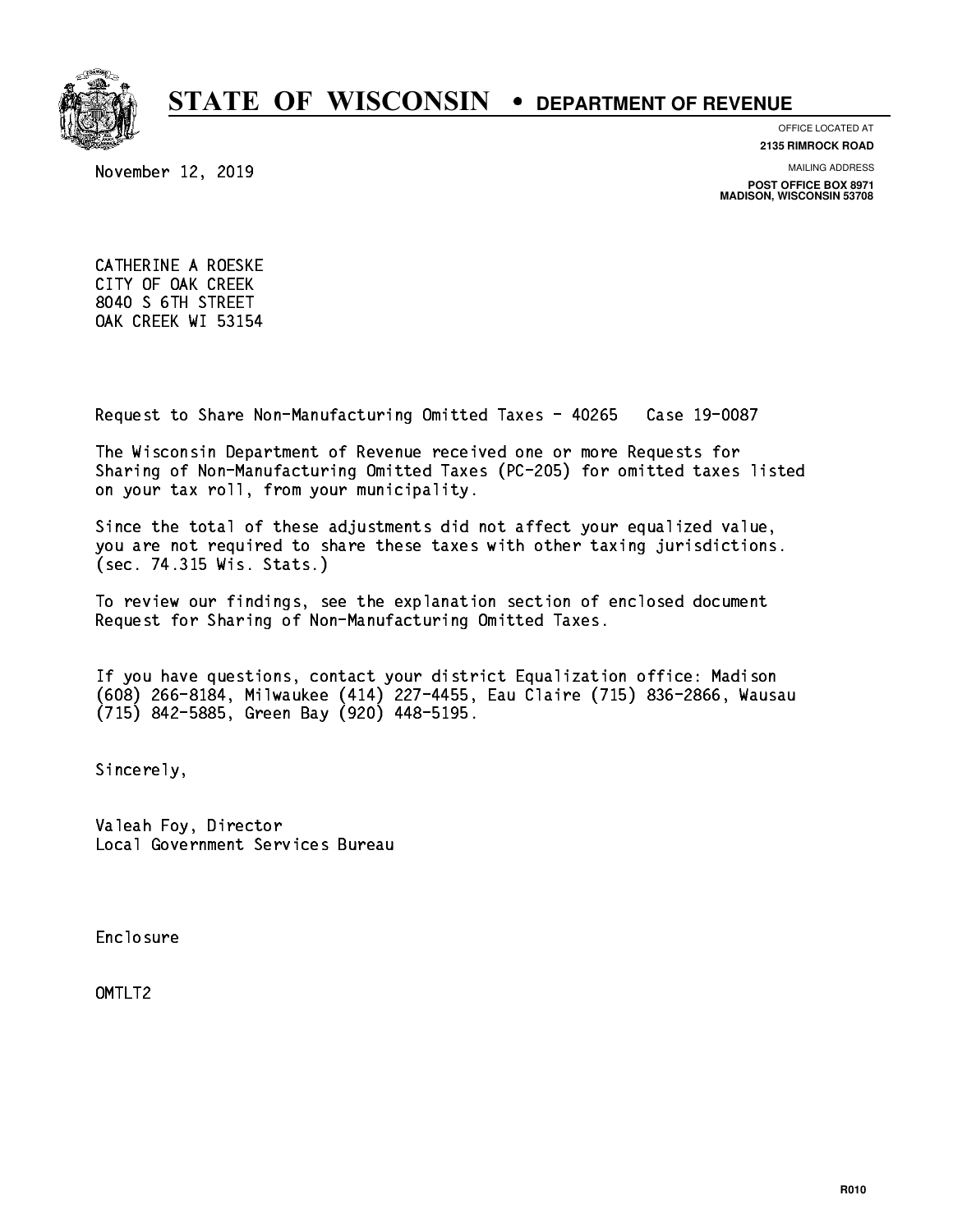

**OFFICE LOCATED AT**

**2135 RIMROCK ROAD**

November 12, 2019

**MAILING ADDRESS**

**POST OFFICE BOX 8971 MADISON, WISCONSIN 53708**

 CATHERINE A ROESKE CITY OF OAK CREEK 8040 S 6TH STREET OAK CREEK WI 53154

Request to Share Non-Manufacturing Omitted Taxes - 40265 Case 19-0070

 The Wisconsin Department of Revenue received one or more Requests for Sharing of Non-Manufacturing Omitted Taxes (PC-205) for omitted taxes listed on your tax roll, from your municipality.

 Since the total of these adjustments did not affect your equalized value, you are not required to share these taxes with other taxing jurisdictions. (sec. 74.315 Wis. Stats.)

 To review our findings, see the explanation section of enclosed document Request for Sharing of Non-Manufacturing Omitted Taxes.

 If you have questions, contact your district Equalization office: Madison (608) 266-8184, Milwaukee (414) 227-4455, Eau Claire (715) 836-2866, Wausau (715) 842-5885, Green Bay (920) 448-5195.

Sincerely,

 Valeah Foy, Director Local Government Services Bureau

Enclosure Enclosure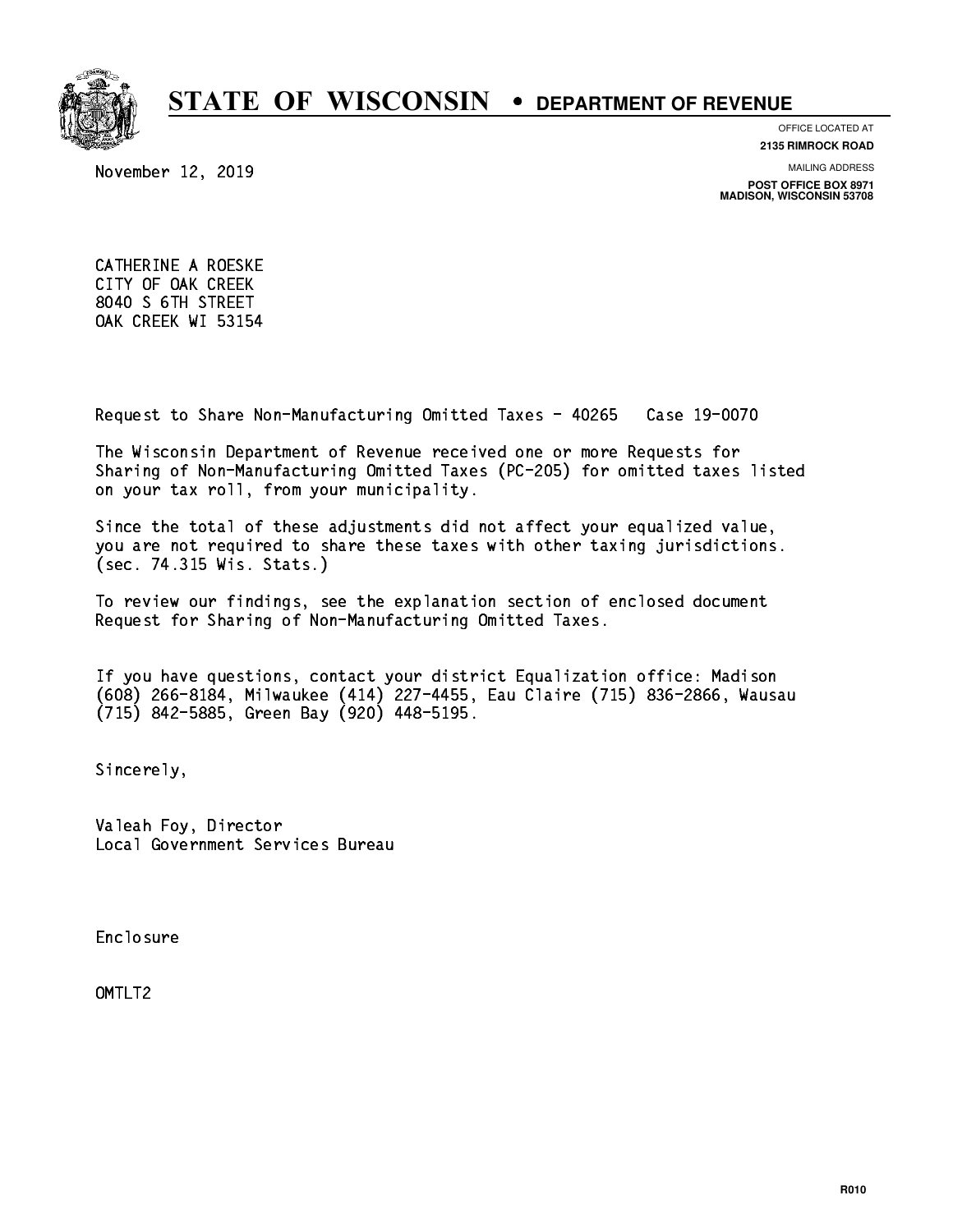

**OFFICE LOCATED AT 2135 RIMROCK ROAD**

**MAILING ADDRESS**

**POST OFFICE BOX 8971 MADISON, WISCONSIN 53708**

November 12, 2019

 SABRINA DITTMAN CITY OF PLYMOUTH PO BOX 107 PO BOX 107 PLYMOUTH WI 53073-0107

Request to Share Non-Manufacturing Omitted Taxes - 59271 Case 19-0113

 The Wisconsin Department of Revenue received one or more Requests for Sharing of Non-Manufacturing Omitted Taxes (PC-205) for omitted taxes listed on your tax roll, from your municipality.

 Since the total of these adjustments did not affect your equalized value, you are not required to share these taxes with other taxing jurisdictions. (sec. 74.315 Wis. Stats.)

 To review our findings, see the explanation section of enclosed document Request for Sharing of Non-Manufacturing Omitted Taxes.

 If you have questions, contact your district Equalization office: Madison (608) 266-8184, Milwaukee (414) 227-4455, Eau Claire (715) 836-2866, Wausau (715) 842-5885, Green Bay (920) 448-5195.

Sincerely,

 Valeah Foy, Director Local Government Services Bureau

Enclosure Enclosure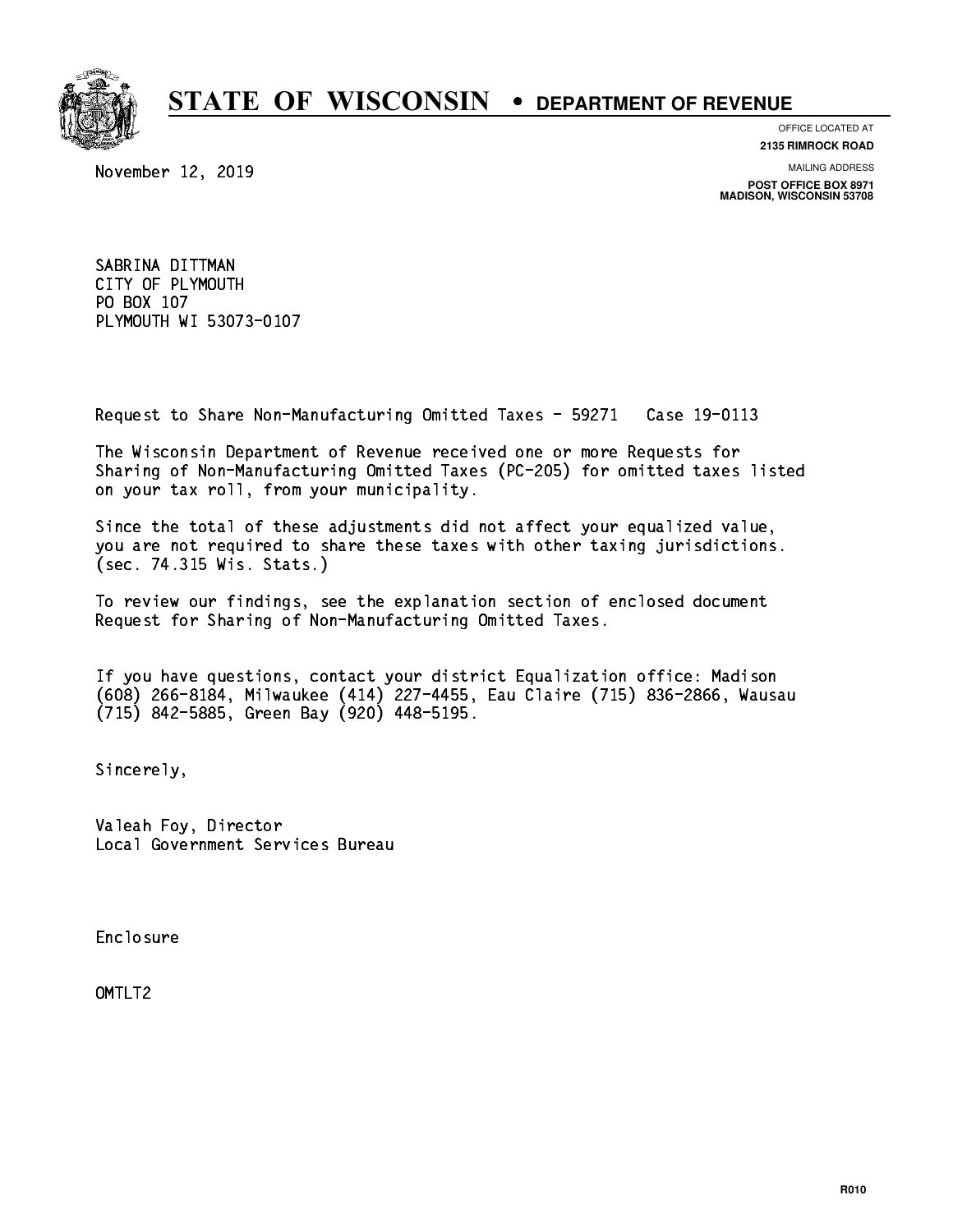

**OFFICE LOCATED AT 2135 RIMROCK ROAD**

**MAILING ADDRESS**

**POST OFFICE BOX 8971 MADISON, WISCONSIN 53708**

November 12, 2019

 SABRINA DITTMAN CITY OF PLYMOUTH PO BOX 107 PO BOX 107 PLYMOUTH WI 53073-0107

Request to Share Non-Manufacturing Omitted Taxes - 59271 Case 19-0112

 The Wisconsin Department of Revenue received one or more Requests for Sharing of Non-Manufacturing Omitted Taxes (PC-205) for omitted taxes listed on your tax roll, from your municipality.

 Since the total of these adjustments did not affect your equalized value, you are not required to share these taxes with other taxing jurisdictions. (sec. 74.315 Wis. Stats.)

 To review our findings, see the explanation section of enclosed document Request for Sharing of Non-Manufacturing Omitted Taxes.

 If you have questions, contact your district Equalization office: Madison (608) 266-8184, Milwaukee (414) 227-4455, Eau Claire (715) 836-2866, Wausau (715) 842-5885, Green Bay (920) 448-5195.

Sincerely,

 Valeah Foy, Director Local Government Services Bureau

Enclosure Enclosure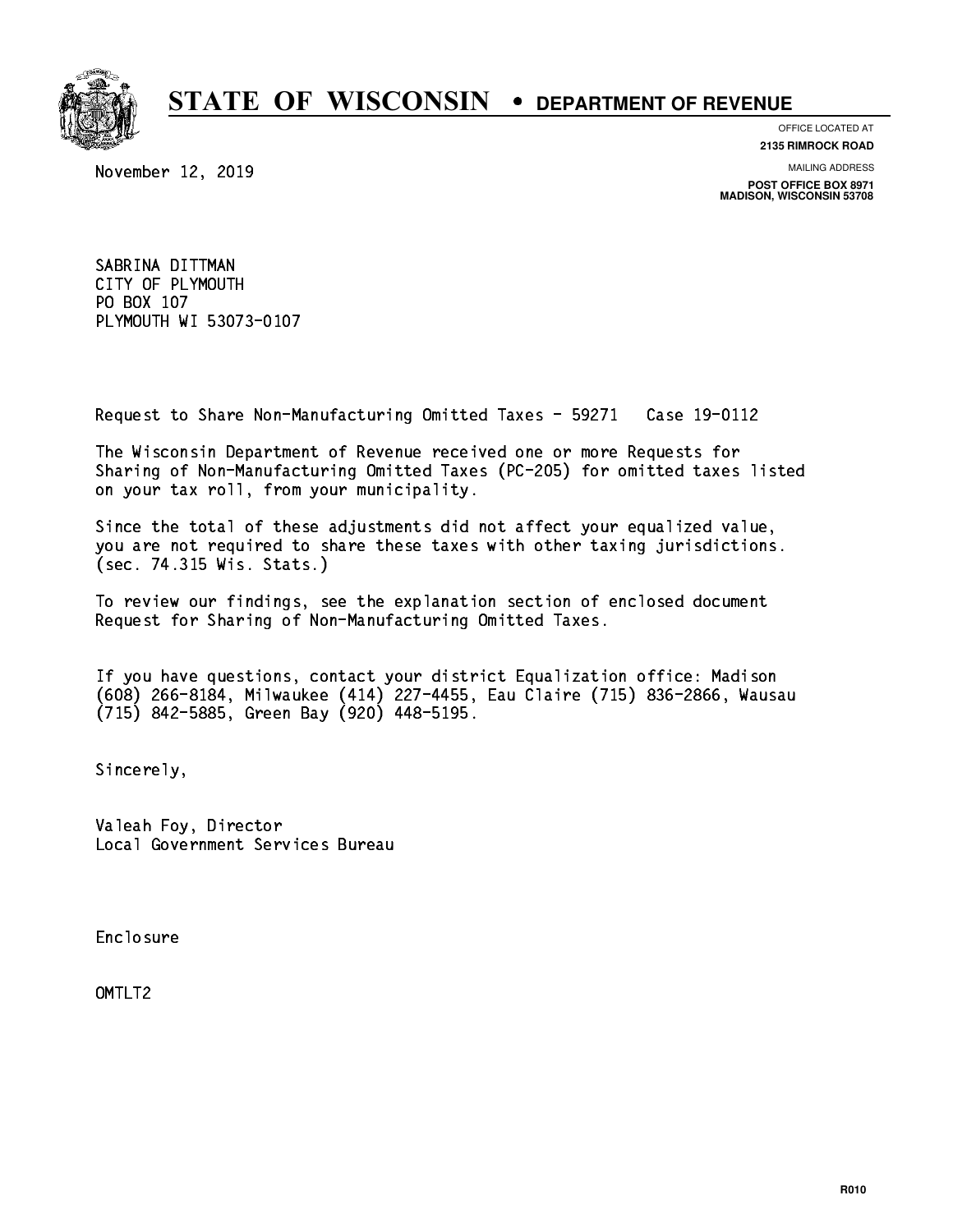

**OFFICE LOCATED AT**

November 12, 2019

**2135 RIMROCK ROAD**

**MAILING ADDRESS**

**POST OFFICE BOX 8971 MADISON, WISCONSIN 53708**

 JANICE MOYER VILLAGE OF MENOMONEE FALLS W156 N8480 PILGRIM RD MENOMONEE FALLS WI 53051-3140

Request to Share Non-Manufacturing Omitted Taxes - 67151 Case 19-0186

 The Wisconsin Department of Revenue received one or more Requests for Sharing of Non-Manufacturing Omitted Taxes (PC-205) for omitted taxes listed on your tax roll, from your municipality.

 Since the total of these adjustments did not affect your equalized value, you are not required to share these taxes with other taxing jurisdictions. (sec. 74.315 Wis. Stats.)

 To review our findings, see the explanation section of enclosed document Request for Sharing of Non-Manufacturing Omitted Taxes.

 If you have questions, contact your district Equalization office: Madison (608) 266-8184, Milwaukee (414) 227-4455, Eau Claire (715) 836-2866, Wausau (715) 842-5885, Green Bay (920) 448-5195.

Sincerely,

 Valeah Foy, Director Local Government Services Bureau

Enclosure Enclosure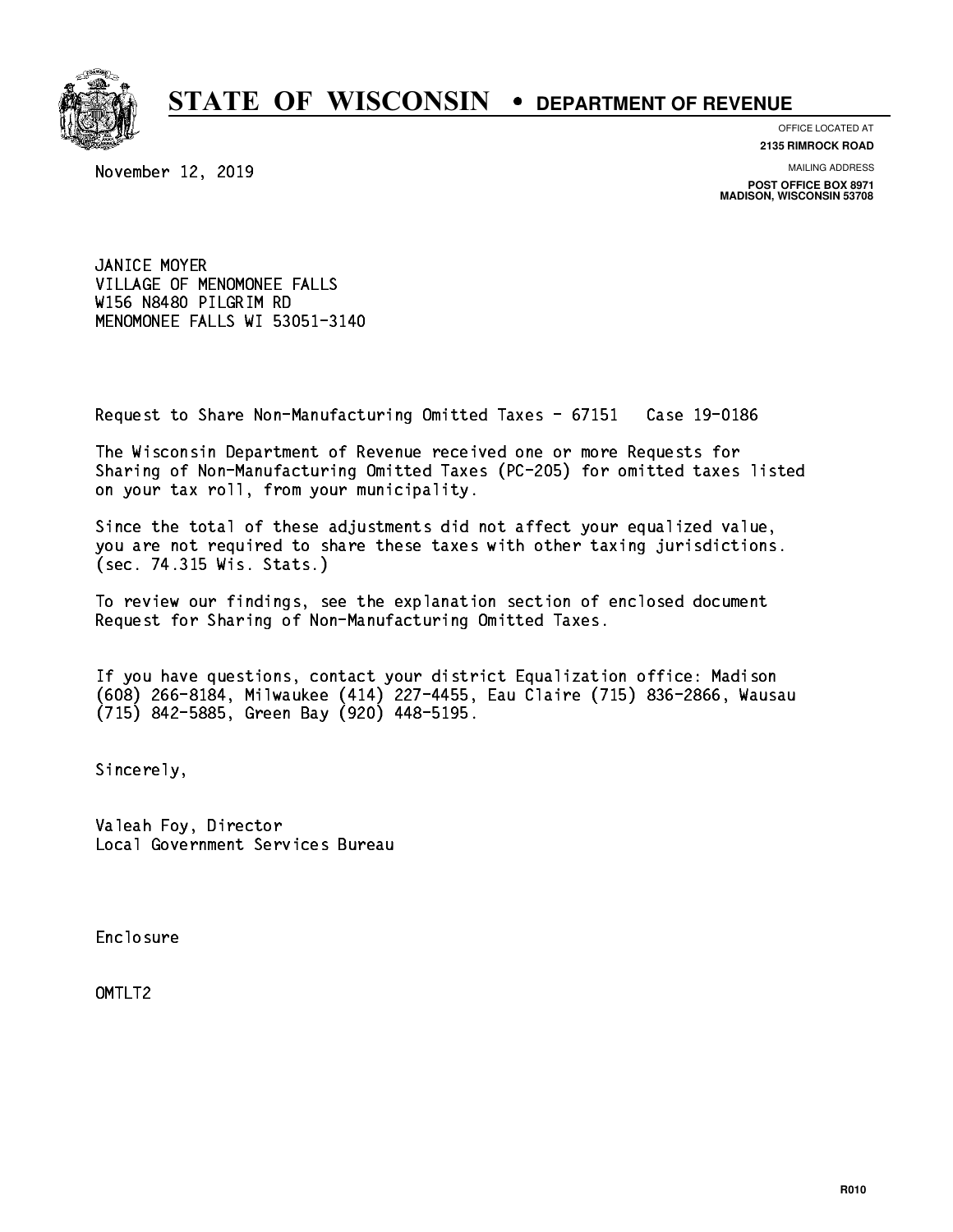

**OFFICE LOCATED AT**

November 12, 2019

**2135 RIMROCK ROAD**

**MAILING ADDRESS**

**POST OFFICE BOX 8971 MADISON, WISCONSIN 53708**

 JANICE MOYER VILLAGE OF MENOMONEE FALLS W156 N8480 PILGRIM RD MENOMONEE FALLS WI 53051-3140

Request to Share Non-Manufacturing Omitted Taxes - 67151 Case 19-0171

 The Wisconsin Department of Revenue received one or more Requests for Sharing of Non-Manufacturing Omitted Taxes (PC-205) for omitted taxes listed on your tax roll, from your municipality.

 Since the total of these adjustments did not affect your equalized value, you are not required to share these taxes with other taxing jurisdictions. (sec. 74.315 Wis. Stats.)

 To review our findings, see the explanation section of enclosed document Request for Sharing of Non-Manufacturing Omitted Taxes.

 If you have questions, contact your district Equalization office: Madison (608) 266-8184, Milwaukee (414) 227-4455, Eau Claire (715) 836-2866, Wausau (715) 842-5885, Green Bay (920) 448-5195.

Sincerely,

 Valeah Foy, Director Local Government Services Bureau

Enclosure Enclosure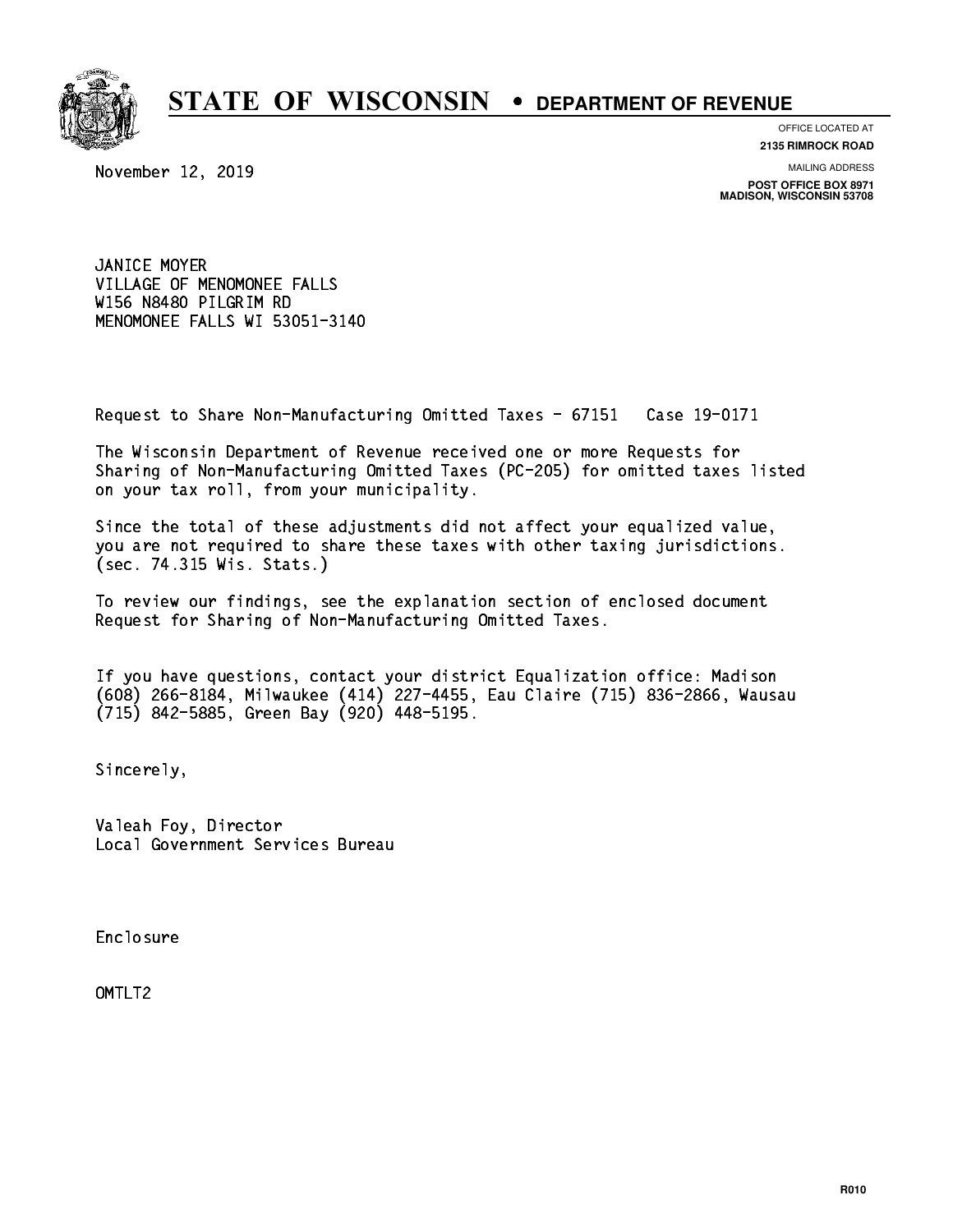

**OFFICE LOCATED AT**

November 12, 2019

**2135 RIMROCK ROAD**

**MAILING ADDRESS**

**POST OFFICE BOX 8971 MADISON, WISCONSIN 53708**

 PATTI NELSON TOWN OF LINCOLN 2205 4TH DR 2205 - 2205 221 222 22 WESTFIELD WI 53964-9226 WESTFIELD WI 53964-9226

 Request to Share Non-Manufacturing Omitted Taxes - Share Taxes 01016 Case 19-0115

 The Wisconsin Department of Revenue received a request to share non-manufacturing omitted taxes for omitted taxes listed on your tax roll, from your municipality.

 Since the omitted taxes affect your equalized value, you must either share the omitted taxes with each applicable taxing jurisdiction or have an adjustment made to your equalized value accounting for the omitted property. (sec. 74.315 Wis. Stats.)

 This letter certifies the amount of omitted taxes you must share with each taxing jurisdiction once the taxes are collected. To review our findings, see the explanation section of enclosed document Request for Sharing of Non-Manufacturing Omitted Taxes (PC-205).

 If you have questions, contact your district Equalization office: Madison (608) 266-8184, Milwaukee (414) 227-4455, Eau Claire (715) 836-2866, Wausau (715) 842-5885, Green Bay (920) 448-5195.

Sincerely,

 Valeah Foy, Director Local Government Services Bureau

Enclosure Enclosure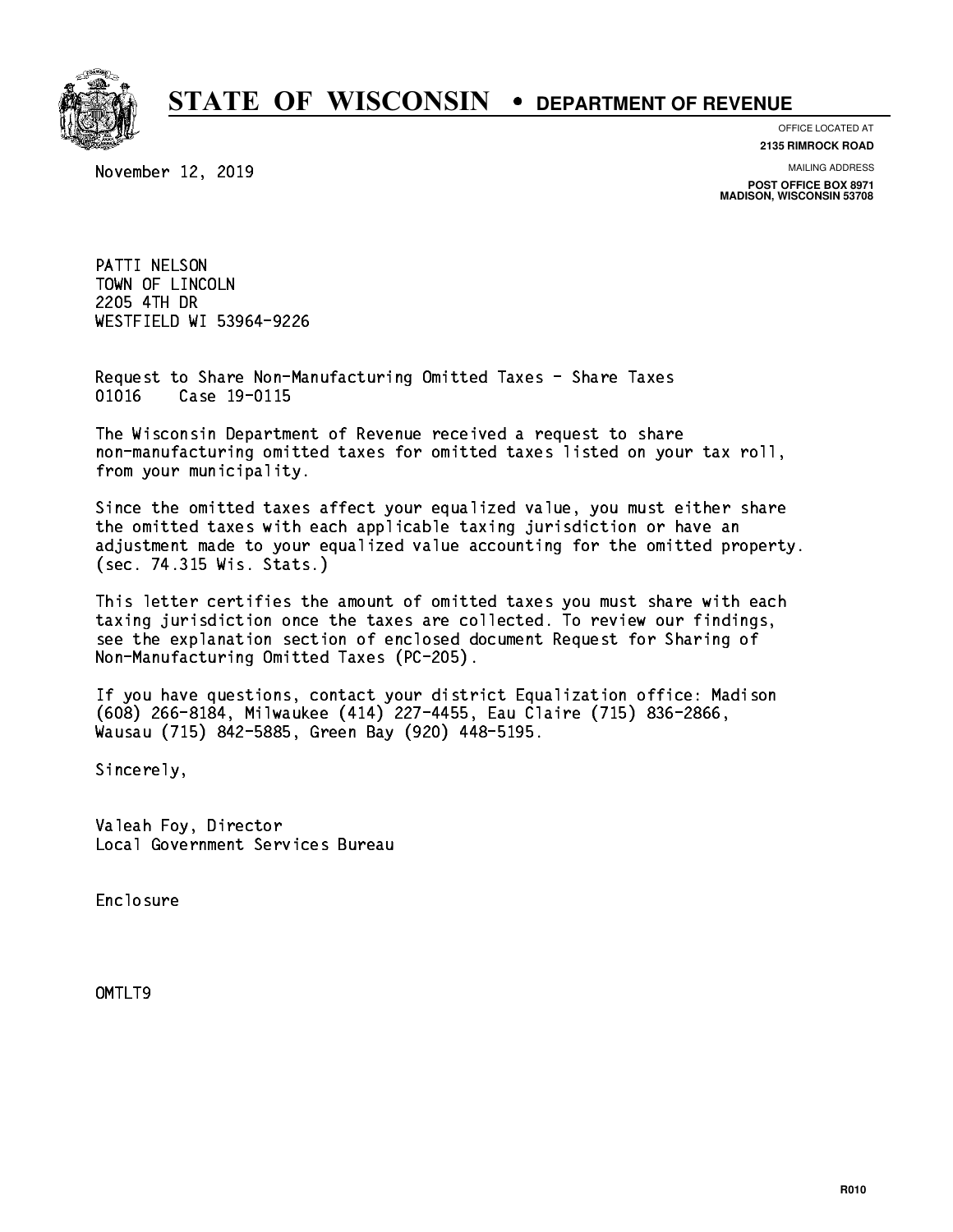

**OFFICE LOCATED AT**

**2135 RIMROCK ROAD**

**MAILING ADDRESS**

**POST OFFICE BOX 8971 MADISON, WISCONSIN 53708**

 MICAELA MONTAGNE TOWN OF LA POINTE PO BOX 270 PO BOX 270 LA POINTE WI 54850-0270

November 12, 2019

 Request to Share Non-Manufacturing Omitted Taxes - Share Taxes 02014 Case 19-0037

 The Wisconsin Department of Revenue received a request to share non-manufacturing omitted taxes for omitted taxes listed on your tax roll, from your municipality.

 Since the omitted taxes affect your equalized value, you must either share the omitted taxes with each applicable taxing jurisdiction or have an adjustment made to your equalized value accounting for the omitted property. (sec. 74.315 Wis. Stats.)

 This letter certifies the amount of omitted taxes you must share with each taxing jurisdiction once the taxes are collected. To review our findings, see the explanation section of enclosed document Request for Sharing of Non-Manufacturing Omitted Taxes (PC-205).

 If you have questions, contact your district Equalization office: Madison (608) 266-8184, Milwaukee (414) 227-4455, Eau Claire (715) 836-2866, Wausau (715) 842-5885, Green Bay (920) 448-5195.

Sincerely,

 Valeah Foy, Director Local Government Services Bureau

Enclosure Enclosure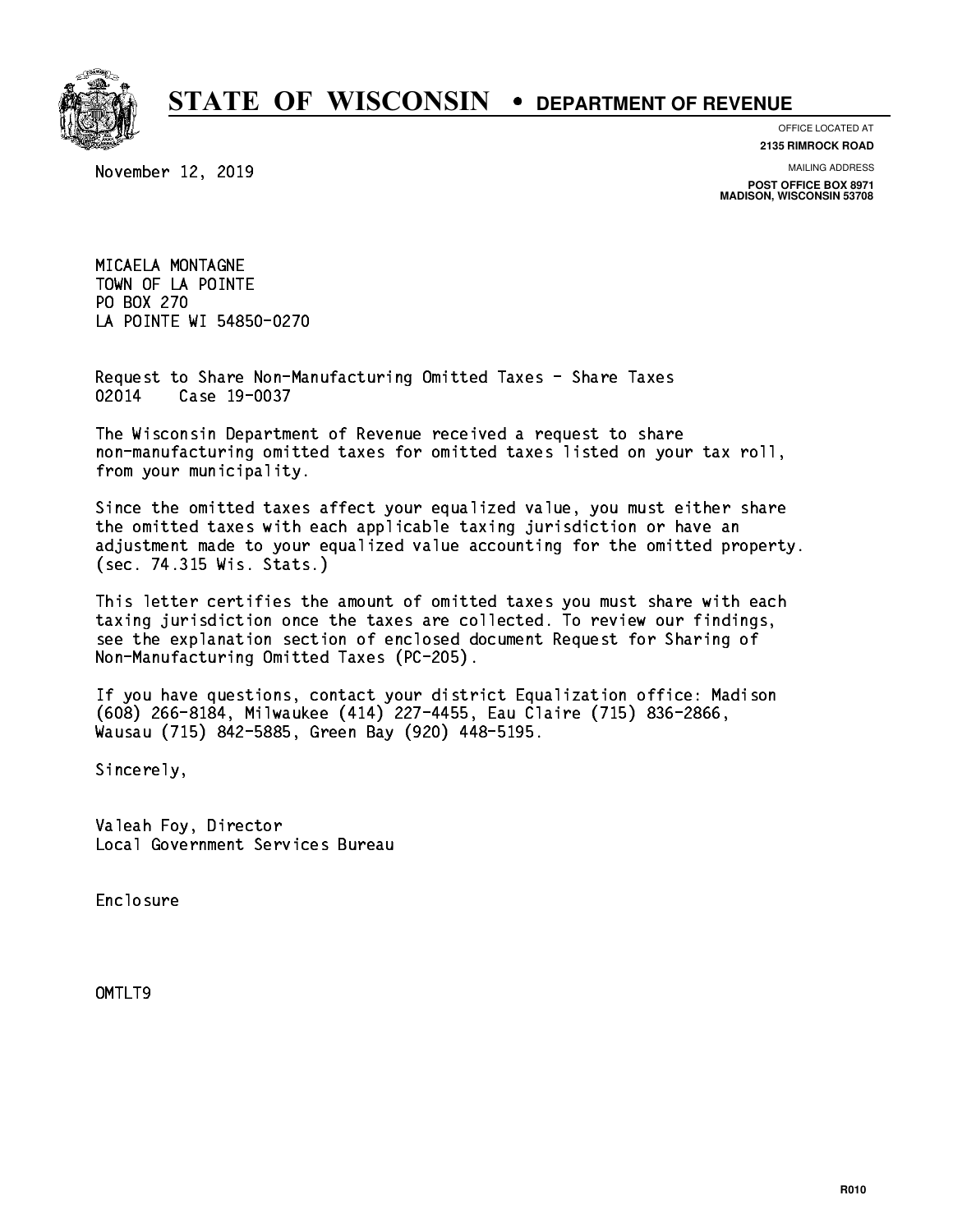

November 12, 2019

**OFFICE LOCATED AT 2135 RIMROCK ROAD**

**MAILING ADDRESS**

**POST OFFICE BOX 8971 MADISON, WISCONSIN 53708**

 MICAELA MONTAGNE TOWN OF LA POINTE PO BOX 270 PO BOX 270 LA POINTE WI 54850-0270

 Request to Share Non-Manufacturing Omitted Taxes - Share Taxes 02014 Case 19-0036

 The Wisconsin Department of Revenue received a request to share non-manufacturing omitted taxes for omitted taxes listed on your tax roll, from your municipality.

 Since the omitted taxes affect your equalized value, you must either share the omitted taxes with each applicable taxing jurisdiction or have an adjustment made to your equalized value accounting for the omitted property. (sec. 74.315 Wis. Stats.)

 This letter certifies the amount of omitted taxes you must share with each taxing jurisdiction once the taxes are collected. To review our findings, see the explanation section of enclosed document Request for Sharing of Non-Manufacturing Omitted Taxes (PC-205).

 If you have questions, contact your district Equalization office: Madison (608) 266-8184, Milwaukee (414) 227-4455, Eau Claire (715) 836-2866, Wausau (715) 842-5885, Green Bay (920) 448-5195.

Sincerely,

 Valeah Foy, Director Local Government Services Bureau

Enclosure Enclosure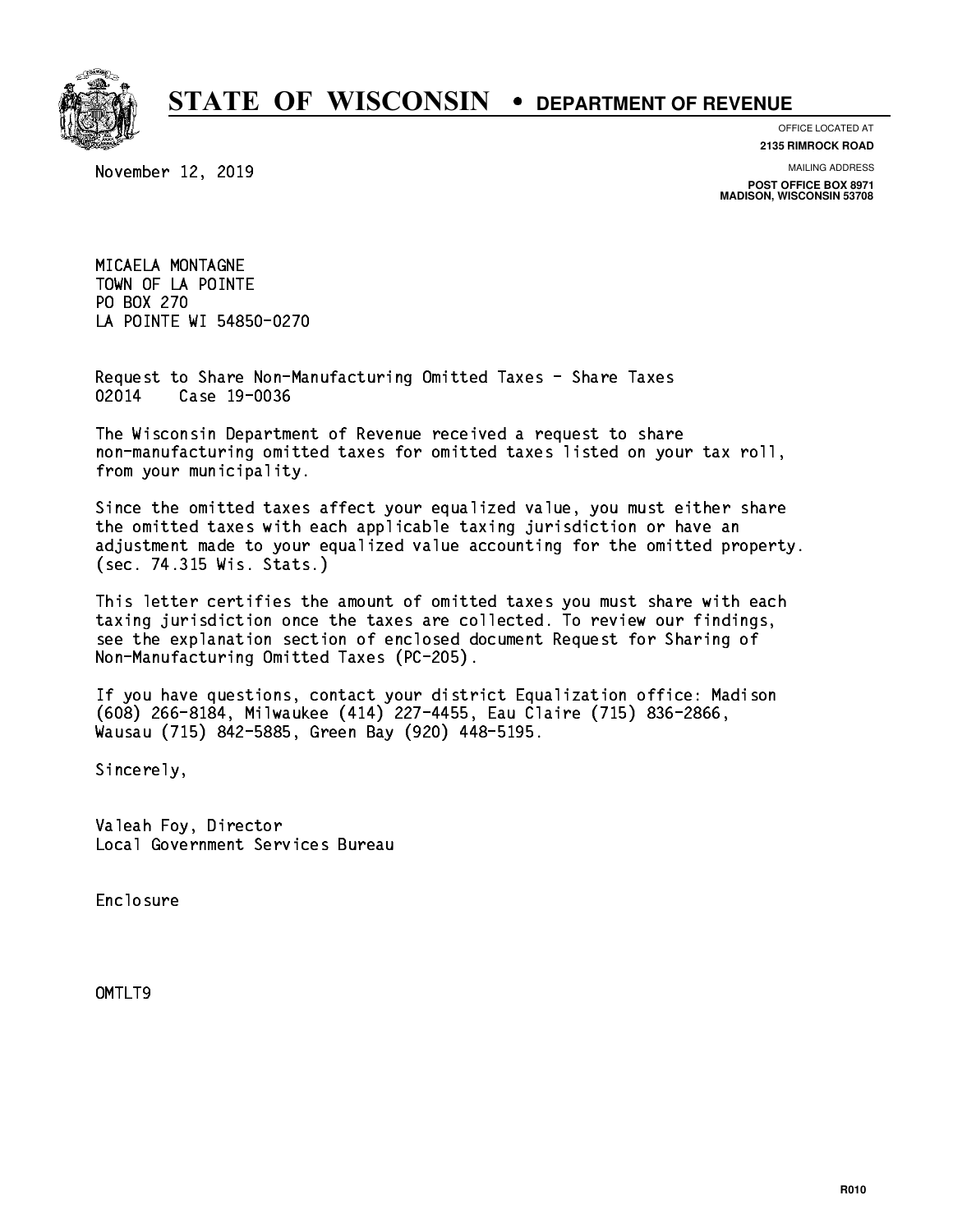

November 12, 2019

**OFFICE LOCATED AT 2135 RIMROCK ROAD**

**MAILING ADDRESS**

**POST OFFICE BOX 8971 MADISON, WISCONSIN 53708**

 SUSAN HAAKE TOWN OF HOWARD 9750 30TH ST 9750 30TH ST COLFAX WI 54730

> Request to Share Non-Manufacturing Omitted Taxes - Share Taxes 09032 Case 19-0208

 The Wisconsin Department of Revenue received a request to share non-manufacturing omitted taxes for omitted taxes listed on your tax roll, from your municipality.

 Since the omitted taxes affect your equalized value, you must either share the omitted taxes with each applicable taxing jurisdiction or have an adjustment made to your equalized value accounting for the omitted property. (sec. 74.315 Wis. Stats.)

 This letter certifies the amount of omitted taxes you must share with each taxing jurisdiction once the taxes are collected. To review our findings, see the explanation section of enclosed document Request for Sharing of Non-Manufacturing Omitted Taxes (PC-205).

 If you have questions, contact your district Equalization office: Madison (608) 266-8184, Milwaukee (414) 227-4455, Eau Claire (715) 836-2866, Wausau (715) 842-5885, Green Bay (920) 448-5195.

Sincerely,

 Valeah Foy, Director Local Government Services Bureau

Enclosure Enclosure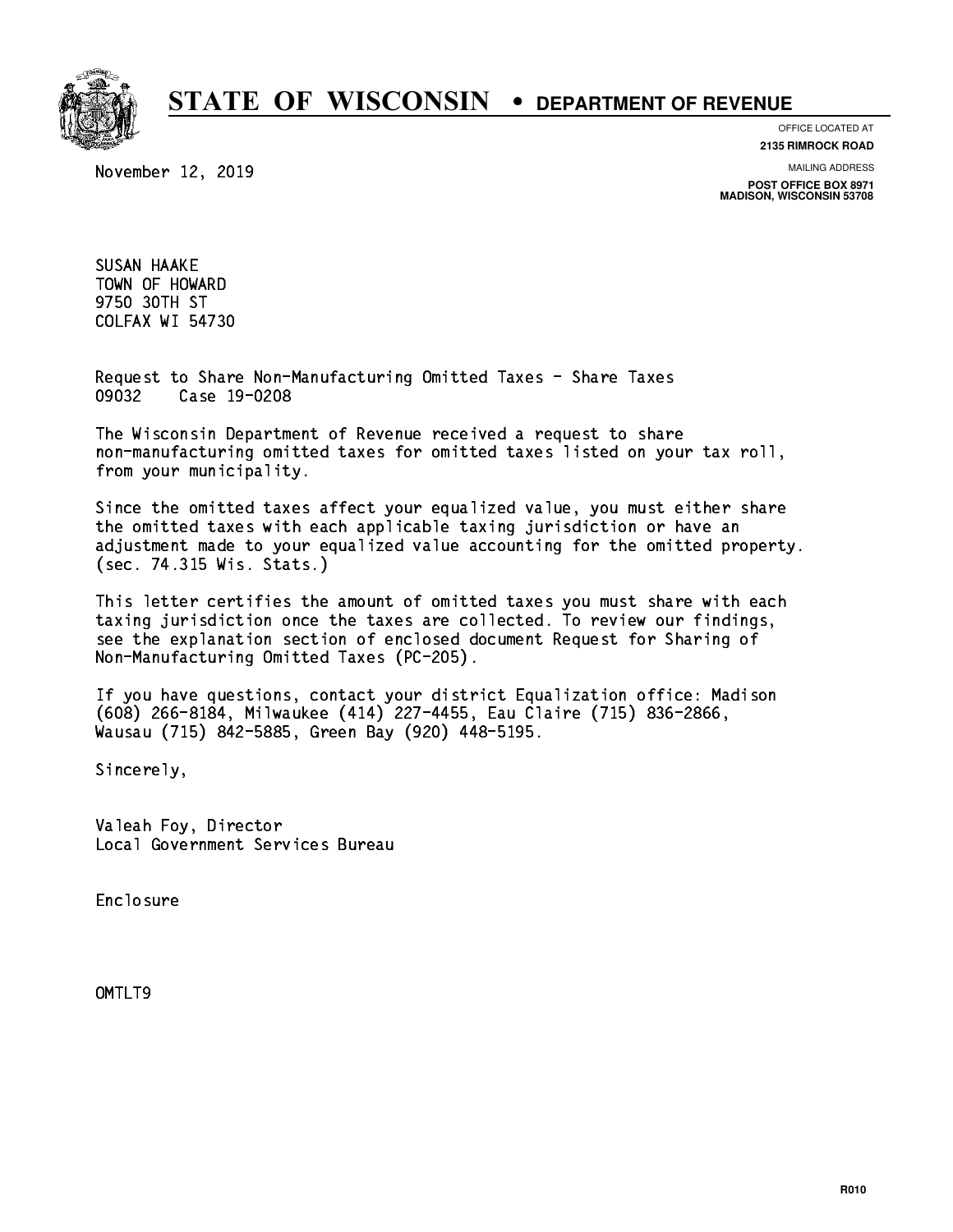

November 12, 2019

**OFFICE LOCATED AT 2135 RIMROCK ROAD**

**MAILING ADDRESS**

**POST OFFICE BOX 8971 MADISON, WISCONSIN 53708**

 SUSAN HAAKE TOWN OF HOWARD 9750 30TH ST 9750 30TH ST COLFAX WI 54730

> Request to Share Non-Manufacturing Omitted Taxes - Share Taxes 09032 Case 19-0055

 The Wisconsin Department of Revenue received a request to share non-manufacturing omitted taxes for omitted taxes listed on your tax roll, from your municipality.

 Since the omitted taxes affect your equalized value, you must either share the omitted taxes with each applicable taxing jurisdiction or have an adjustment made to your equalized value accounting for the omitted property. (sec. 74.315 Wis. Stats.)

 This letter certifies the amount of omitted taxes you must share with each taxing jurisdiction once the taxes are collected. To review our findings, see the explanation section of enclosed document Request for Sharing of Non-Manufacturing Omitted Taxes (PC-205).

 If you have questions, contact your district Equalization office: Madison (608) 266-8184, Milwaukee (414) 227-4455, Eau Claire (715) 836-2866, Wausau (715) 842-5885, Green Bay (920) 448-5195.

Sincerely,

 Valeah Foy, Director Local Government Services Bureau

Enclosure Enclosure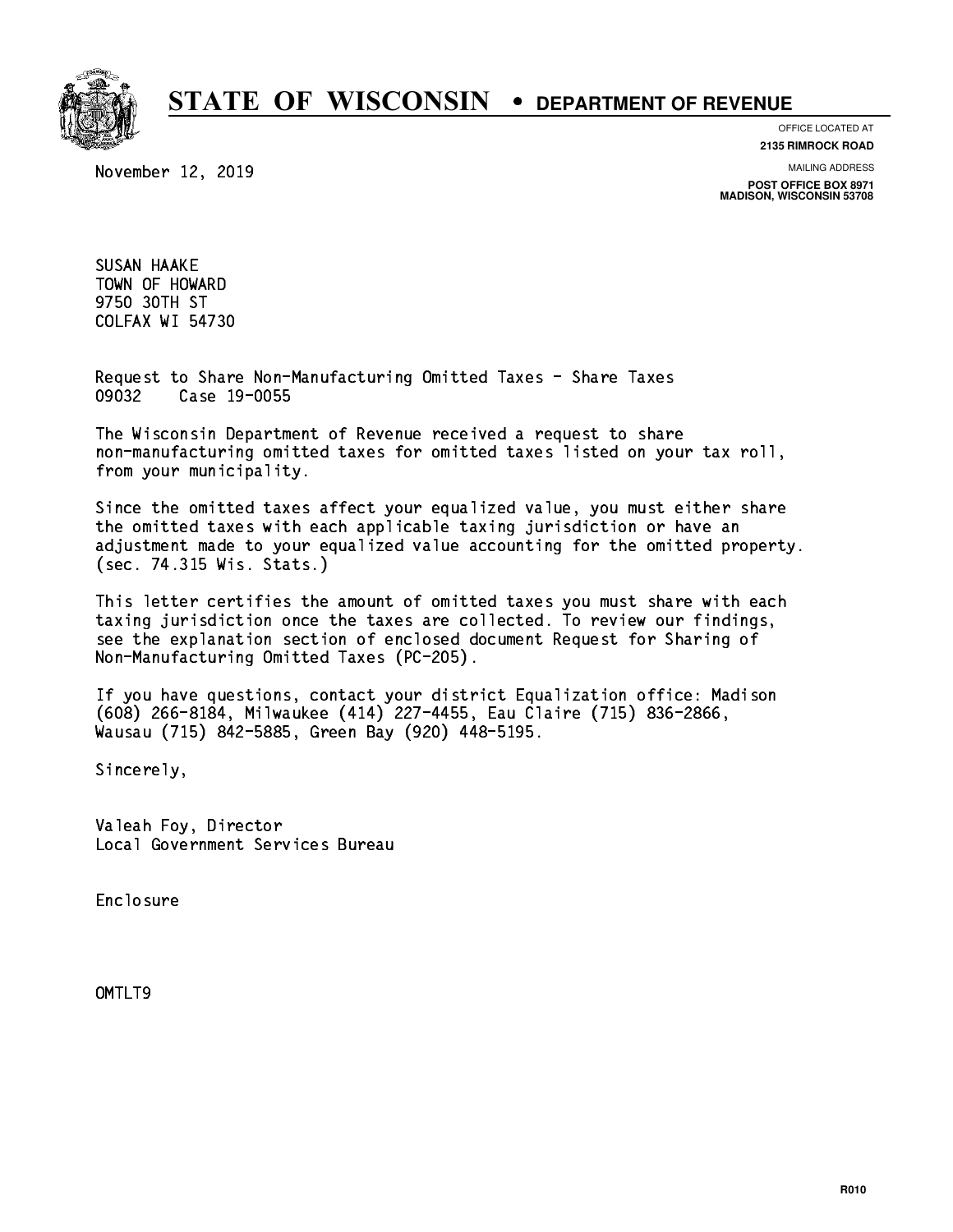

**OFFICE LOCATED AT**

November 12, 2019

**2135 RIMROCK ROAD**

**MAILING ADDRESS**

**POST OFFICE BOX 8971 MADISON, WISCONSIN 53708**

 LINDA HENNING TOWN OF FOUNTAIN PRAIRIE PO BOX 16 PO BOX 16 FALL RIVER WI 53932-0016

 Request to Share Non-Manufacturing Omitted Taxes - Share Taxes 11014 Case 19-0072

 The Wisconsin Department of Revenue received a request to share non-manufacturing omitted taxes for omitted taxes listed on your tax roll, from your municipality.

 Since the omitted taxes affect your equalized value, you must either share the omitted taxes with each applicable taxing jurisdiction or have an adjustment made to your equalized value accounting for the omitted property. (sec. 74.315 Wis. Stats.)

 This letter certifies the amount of omitted taxes you must share with each taxing jurisdiction once the taxes are collected. To review our findings, see the explanation section of enclosed document Request for Sharing of Non-Manufacturing Omitted Taxes (PC-205).

 If you have questions, contact your district Equalization office: Madison (608) 266-8184, Milwaukee (414) 227-4455, Eau Claire (715) 836-2866, Wausau (715) 842-5885, Green Bay (920) 448-5195.

Sincerely,

 Valeah Foy, Director Local Government Services Bureau

Enclosure Enclosure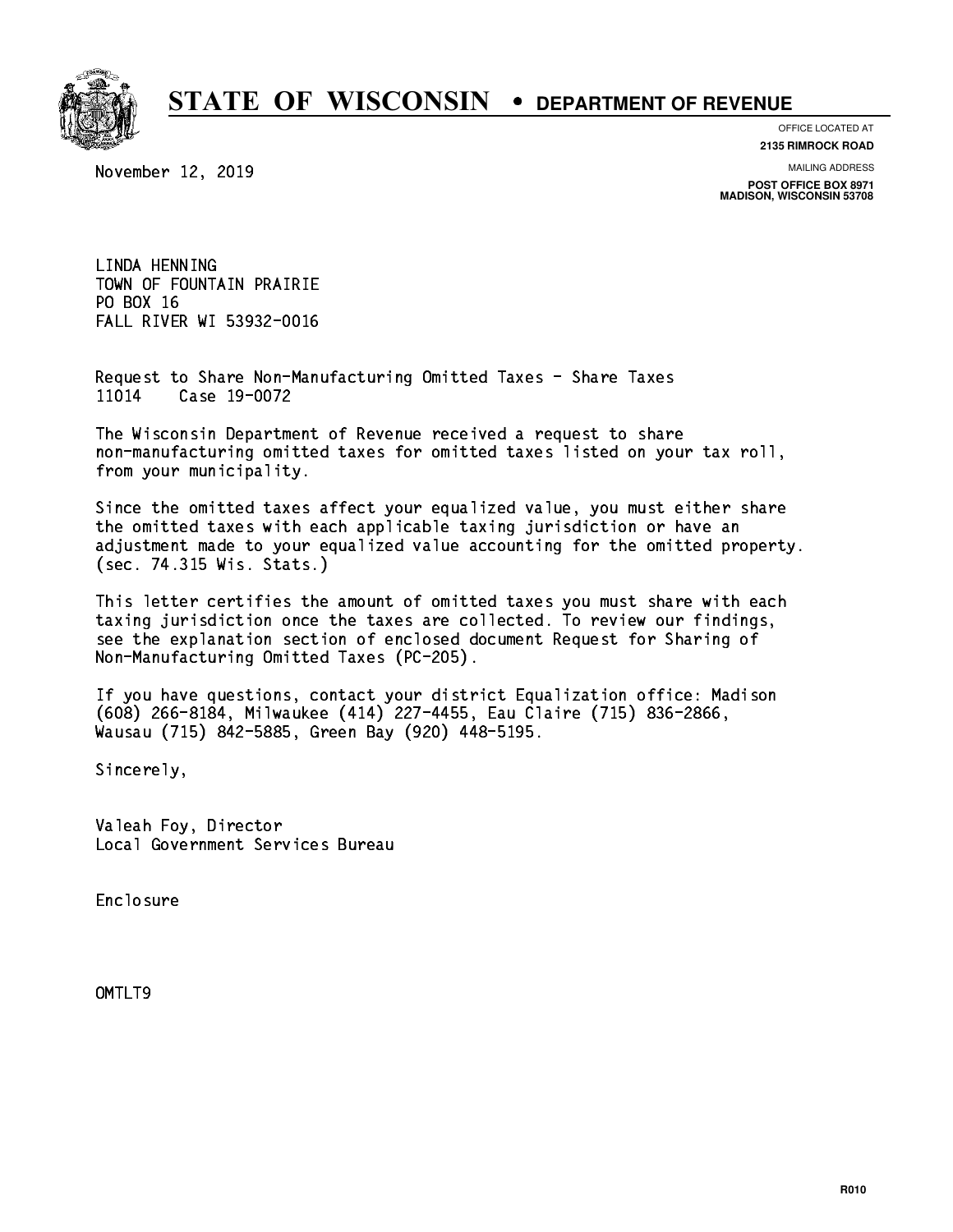

**OFFICE LOCATED AT**

November 12, 2019

**2135 RIMROCK ROAD**

**MAILING ADDRESS POST OFFICE BOX 8971 MADISON, WISCONSIN 53708**

 MARIE A. MOE CITY OF PORTAGE 115 W PLEASANT ST PORTAGE WI 53901-1742

 Request to Share Non-Manufacturing Omitted Taxes - Share Taxes 11271 Case 19-0095

 The Wisconsin Department of Revenue received a request to share non-manufacturing omitted taxes for omitted taxes listed on your tax roll, from your municipality.

 Since the omitted taxes affect your equalized value, you must either share the omitted taxes with each applicable taxing jurisdiction or have an adjustment made to your equalized value accounting for the omitted property. (sec. 74.315 Wis. Stats.)

 This letter certifies the amount of omitted taxes you must share with each taxing jurisdiction once the taxes are collected. To review our findings, see the explanation section of enclosed document Request for Sharing of Non-Manufacturing Omitted Taxes (PC-205).

 If you have questions, contact your district Equalization office: Madison (608) 266-8184, Milwaukee (414) 227-4455, Eau Claire (715) 836-2866, Wausau (715) 842-5885, Green Bay (920) 448-5195.

Sincerely,

 Valeah Foy, Director Local Government Services Bureau

Enclosure Enclosure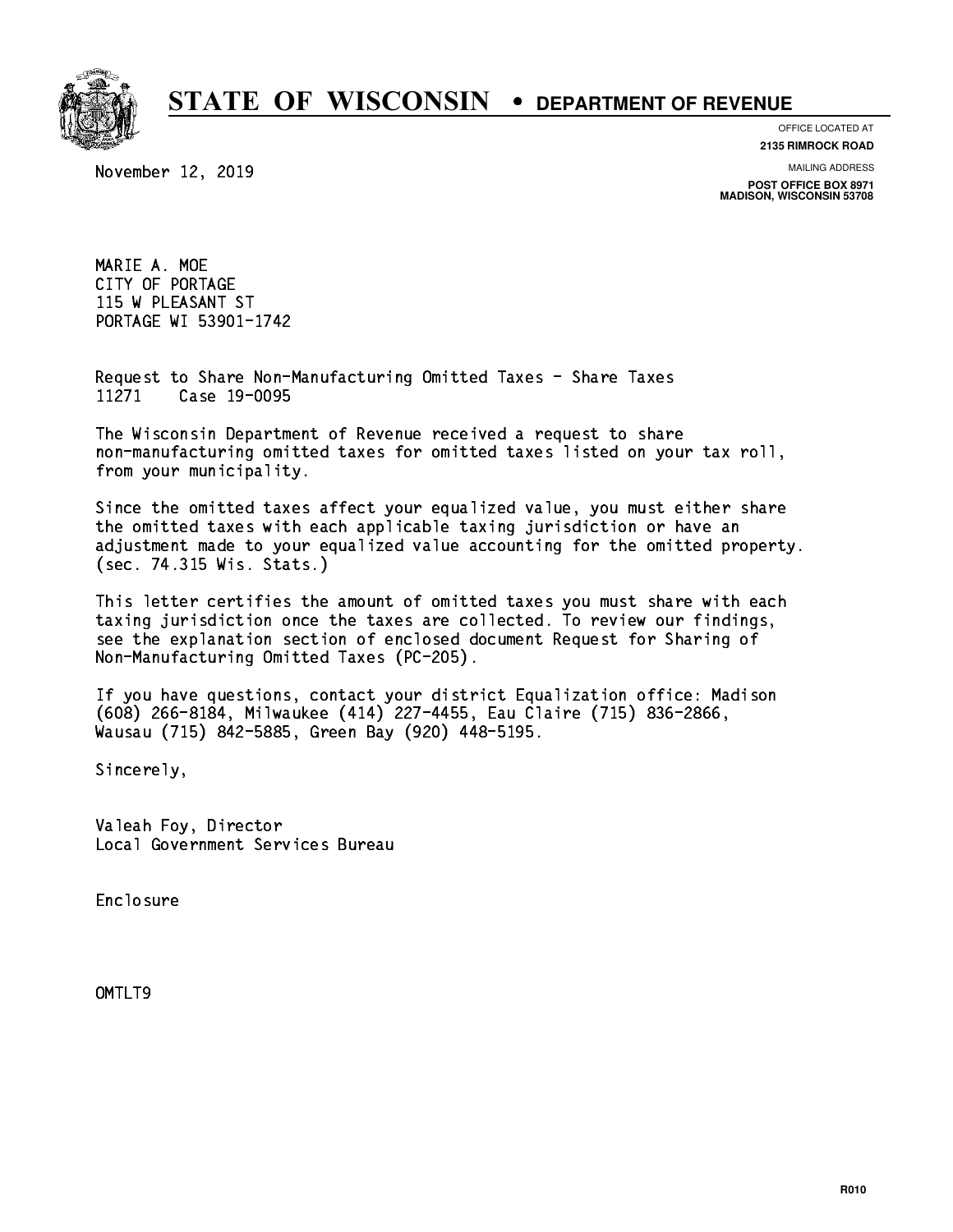

**OFFICE LOCATED AT**

November 12, 2019

**2135 RIMROCK ROAD**

**MAILING ADDRESS**

**POST OFFICE BOX 8971 MADISON, WISCONSIN 53708**

 MARY L PRICE TOWN OF PERRY 1004 STATE RD 78 MT HOREB WI 53572-3044

 Request to Share Non-Manufacturing Omitted Taxes - Share Taxes 13044 Case 19-0193

 The Wisconsin Department of Revenue received a request to share non-manufacturing omitted taxes for omitted taxes listed on your tax roll, from your municipality.

 Since the omitted taxes affect your equalized value, you must either share the omitted taxes with each applicable taxing jurisdiction or have an adjustment made to your equalized value accounting for the omitted property. (sec. 74.315 Wis. Stats.)

 This letter certifies the amount of omitted taxes you must share with each taxing jurisdiction once the taxes are collected. To review our findings, see the explanation section of enclosed document Request for Sharing of Non-Manufacturing Omitted Taxes (PC-205).

 If you have questions, contact your district Equalization office: Madison (608) 266-8184, Milwaukee (414) 227-4455, Eau Claire (715) 836-2866, Wausau (715) 842-5885, Green Bay (920) 448-5195.

Sincerely,

 Valeah Foy, Director Local Government Services Bureau

Enclosure Enclosure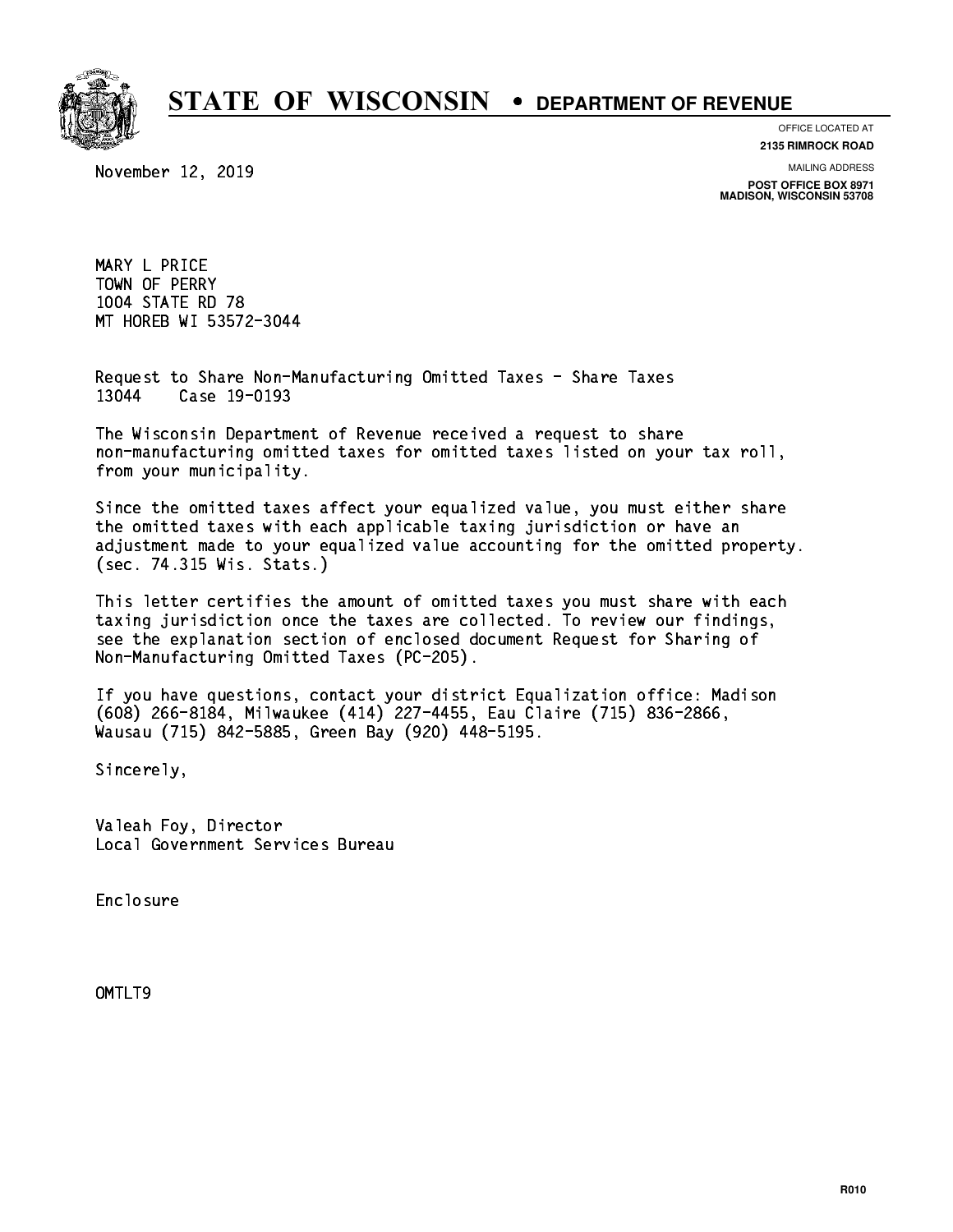

**OFFICE LOCATED AT**

November 12, 2019

**2135 RIMROCK ROAD**

**MAILING ADDRESS**

**POST OFFICE BOX 8971 MADISON, WISCONSIN 53708**

 MARY L PRICE TOWN OF PERRY 1004 STATE RD 78 MT HOREB WI 53572-3044

 Request to Share Non-Manufacturing Omitted Taxes - Share Taxes 13044 Case 19-0197

 The Wisconsin Department of Revenue received a request to share non-manufacturing omitted taxes for omitted taxes listed on your tax roll, from your municipality.

 Since the omitted taxes affect your equalized value, you must either share the omitted taxes with each applicable taxing jurisdiction or have an adjustment made to your equalized value accounting for the omitted property. (sec. 74.315 Wis. Stats.)

 This letter certifies the amount of omitted taxes you must share with each taxing jurisdiction once the taxes are collected. To review our findings, see the explanation section of enclosed document Request for Sharing of Non-Manufacturing Omitted Taxes (PC-205).

 If you have questions, contact your district Equalization office: Madison (608) 266-8184, Milwaukee (414) 227-4455, Eau Claire (715) 836-2866, Wausau (715) 842-5885, Green Bay (920) 448-5195.

Sincerely,

 Valeah Foy, Director Local Government Services Bureau

Enclosure Enclosure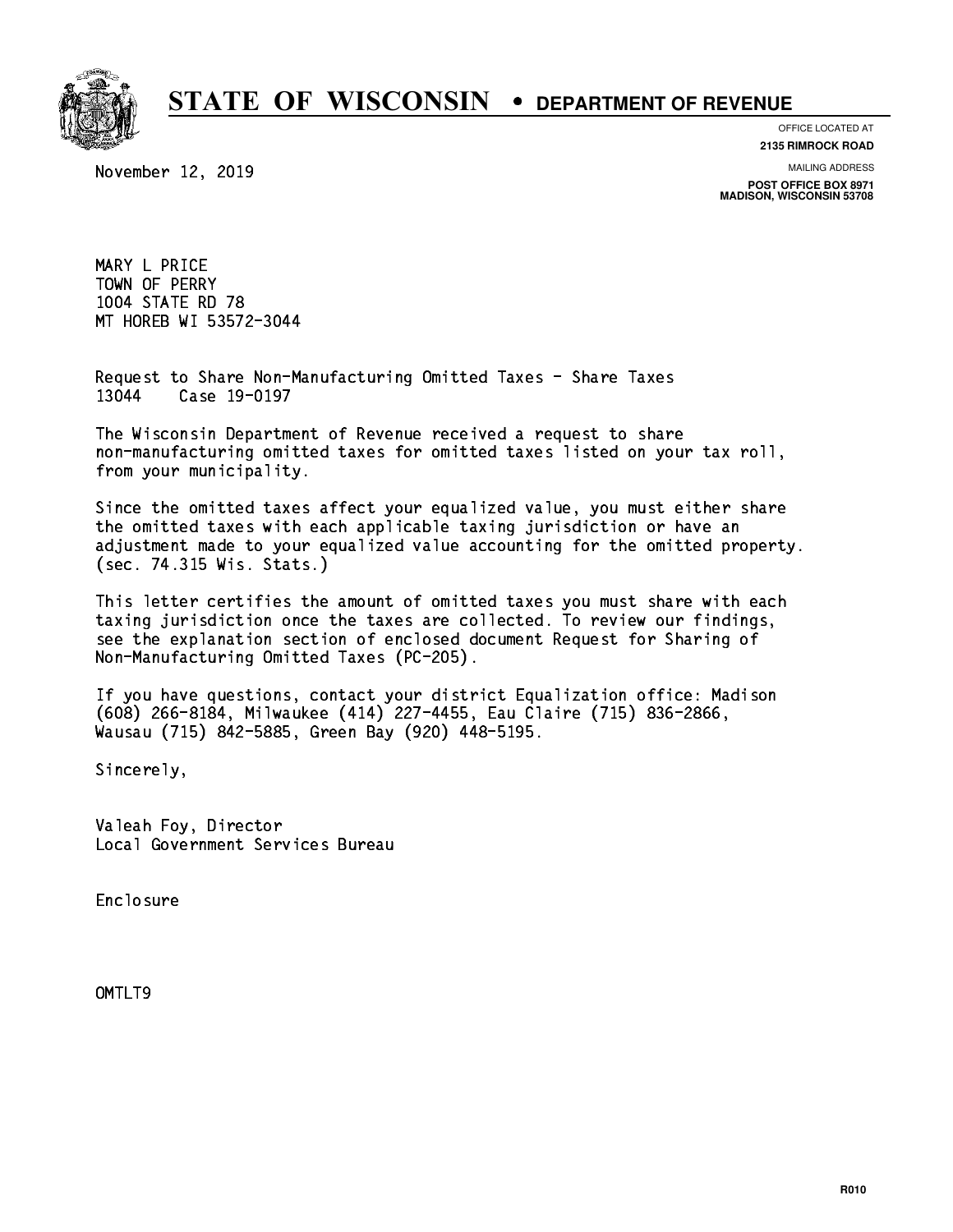

# **OFFICE LOCATED AT**

November 12, 2019

**2135 RIMROCK ROAD**

**MAILING ADDRESS**

**POST OFFICE BOX 8971 MADISON, WISCONSIN 53708**

 MARIBETH WITZEL-BEHL CITY OF MADISON 210 M L K JR BLVD RM 103 MADISON WI 53703-3345

 Request to Share Non-Manufacturing Omitted Taxes - Share Taxes 13251 Case 19-0129

 The Wisconsin Department of Revenue received a request to share non-manufacturing omitted taxes for omitted taxes listed on your tax roll, from your municipality.

 Since the omitted taxes affect your equalized value, you must either share the omitted taxes with each applicable taxing jurisdiction or have an adjustment made to your equalized value accounting for the omitted property. (sec. 74.315 Wis. Stats.)

 This letter certifies the amount of omitted taxes you must share with each taxing jurisdiction once the taxes are collected. To review our findings, see the explanation section of enclosed document Request for Sharing of Non-Manufacturing Omitted Taxes (PC-205).

 If you have questions, contact your district Equalization office: Madison (608) 266-8184, Milwaukee (414) 227-4455, Eau Claire (715) 836-2866, Wausau (715) 842-5885, Green Bay (920) 448-5195.

Sincerely,

 Valeah Foy, Director Local Government Services Bureau

Enclosure Enclosure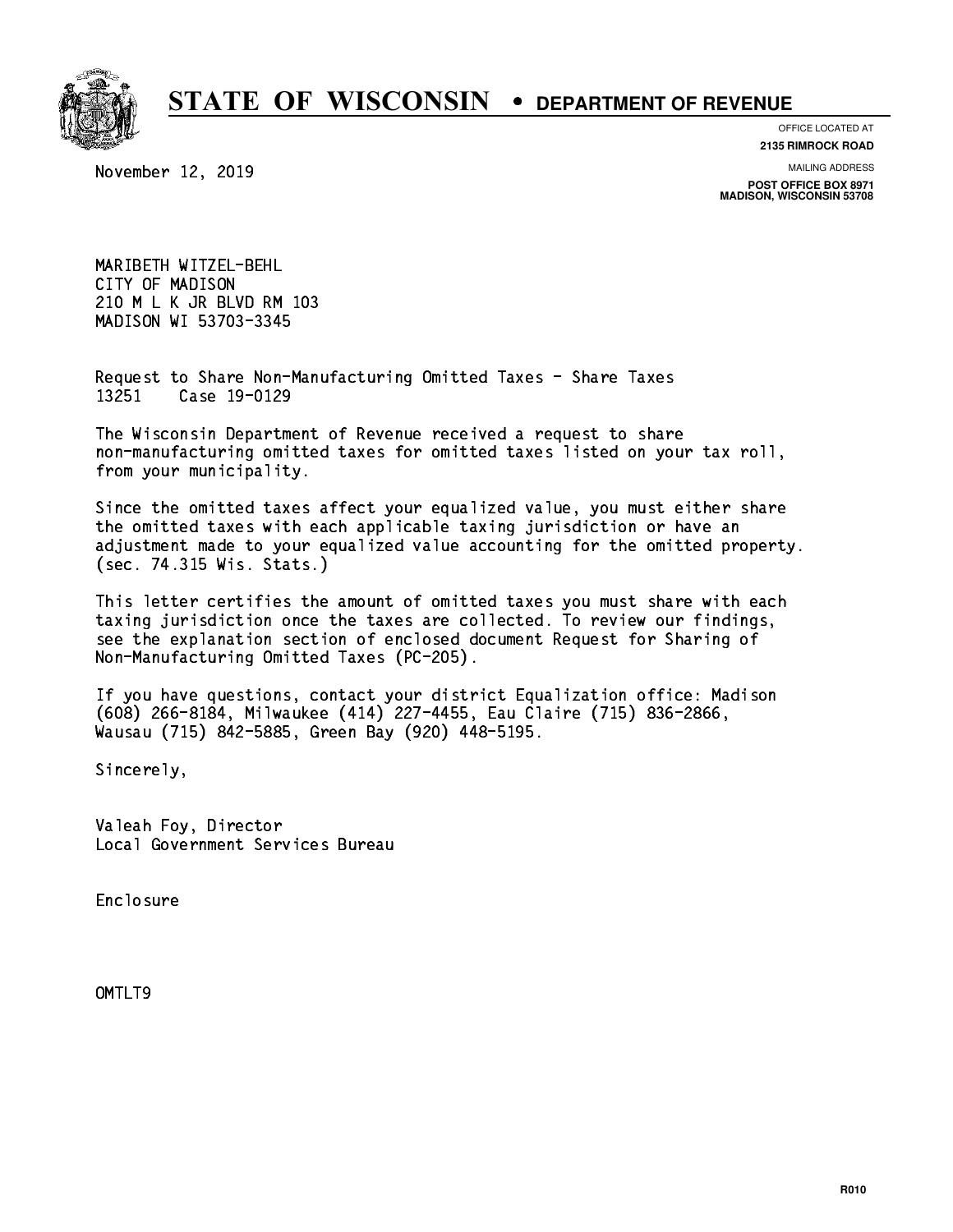

**OFFICE LOCATED AT**

November 12, 2019

**2135 RIMROCK ROAD**

**MAILING ADDRESS**

**POST OFFICE BOX 8971 MADISON, WISCONSIN 53708**

 LORIE BURNS CITY OF MIDDLETON 7426 HUBBARD AVE MIDDLETON WI 53562

 Request to Share Non-Manufacturing Omitted Taxes - Share Taxes 13255 Case 19-0028

 The Wisconsin Department of Revenue received a request to share non-manufacturing omitted taxes for omitted taxes listed on your tax roll, from your municipality.

 Since the omitted taxes affect your equalized value, you must either share the omitted taxes with each applicable taxing jurisdiction or have an adjustment made to your equalized value accounting for the omitted property. (sec. 74.315 Wis. Stats.)

 This letter certifies the amount of omitted taxes you must share with each taxing jurisdiction once the taxes are collected. To review our findings, see the explanation section of enclosed document Request for Sharing of Non-Manufacturing Omitted Taxes (PC-205).

 If you have questions, contact your district Equalization office: Madison (608) 266-8184, Milwaukee (414) 227-4455, Eau Claire (715) 836-2866, Wausau (715) 842-5885, Green Bay (920) 448-5195.

Sincerely,

 Valeah Foy, Director Local Government Services Bureau

Enclosure Enclosure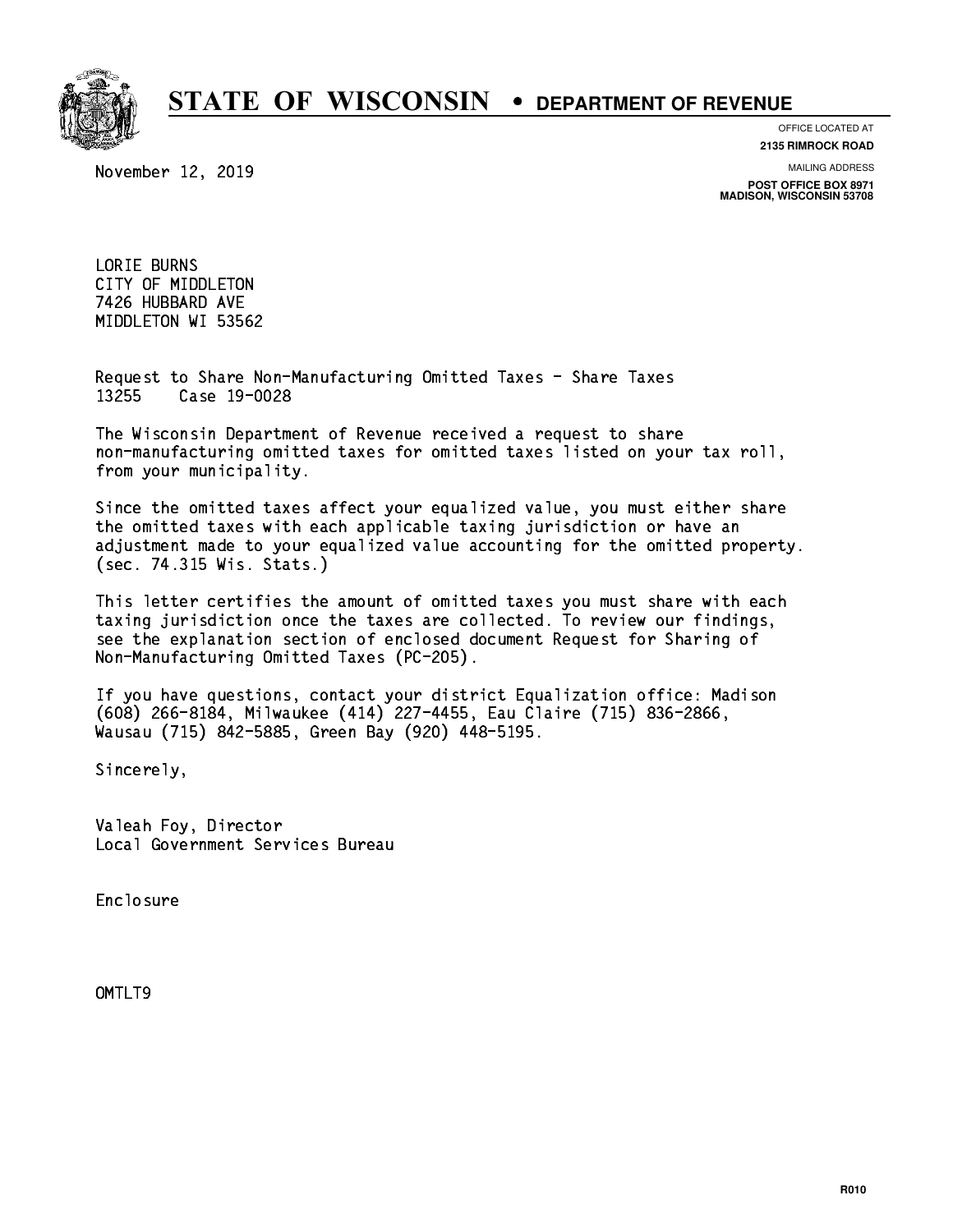

**OFFICE LOCATED AT**

November 12, 2019

**2135 RIMROCK ROAD**

**MAILING ADDRESS POST OFFICE BOX 8971 MADISON, WISCONSIN 53708**

 LORIE BURNS CITY OF MIDDLETON 7426 HUBBARD AVE MIDDLETON WI 53562

 Request to Share Non-Manufacturing Omitted Taxes - Share Taxes 13255 Case 19-0025

 The Wisconsin Department of Revenue received a request to share non-manufacturing omitted taxes for omitted taxes listed on your tax roll, from your municipality.

 Since the omitted taxes affect your equalized value, you must either share the omitted taxes with each applicable taxing jurisdiction or have an adjustment made to your equalized value accounting for the omitted property. (sec. 74.315 Wis. Stats.)

 This letter certifies the amount of omitted taxes you must share with each taxing jurisdiction once the taxes are collected. To review our findings, see the explanation section of enclosed document Request for Sharing of Non-Manufacturing Omitted Taxes (PC-205).

 If you have questions, contact your district Equalization office: Madison (608) 266-8184, Milwaukee (414) 227-4455, Eau Claire (715) 836-2866, Wausau (715) 842-5885, Green Bay (920) 448-5195.

Sincerely,

 Valeah Foy, Director Local Government Services Bureau

Enclosure Enclosure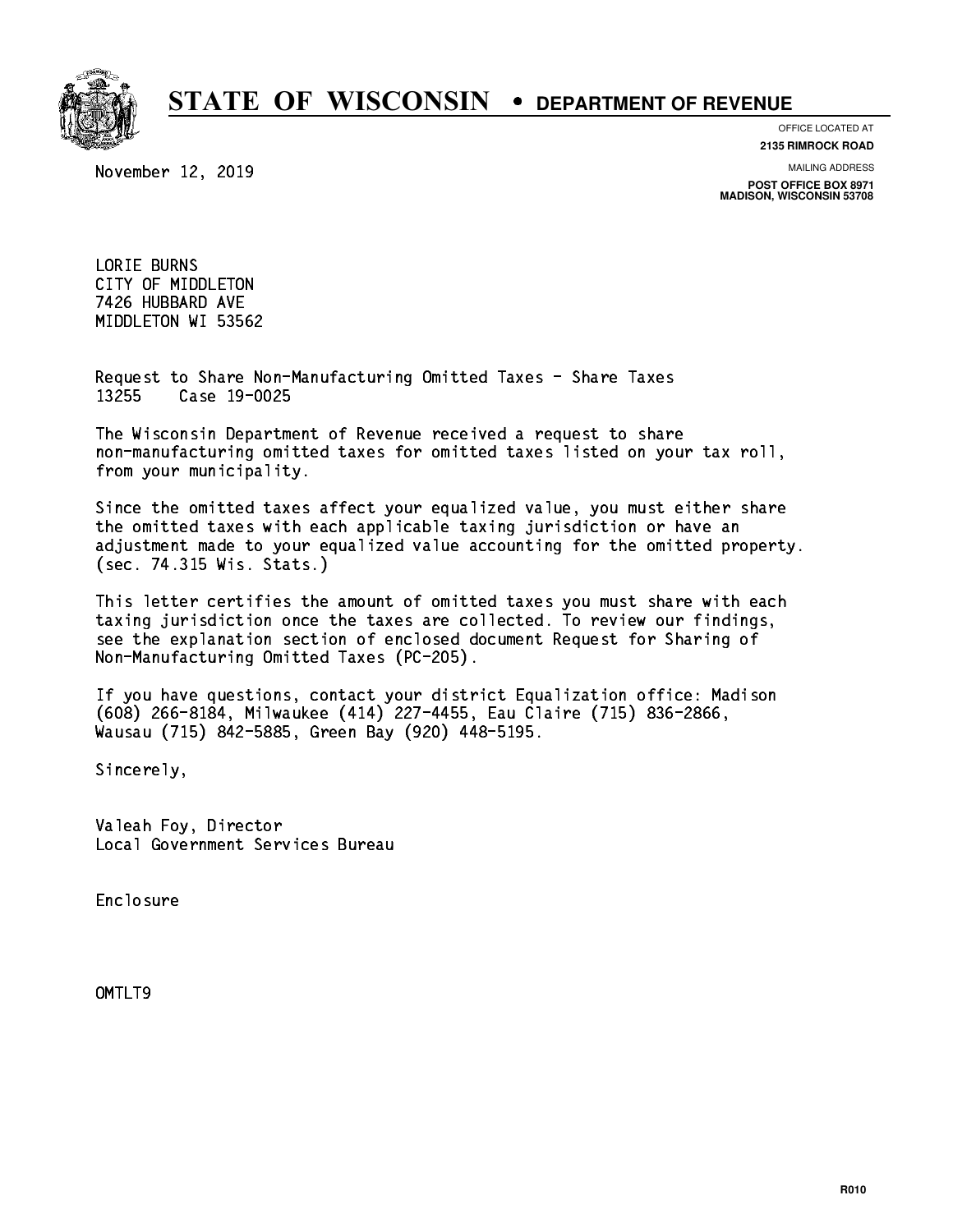

**OFFICE LOCATED AT**

November 12, 2019

**2135 RIMROCK ROAD**

**MAILING ADDRESS POST OFFICE BOX 8971 MADISON, WISCONSIN 53708**

 LORIE BURNS CITY OF MIDDLETON 7426 HUBBARD AVE MIDDLETON WI 53562

 Request to Share Non-Manufacturing Omitted Taxes - Share Taxes 13255 Case 19-0027

 The Wisconsin Department of Revenue received a request to share non-manufacturing omitted taxes for omitted taxes listed on your tax roll, from your municipality.

 Since the omitted taxes affect your equalized value, you must either share the omitted taxes with each applicable taxing jurisdiction or have an adjustment made to your equalized value accounting for the omitted property. (sec. 74.315 Wis. Stats.)

 This letter certifies the amount of omitted taxes you must share with each taxing jurisdiction once the taxes are collected. To review our findings, see the explanation section of enclosed document Request for Sharing of Non-Manufacturing Omitted Taxes (PC-205).

 If you have questions, contact your district Equalization office: Madison (608) 266-8184, Milwaukee (414) 227-4455, Eau Claire (715) 836-2866, Wausau (715) 842-5885, Green Bay (920) 448-5195.

Sincerely,

 Valeah Foy, Director Local Government Services Bureau

Enclosure Enclosure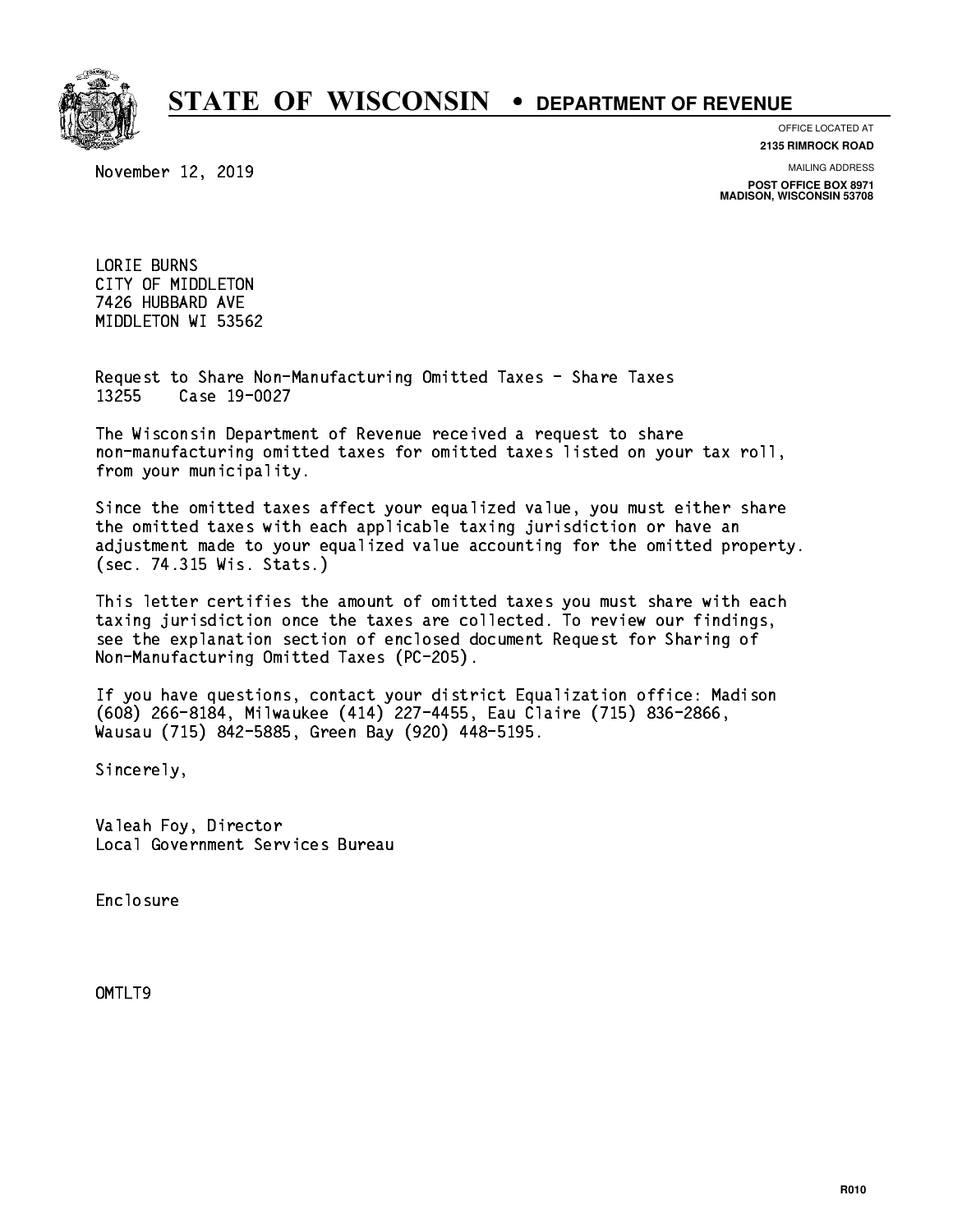

**OFFICE LOCATED AT**

November 12, 2019

**2135 RIMROCK ROAD**

**MAILING ADDRESS POST OFFICE BOX 8971 MADISON, WISCONSIN 53708**

 LORIE BURNS CITY OF MIDDLETON 7426 HUBBARD AVE MIDDLETON WI 53562

 Request to Share Non-Manufacturing Omitted Taxes - Share Taxes 13255 Case 19-0026

 The Wisconsin Department of Revenue received a request to share non-manufacturing omitted taxes for omitted taxes listed on your tax roll, from your municipality.

 Since the omitted taxes affect your equalized value, you must either share the omitted taxes with each applicable taxing jurisdiction or have an adjustment made to your equalized value accounting for the omitted property. (sec. 74.315 Wis. Stats.)

 This letter certifies the amount of omitted taxes you must share with each taxing jurisdiction once the taxes are collected. To review our findings, see the explanation section of enclosed document Request for Sharing of Non-Manufacturing Omitted Taxes (PC-205).

 If you have questions, contact your district Equalization office: Madison (608) 266-8184, Milwaukee (414) 227-4455, Eau Claire (715) 836-2866, Wausau (715) 842-5885, Green Bay (920) 448-5195.

Sincerely,

 Valeah Foy, Director Local Government Services Bureau

Enclosure Enclosure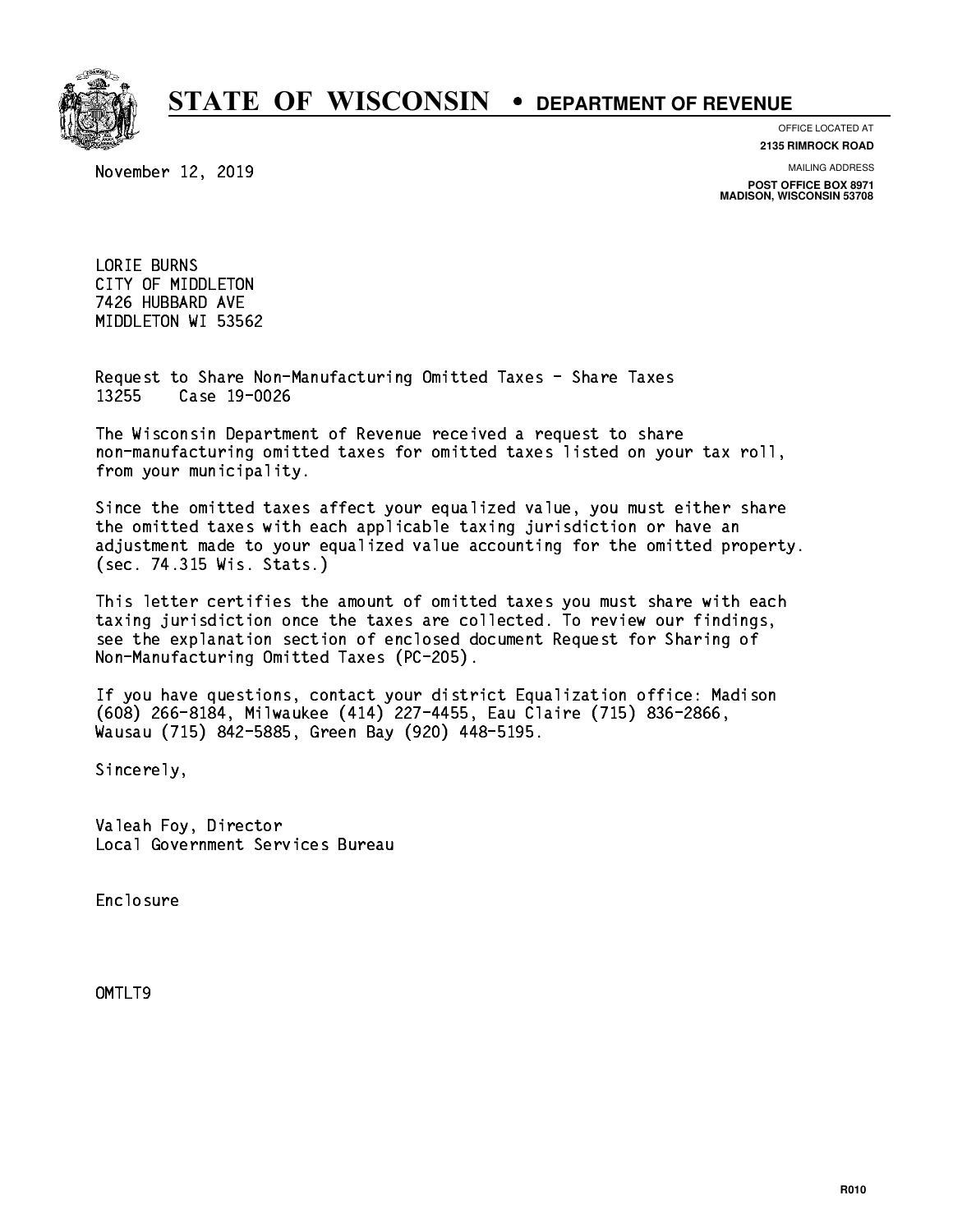

**OFFICE LOCATED AT**

November 12, 2019

**2135 RIMROCK ROAD**

**MAILING ADDRESS**

**POST OFFICE BOX 8971 MADISON, WISCONSIN 53708**

 LORIE BURNS CITY OF MIDDLETON 7426 HUBBARD AVE MIDDLETON WI 53562

 Request to Share Non-Manufacturing Omitted Taxes - Share Taxes 13255 Case 19-0024

 The Wisconsin Department of Revenue received a request to share non-manufacturing omitted taxes for omitted taxes listed on your tax roll, from your municipality.

 Since the omitted taxes affect your equalized value, you must either share the omitted taxes with each applicable taxing jurisdiction or have an adjustment made to your equalized value accounting for the omitted property. (sec. 74.315 Wis. Stats.)

 This letter certifies the amount of omitted taxes you must share with each taxing jurisdiction once the taxes are collected. To review our findings, see the explanation section of enclosed document Request for Sharing of Non-Manufacturing Omitted Taxes (PC-205).

 If you have questions, contact your district Equalization office: Madison (608) 266-8184, Milwaukee (414) 227-4455, Eau Claire (715) 836-2866, Wausau (715) 842-5885, Green Bay (920) 448-5195.

Sincerely,

 Valeah Foy, Director Local Government Services Bureau

Enclosure Enclosure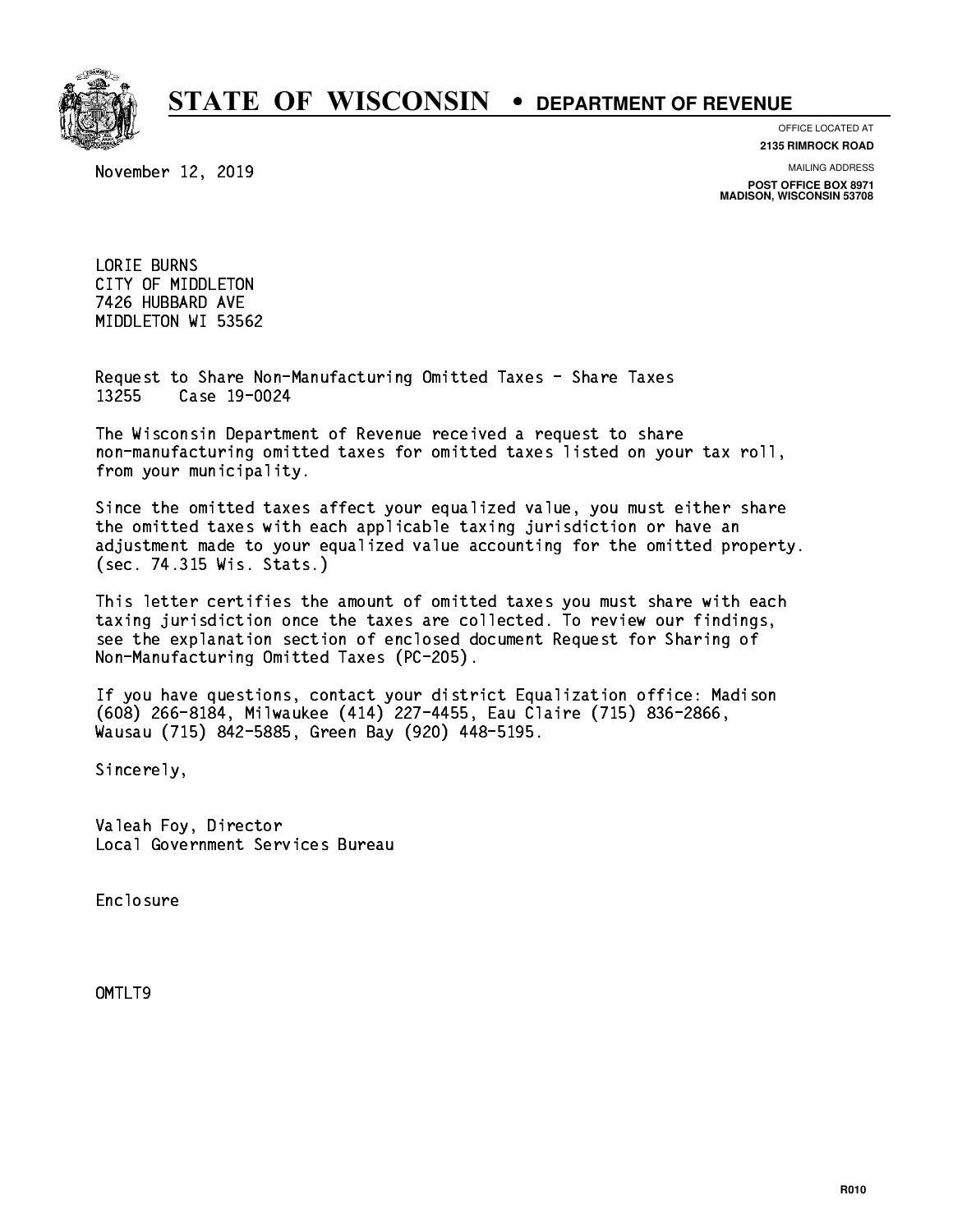

November 12, 2019

**OFFICE LOCATED AT 2135 RIMROCK ROAD**

**MAILING ADDRESS**

**POST OFFICE BOX 8971 MADISON, WISCONSIN 53708**

 ANGELA HULL CITY OF WAUPUN 201 E MAIN ST WAUPUN WI 53963-2019

 Request to Share Non-Manufacturing Omitted Taxes - Share Taxes 20292 Case 19-0074

 The Wisconsin Department of Revenue received a request to share non-manufacturing omitted taxes for omitted taxes listed on your tax roll, from your municipality.

 Since the omitted taxes affect your equalized value, you must either share the omitted taxes with each applicable taxing jurisdiction or have an adjustment made to your equalized value accounting for the omitted property. (sec. 74.315 Wis. Stats.)

 This letter certifies the amount of omitted taxes you must share with each taxing jurisdiction once the taxes are collected. To review our findings, see the explanation section of enclosed document Request for Sharing of Non-Manufacturing Omitted Taxes (PC-205).

 If you have questions, contact your district Equalization office: Madison (608) 266-8184, Milwaukee (414) 227-4455, Eau Claire (715) 836-2866, Wausau (715) 842-5885, Green Bay (920) 448-5195.

Sincerely,

 Valeah Foy, Director Local Government Services Bureau

Enclosure Enclosure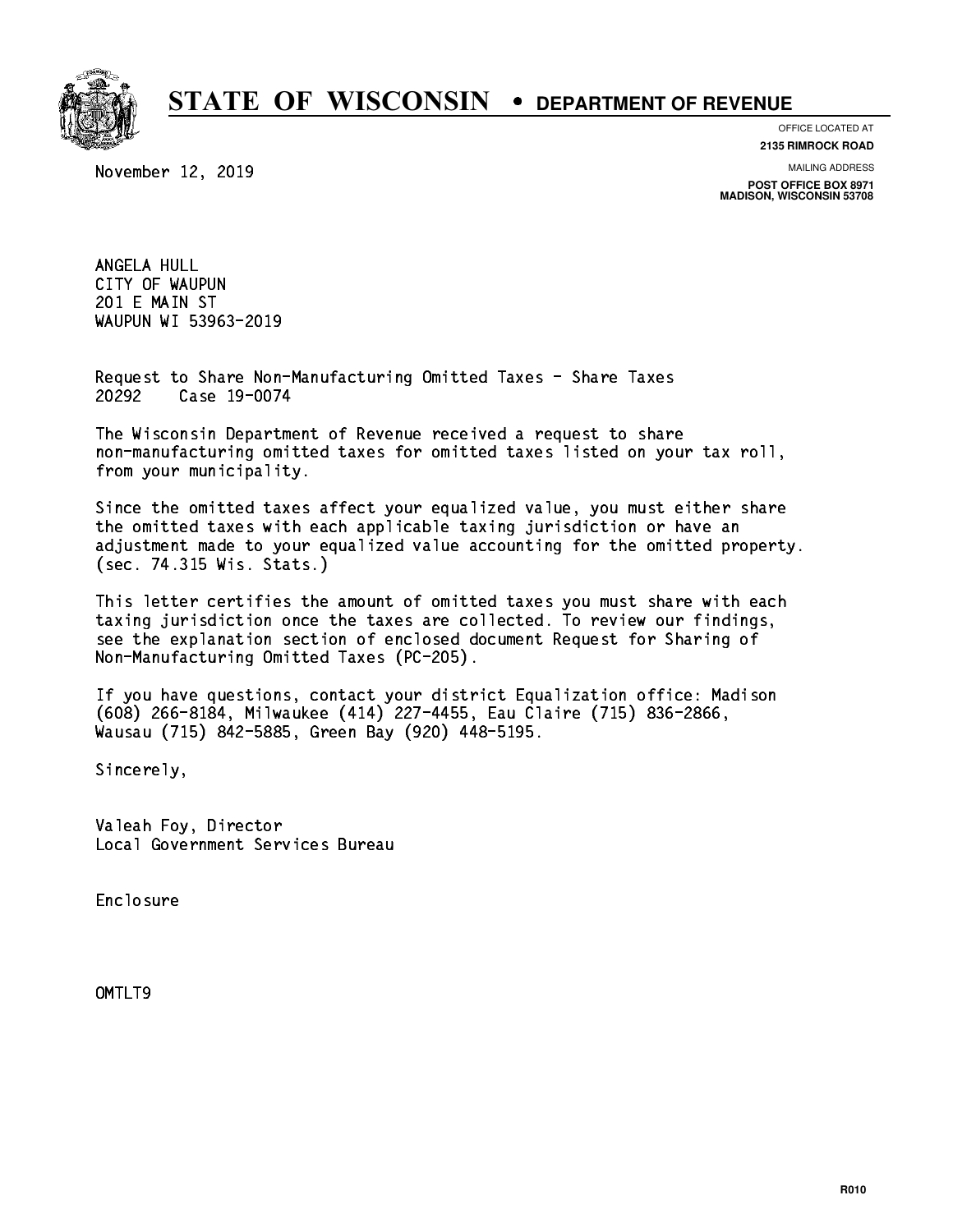

November 12, 2019

**OFFICE LOCATED AT 2135 RIMROCK ROAD**

**MAILING ADDRESS**

**POST OFFICE BOX 8971 MADISON, WISCONSIN 53708**

 ANGELA HULL CITY OF WAUPUN 201 E MAIN ST WAUPUN WI 53963-2019

 Request to Share Non-Manufacturing Omitted Taxes - Share Taxes 20292 Case 19-0076

 The Wisconsin Department of Revenue received a request to share non-manufacturing omitted taxes for omitted taxes listed on your tax roll, from your municipality.

 Since the omitted taxes affect your equalized value, you must either share the omitted taxes with each applicable taxing jurisdiction or have an adjustment made to your equalized value accounting for the omitted property. (sec. 74.315 Wis. Stats.)

 This letter certifies the amount of omitted taxes you must share with each taxing jurisdiction once the taxes are collected. To review our findings, see the explanation section of enclosed document Request for Sharing of Non-Manufacturing Omitted Taxes (PC-205).

 If you have questions, contact your district Equalization office: Madison (608) 266-8184, Milwaukee (414) 227-4455, Eau Claire (715) 836-2866, Wausau (715) 842-5885, Green Bay (920) 448-5195.

Sincerely,

 Valeah Foy, Director Local Government Services Bureau

Enclosure Enclosure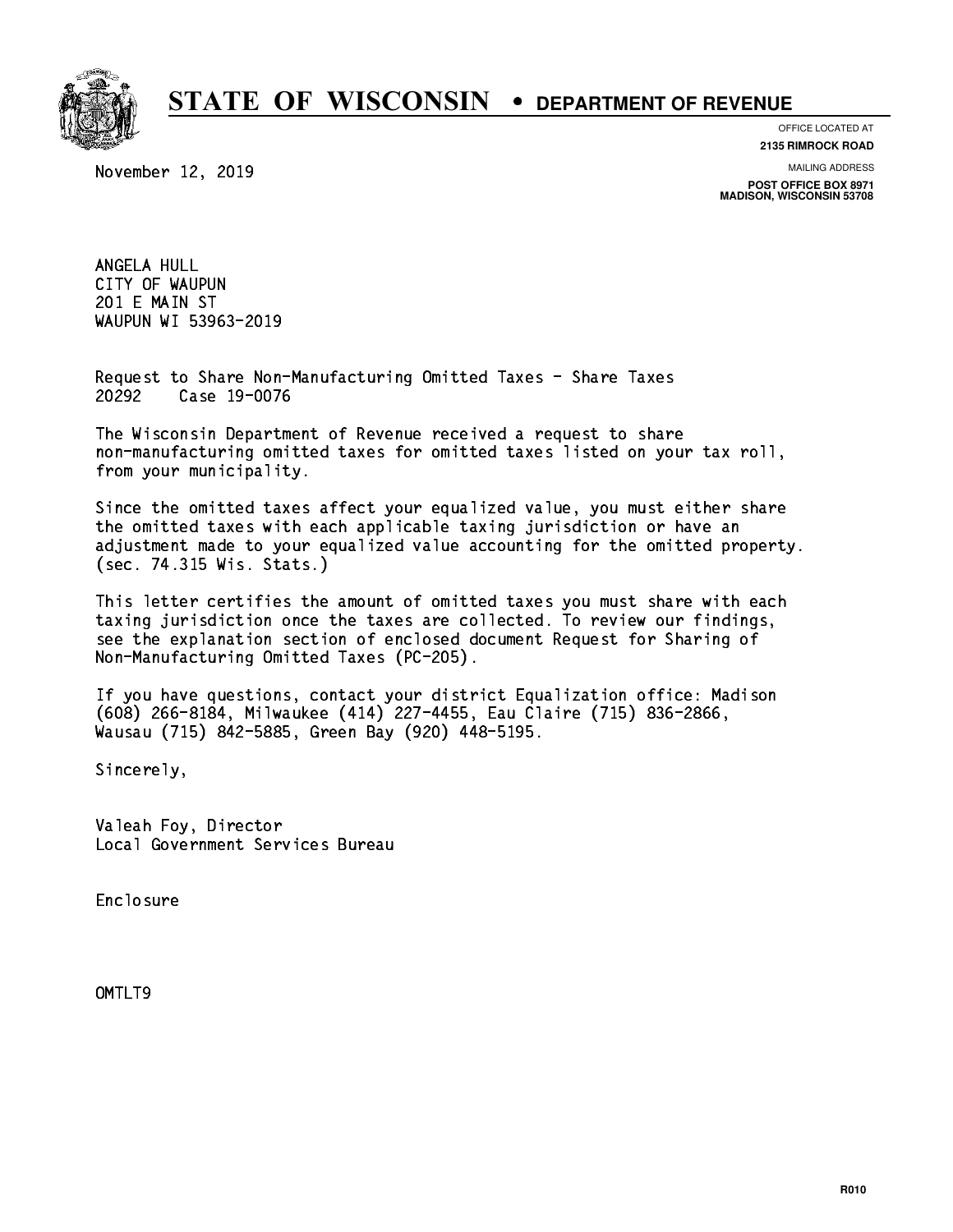

November 12, 2019

**OFFICE LOCATED AT 2135 RIMROCK ROAD**

**MAILING ADDRESS**

**POST OFFICE BOX 8971 MADISON, WISCONSIN 53708**

 ANGELA HULL CITY OF WAUPUN 201 E MAIN ST WAUPUN WI 53963-2019

 Request to Share Non-Manufacturing Omitted Taxes - Share Taxes 20292 Case 19-0075

 The Wisconsin Department of Revenue received a request to share non-manufacturing omitted taxes for omitted taxes listed on your tax roll, from your municipality.

 Since the omitted taxes affect your equalized value, you must either share the omitted taxes with each applicable taxing jurisdiction or have an adjustment made to your equalized value accounting for the omitted property. (sec. 74.315 Wis. Stats.)

 This letter certifies the amount of omitted taxes you must share with each taxing jurisdiction once the taxes are collected. To review our findings, see the explanation section of enclosed document Request for Sharing of Non-Manufacturing Omitted Taxes (PC-205).

 If you have questions, contact your district Equalization office: Madison (608) 266-8184, Milwaukee (414) 227-4455, Eau Claire (715) 836-2866, Wausau (715) 842-5885, Green Bay (920) 448-5195.

Sincerely,

 Valeah Foy, Director Local Government Services Bureau

Enclosure Enclosure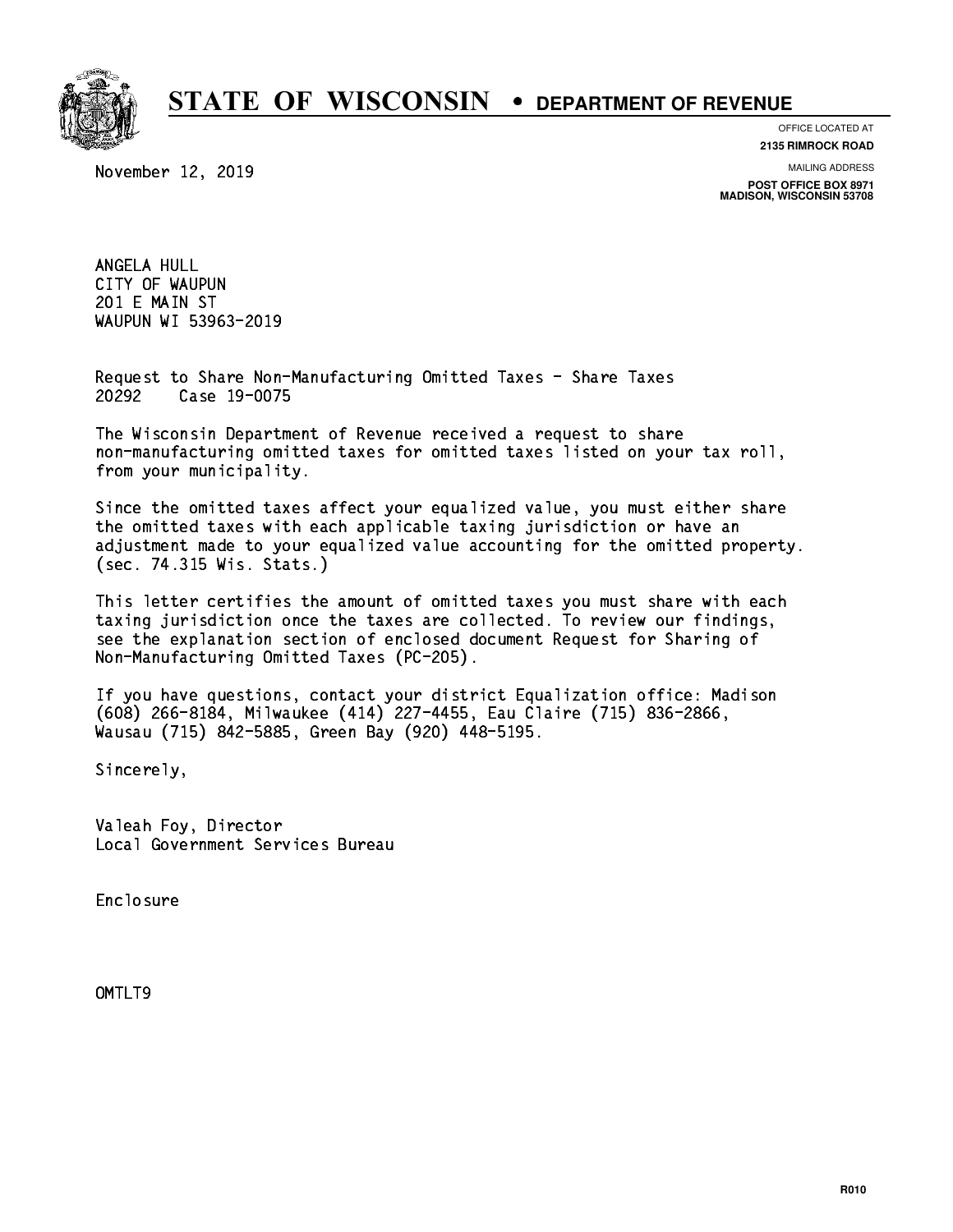

**OFFICE LOCATED AT**

November 12, 2019

**2135 RIMROCK ROAD**

**MAILING ADDRESS POST OFFICE BOX 8971 MADISON, WISCONSIN 53708**

 DEB SALAS CITY OF KENOSHA 625 52ND ST, RM 105 KENOSHA WI 53140-3480

 Request to Share Non-Manufacturing Omitted Taxes - Share Taxes 30241 Case 19-0050

 The Wisconsin Department of Revenue received a request to share non-manufacturing omitted taxes for omitted taxes listed on your tax roll, from your municipality.

 Since the omitted taxes affect your equalized value, you must either share the omitted taxes with each applicable taxing jurisdiction or have an adjustment made to your equalized value accounting for the omitted property. (sec. 74.315 Wis. Stats.)

 This letter certifies the amount of omitted taxes you must share with each taxing jurisdiction once the taxes are collected. To review our findings, see the explanation section of enclosed document Request for Sharing of Non-Manufacturing Omitted Taxes (PC-205).

 If you have questions, contact your district Equalization office: Madison (608) 266-8184, Milwaukee (414) 227-4455, Eau Claire (715) 836-2866, Wausau (715) 842-5885, Green Bay (920) 448-5195.

Sincerely,

 Valeah Foy, Director Local Government Services Bureau

Enclosure Enclosure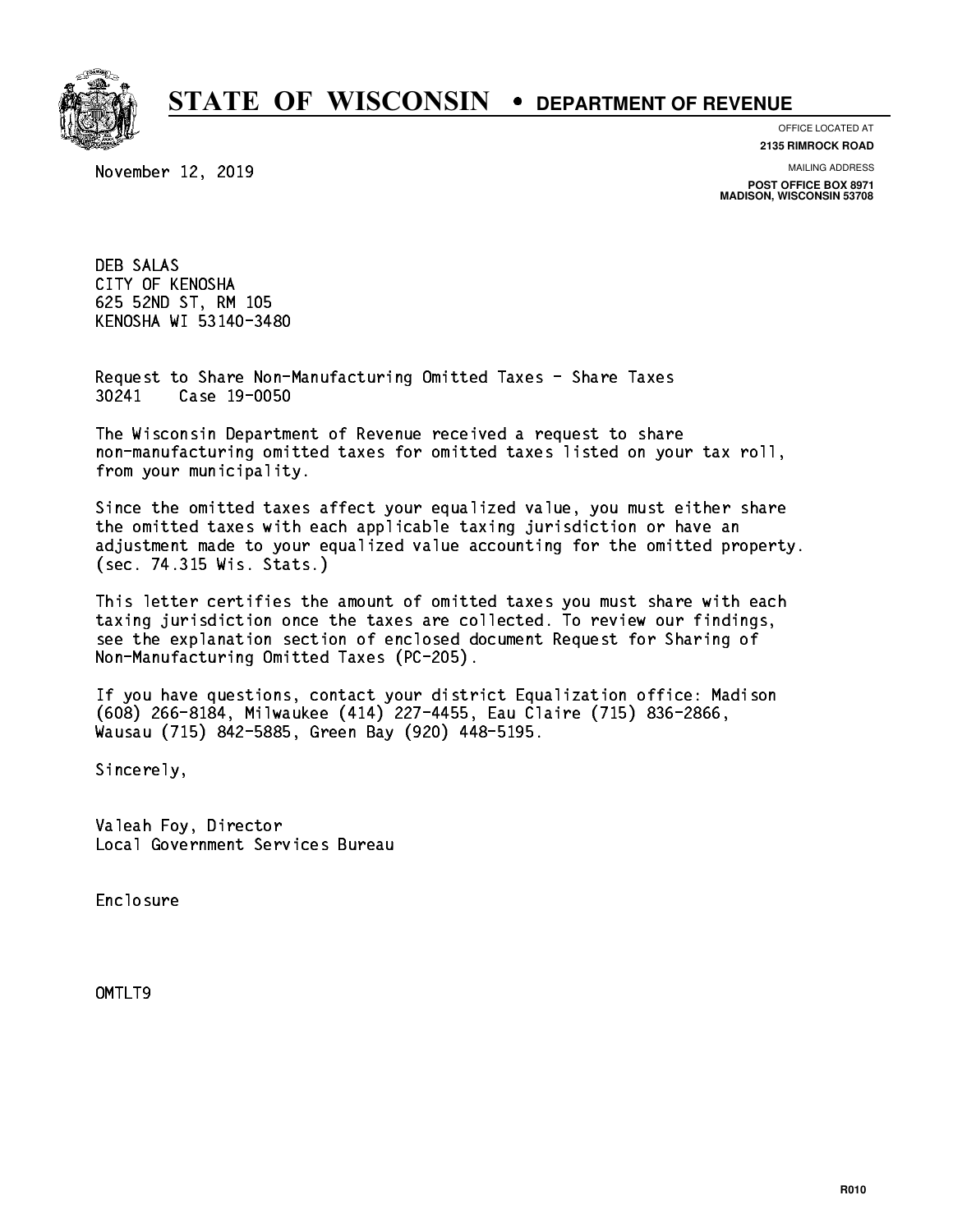

**OFFICE LOCATED AT**

November 12, 2019

**2135 RIMROCK ROAD**

**MAILING ADDRESS POST OFFICE BOX 8971 MADISON, WISCONSIN 53708**

 DEB SALAS CITY OF KENOSHA 625 52ND ST, RM 105 KENOSHA WI 53140-3480

 Request to Share Non-Manufacturing Omitted Taxes - Share Taxes 30241 Case 19-0049

 The Wisconsin Department of Revenue received a request to share non-manufacturing omitted taxes for omitted taxes listed on your tax roll, from your municipality.

 Since the omitted taxes affect your equalized value, you must either share the omitted taxes with each applicable taxing jurisdiction or have an adjustment made to your equalized value accounting for the omitted property. (sec. 74.315 Wis. Stats.)

 This letter certifies the amount of omitted taxes you must share with each taxing jurisdiction once the taxes are collected. To review our findings, see the explanation section of enclosed document Request for Sharing of Non-Manufacturing Omitted Taxes (PC-205).

 If you have questions, contact your district Equalization office: Madison (608) 266-8184, Milwaukee (414) 227-4455, Eau Claire (715) 836-2866, Wausau (715) 842-5885, Green Bay (920) 448-5195.

Sincerely,

 Valeah Foy, Director Local Government Services Bureau

Enclosure Enclosure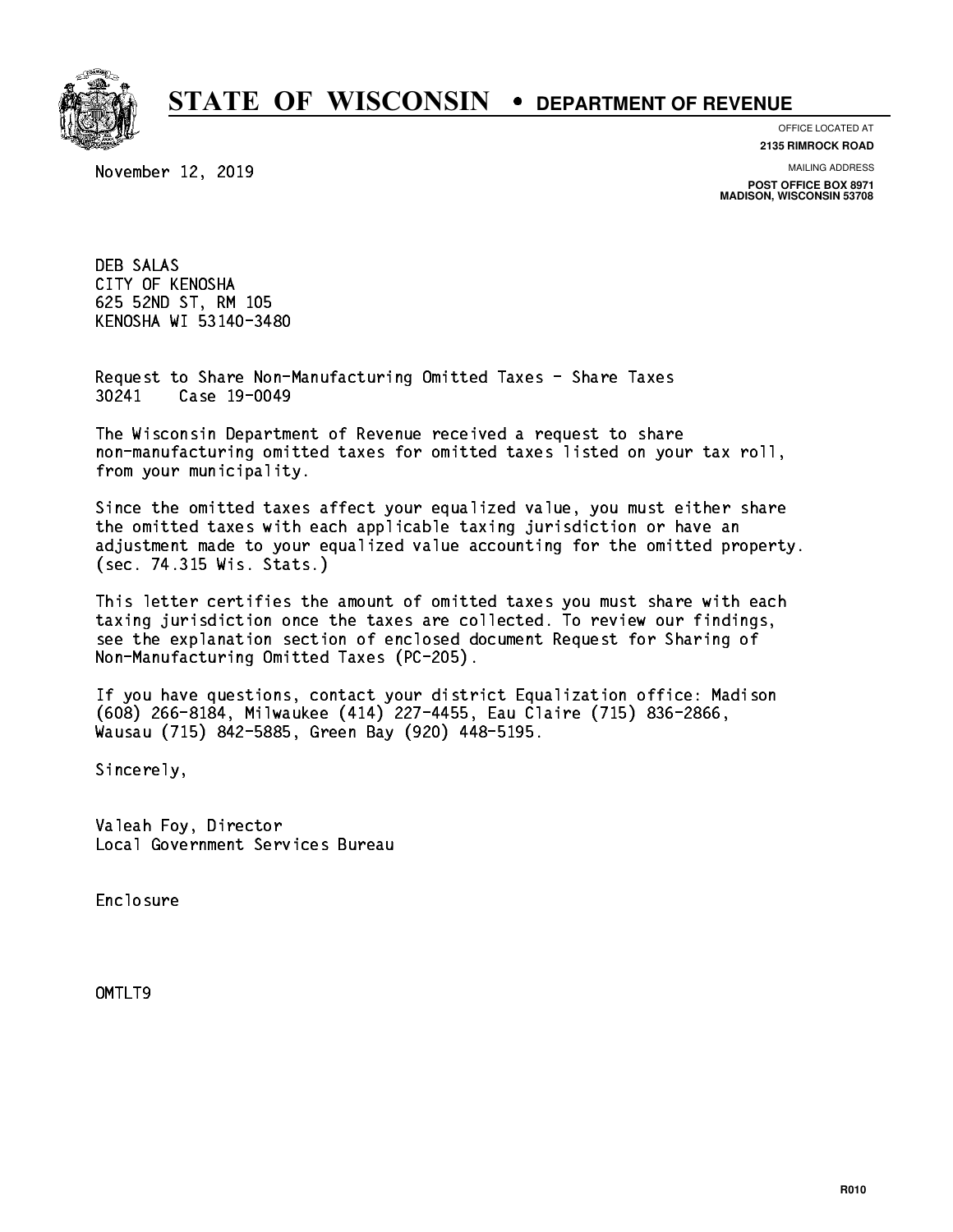

**OFFICE LOCATED AT**

November 12, 2019

**2135 RIMROCK ROAD**

**MAILING ADDRESS**

**POST OFFICE BOX 8971 MADISON, WISCONSIN 53708**

 JAMIE JACKSON CITY OF ALGOMA 416 FREMONT ST ALGOMA WI 54201-1353 ALGOMA WI 54201-1353

 Request to Share Non-Manufacturing Omitted Taxes - Share Taxes 31201 Case 19-0041

 The Wisconsin Department of Revenue received a request to share non-manufacturing omitted taxes for omitted taxes listed on your tax roll, from your municipality.

 Since the omitted taxes affect your equalized value, you must either share the omitted taxes with each applicable taxing jurisdiction or have an adjustment made to your equalized value accounting for the omitted property. (sec. 74.315 Wis. Stats.)

 This letter certifies the amount of omitted taxes you must share with each taxing jurisdiction once the taxes are collected. To review our findings, see the explanation section of enclosed document Request for Sharing of Non-Manufacturing Omitted Taxes (PC-205).

 If you have questions, contact your district Equalization office: Madison (608) 266-8184, Milwaukee (414) 227-4455, Eau Claire (715) 836-2866, Wausau (715) 842-5885, Green Bay (920) 448-5195.

Sincerely,

 Valeah Foy, Director Local Government Services Bureau

Enclosure Enclosure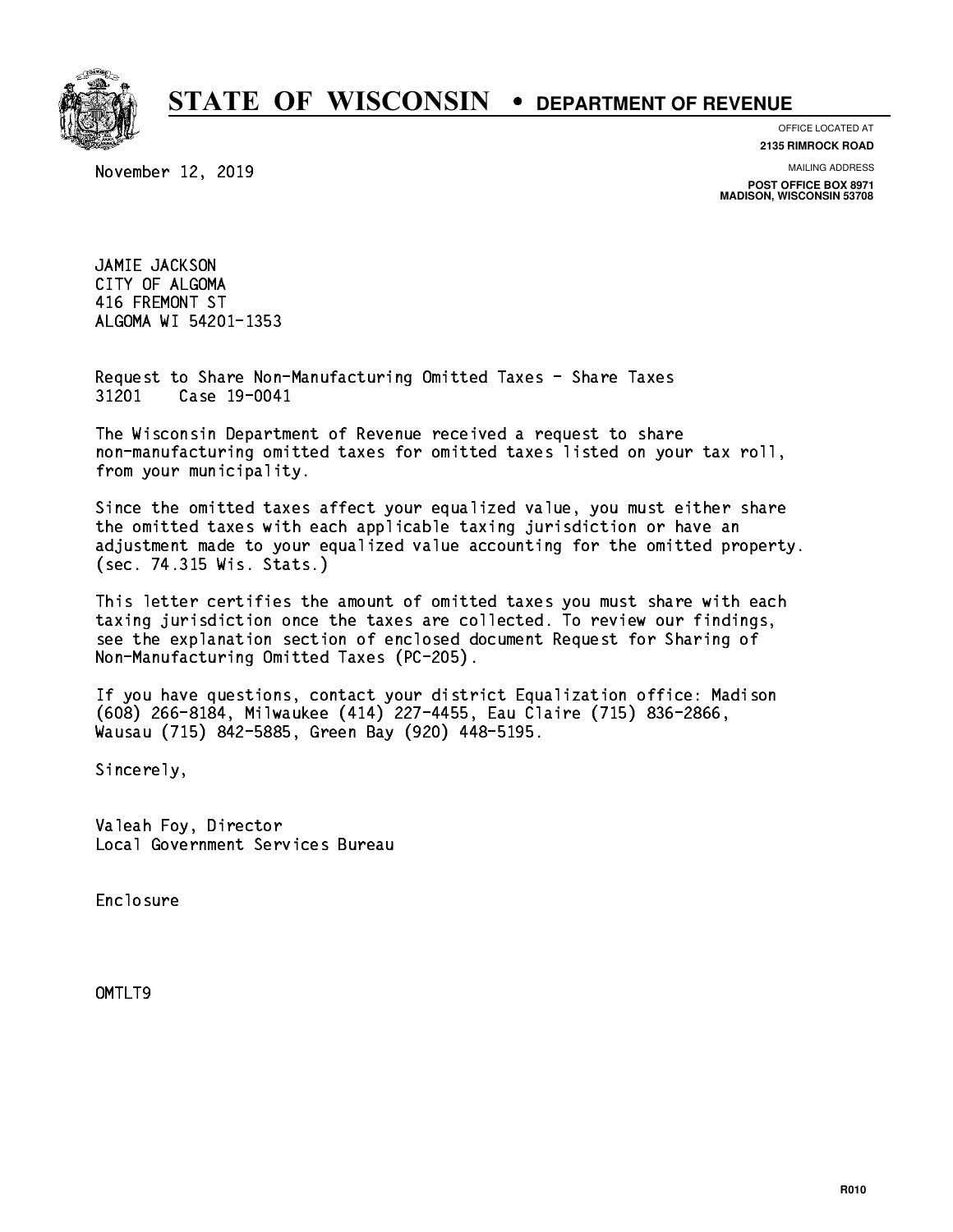

**OFFICE LOCATED AT**

**2135 RIMROCK ROAD**

November 12, 2019

**MAILING ADDRESS**

**POST OFFICE BOX 8971 MADISON, WISCONSIN 53708**

 CATHERINE A ROESKE CITY OF OAK CREEK 8040 S 6TH STREET OAK CREEK WI 53154

 Request to Share Non-Manufacturing Omitted Taxes - Share Taxes 40265 Case 19-0069

 The Wisconsin Department of Revenue received a request to share non-manufacturing omitted taxes for omitted taxes listed on your tax roll, from your municipality.

 Since the omitted taxes affect your equalized value, you must either share the omitted taxes with each applicable taxing jurisdiction or have an adjustment made to your equalized value accounting for the omitted property. (sec. 74.315 Wis. Stats.)

 This letter certifies the amount of omitted taxes you must share with each taxing jurisdiction once the taxes are collected. To review our findings, see the explanation section of enclosed document Request for Sharing of Non-Manufacturing Omitted Taxes (PC-205).

 If you have questions, contact your district Equalization office: Madison (608) 266-8184, Milwaukee (414) 227-4455, Eau Claire (715) 836-2866, Wausau (715) 842-5885, Green Bay (920) 448-5195.

Sincerely,

 Valeah Foy, Director Local Government Services Bureau

Enclosure Enclosure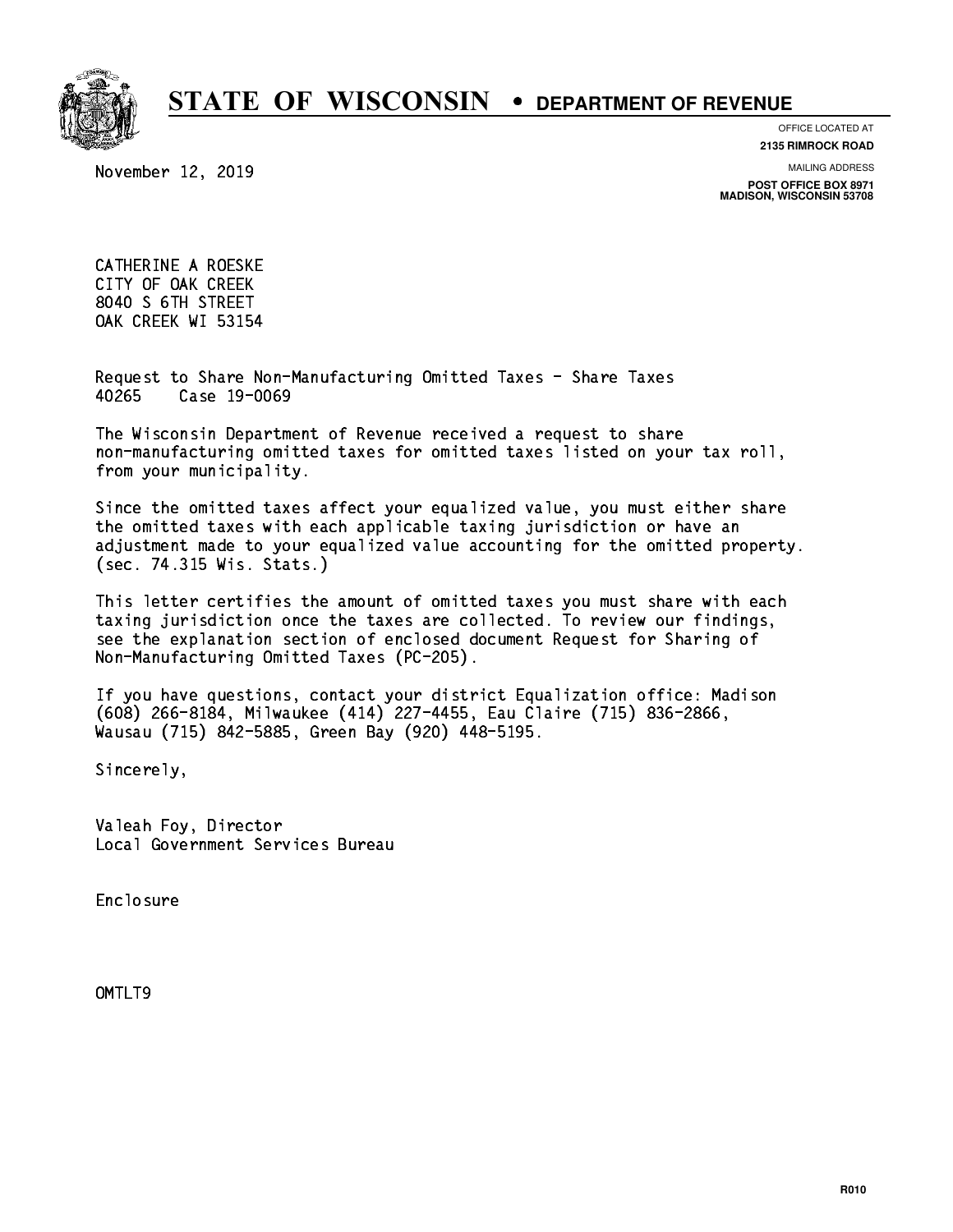

**OFFICE LOCATED AT**

**2135 RIMROCK ROAD**

November 12, 2019

**MAILING ADDRESS**

**POST OFFICE BOX 8971 MADISON, WISCONSIN 53708**

 CATHERINE A ROESKE CITY OF OAK CREEK 8040 S 6TH STREET OAK CREEK WI 53154

 Request to Share Non-Manufacturing Omitted Taxes - Share Taxes 40265 Case 19-0068

 The Wisconsin Department of Revenue received a request to share non-manufacturing omitted taxes for omitted taxes listed on your tax roll, from your municipality.

 Since the omitted taxes affect your equalized value, you must either share the omitted taxes with each applicable taxing jurisdiction or have an adjustment made to your equalized value accounting for the omitted property. (sec. 74.315 Wis. Stats.)

 This letter certifies the amount of omitted taxes you must share with each taxing jurisdiction once the taxes are collected. To review our findings, see the explanation section of enclosed document Request for Sharing of Non-Manufacturing Omitted Taxes (PC-205).

 If you have questions, contact your district Equalization office: Madison (608) 266-8184, Milwaukee (414) 227-4455, Eau Claire (715) 836-2866, Wausau (715) 842-5885, Green Bay (920) 448-5195.

Sincerely,

 Valeah Foy, Director Local Government Services Bureau

Enclosure Enclosure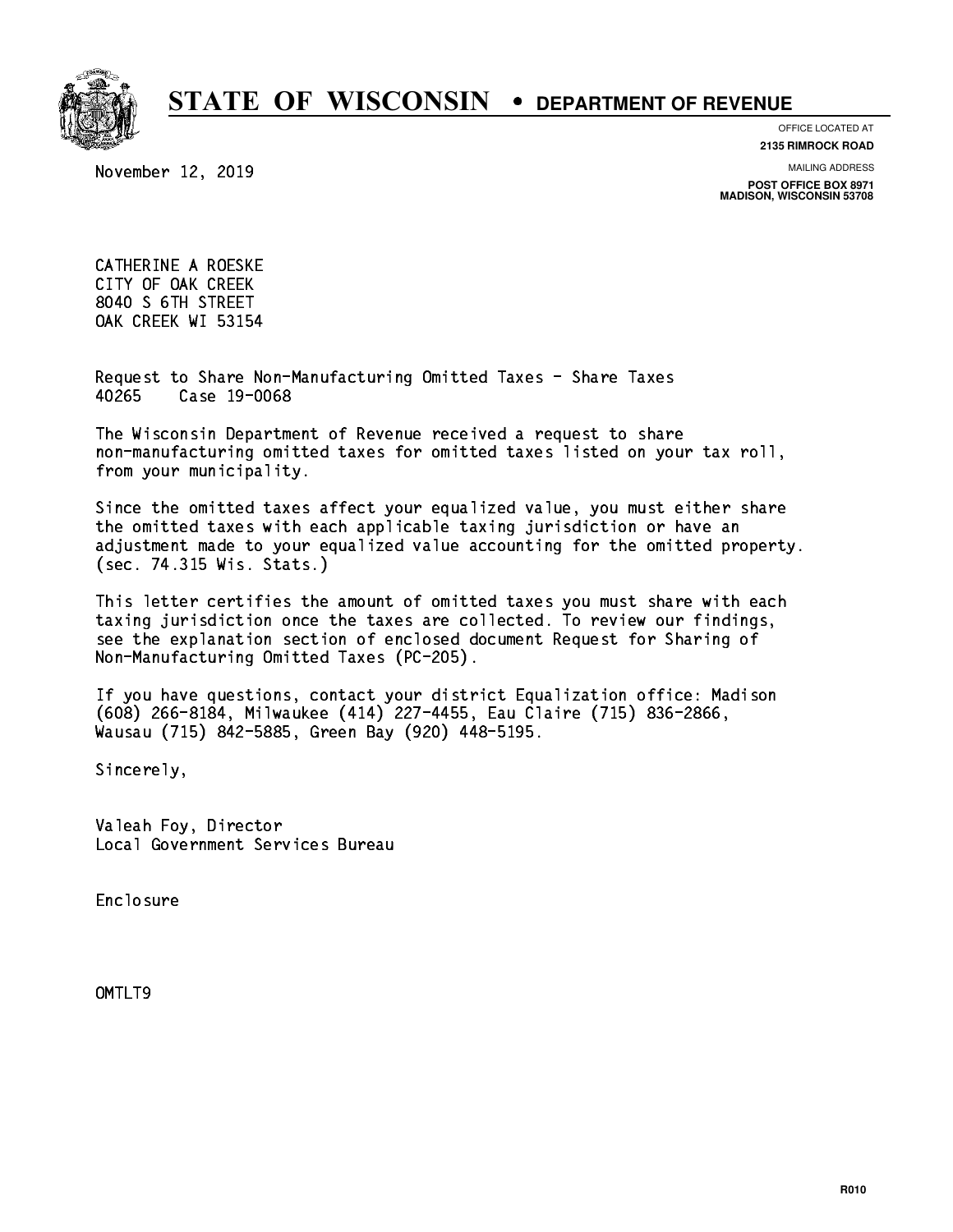

**OFFICE LOCATED AT**

**2135 RIMROCK ROAD**

November 12, 2019

**MAILING ADDRESS**

**POST OFFICE BOX 8971 MADISON, WISCONSIN 53708**

 CATHERINE A ROESKE CITY OF OAK CREEK 8040 S 6TH STREET OAK CREEK WI 53154

 Request to Share Non-Manufacturing Omitted Taxes - Share Taxes 40265 Case 19-0067

 The Wisconsin Department of Revenue received a request to share non-manufacturing omitted taxes for omitted taxes listed on your tax roll, from your municipality.

 Since the omitted taxes affect your equalized value, you must either share the omitted taxes with each applicable taxing jurisdiction or have an adjustment made to your equalized value accounting for the omitted property. (sec. 74.315 Wis. Stats.)

 This letter certifies the amount of omitted taxes you must share with each taxing jurisdiction once the taxes are collected. To review our findings, see the explanation section of enclosed document Request for Sharing of Non-Manufacturing Omitted Taxes (PC-205).

 If you have questions, contact your district Equalization office: Madison (608) 266-8184, Milwaukee (414) 227-4455, Eau Claire (715) 836-2866, Wausau (715) 842-5885, Green Bay (920) 448-5195.

Sincerely,

 Valeah Foy, Director Local Government Services Bureau

Enclosure Enclosure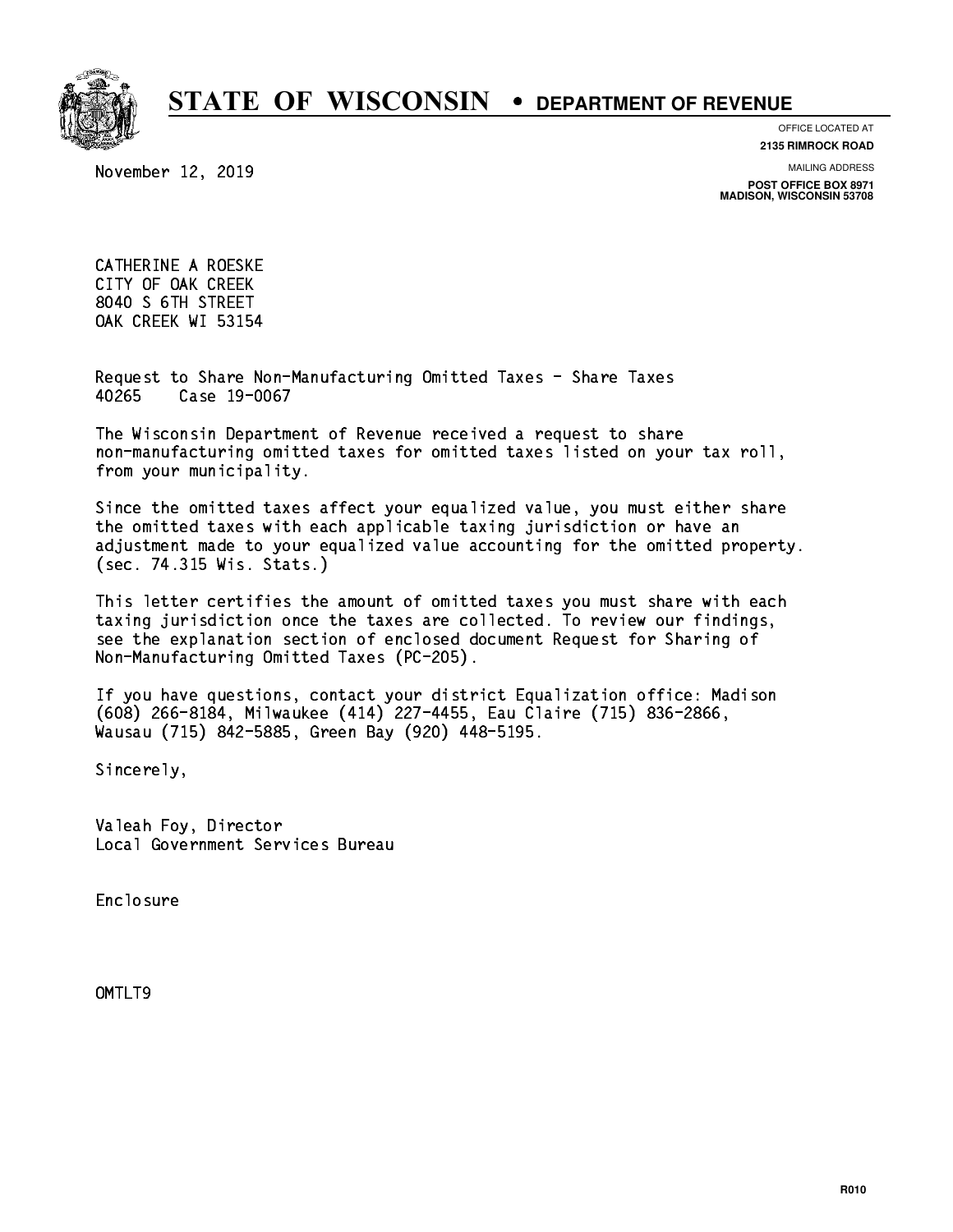

**OFFICE LOCATED AT**

November 12, 2019

**2135 RIMROCK ROAD**

**MAILING ADDRESS**

**POST OFFICE BOX 8971 MADISON, WISCONSIN 53708**

 CATHERINE A ROESKE CITY OF OAK CREEK 8040 S 6TH STREET OAK CREEK WI 53154

 Request to Share Non-Manufacturing Omitted Taxes - Share Taxes 40265 Case 19-0066

 The Wisconsin Department of Revenue received a request to share non-manufacturing omitted taxes for omitted taxes listed on your tax roll, from your municipality.

 Since the omitted taxes affect your equalized value, you must either share the omitted taxes with each applicable taxing jurisdiction or have an adjustment made to your equalized value accounting for the omitted property. (sec. 74.315 Wis. Stats.)

 This letter certifies the amount of omitted taxes you must share with each taxing jurisdiction once the taxes are collected. To review our findings, see the explanation section of enclosed document Request for Sharing of Non-Manufacturing Omitted Taxes (PC-205).

 If you have questions, contact your district Equalization office: Madison (608) 266-8184, Milwaukee (414) 227-4455, Eau Claire (715) 836-2866, Wausau (715) 842-5885, Green Bay (920) 448-5195.

Sincerely,

 Valeah Foy, Director Local Government Services Bureau

Enclosure Enclosure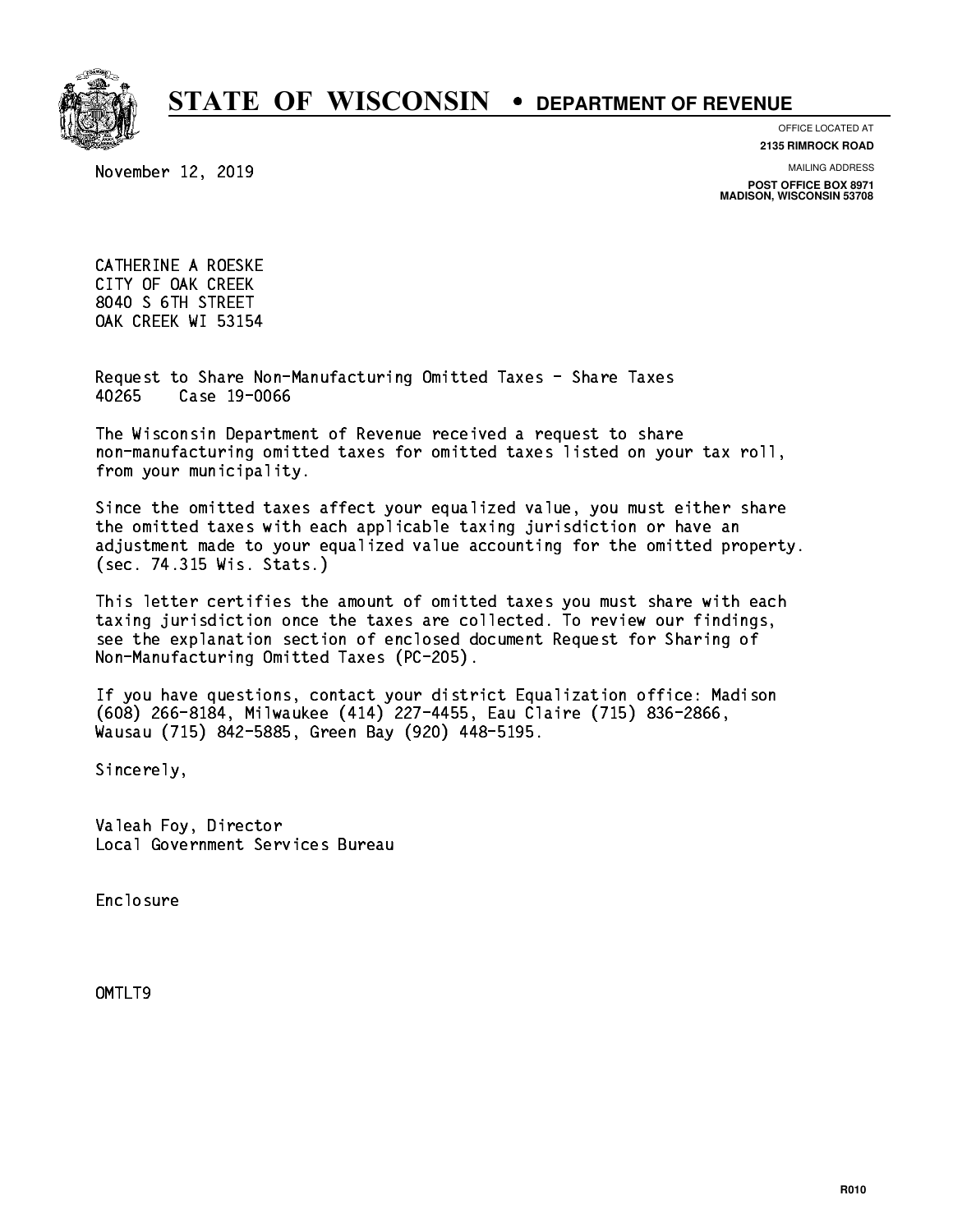

**OFFICE LOCATED AT**

November 12, 2019

**2135 RIMROCK ROAD**

**MAILING ADDRESS**

**POST OFFICE BOX 8971 MADISON, WISCONSIN 53708**

 CAMILLE GEROU TOWN OF DOVER 4110 S BEAUMONT AVE KANSASVILLE WI 53139-9522

 Request to Share Non-Manufacturing Omitted Taxes - Share Taxes 51006 Case 19-0084

 The Wisconsin Department of Revenue received a request to share non-manufacturing omitted taxes for omitted taxes listed on your tax roll, from your municipality.

 Since the omitted taxes affect your equalized value, you must either share the omitted taxes with each applicable taxing jurisdiction or have an adjustment made to your equalized value accounting for the omitted property. (sec. 74.315 Wis. Stats.)

 This letter certifies the amount of omitted taxes you must share with each taxing jurisdiction once the taxes are collected. To review our findings, see the explanation section of enclosed document Request for Sharing of Non-Manufacturing Omitted Taxes (PC-205).

 If you have questions, contact your district Equalization office: Madison (608) 266-8184, Milwaukee (414) 227-4455, Eau Claire (715) 836-2866, Wausau (715) 842-5885, Green Bay (920) 448-5195.

Sincerely,

 Valeah Foy, Director Local Government Services Bureau

Enclosure Enclosure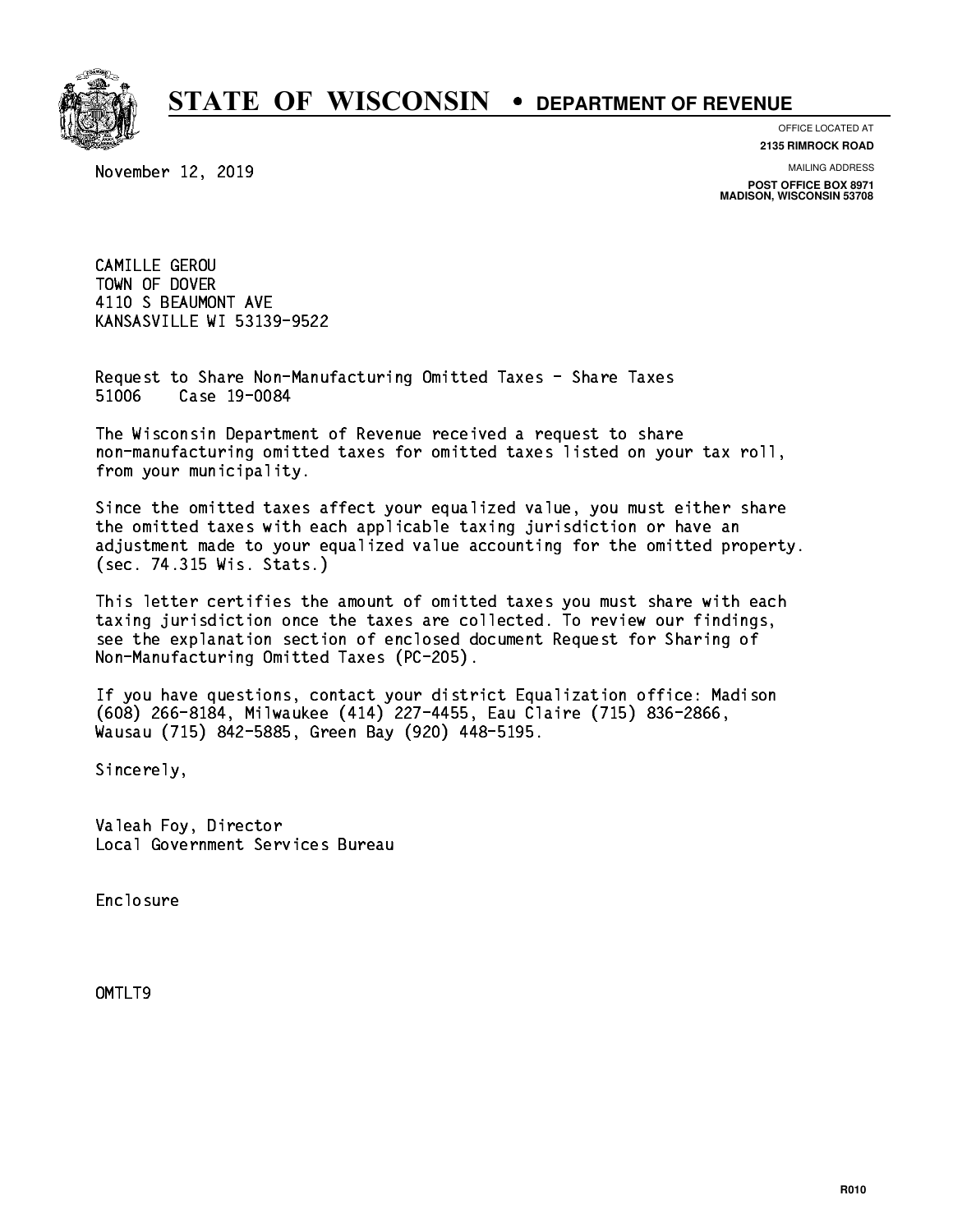

**OFFICE LOCATED AT**

November 12, 2019

**2135 RIMROCK ROAD**

**MAILING ADDRESS POST OFFICE BOX 8971 MADISON, WISCONSIN 53708**

 CAMILLE GEROU TOWN OF DOVER 4110 S BEAUMONT AVE KANSASVILLE WI 53139-9522

 Request to Share Non-Manufacturing Omitted Taxes - Share Taxes 51006 Case 19-0086

 The Wisconsin Department of Revenue received a request to share non-manufacturing omitted taxes for omitted taxes listed on your tax roll, from your municipality.

 Since the omitted taxes affect your equalized value, you must either share the omitted taxes with each applicable taxing jurisdiction or have an adjustment made to your equalized value accounting for the omitted property. (sec. 74.315 Wis. Stats.)

 This letter certifies the amount of omitted taxes you must share with each taxing jurisdiction once the taxes are collected. To review our findings, see the explanation section of enclosed document Request for Sharing of Non-Manufacturing Omitted Taxes (PC-205).

 If you have questions, contact your district Equalization office: Madison (608) 266-8184, Milwaukee (414) 227-4455, Eau Claire (715) 836-2866, Wausau (715) 842-5885, Green Bay (920) 448-5195.

Sincerely,

 Valeah Foy, Director Local Government Services Bureau

Enclosure Enclosure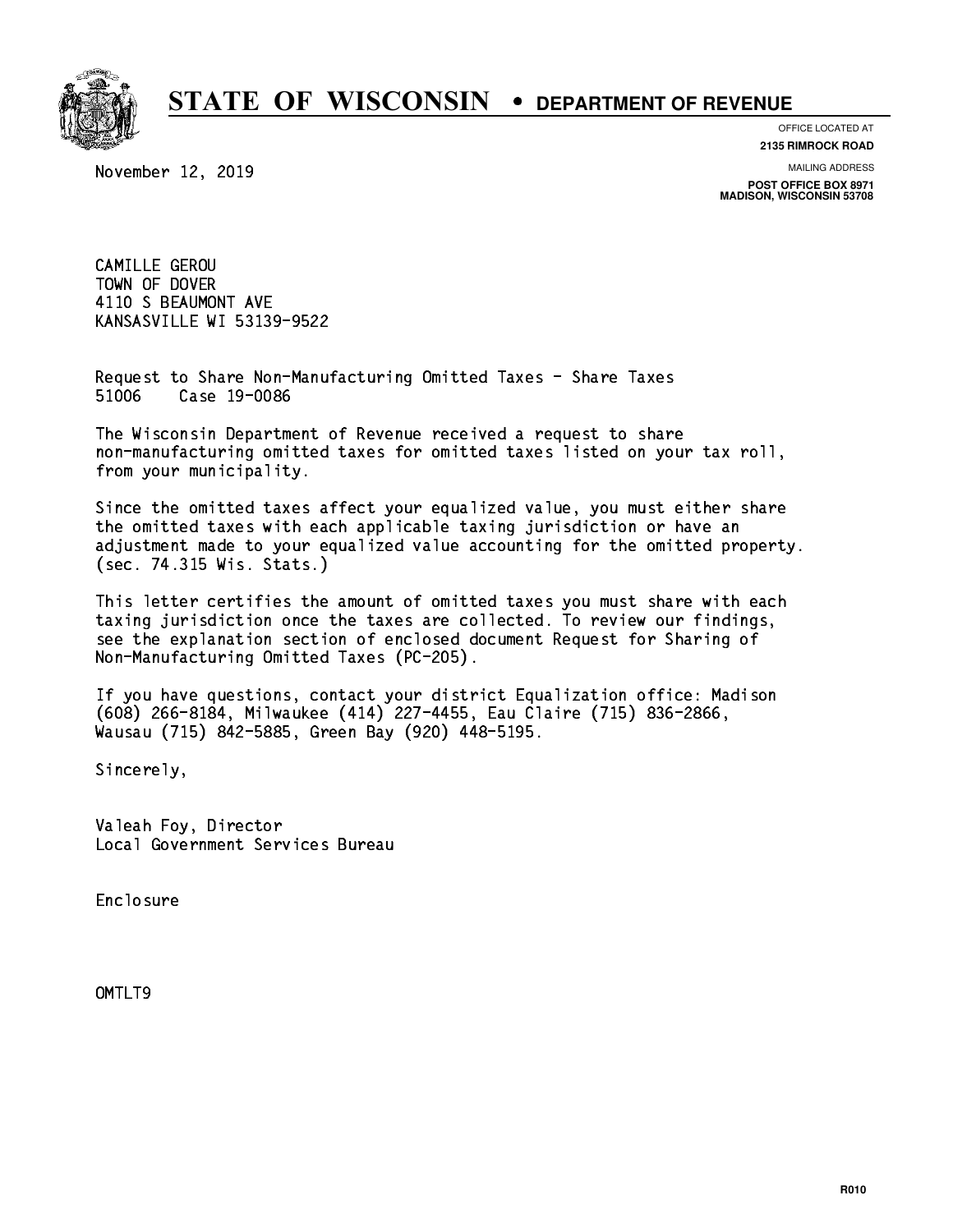

**OFFICE LOCATED AT**

November 12, 2019

**2135 RIMROCK ROAD**

**MAILING ADDRESS POST OFFICE BOX 8971 MADISON, WISCONSIN 53708**

 JEANETTE MEYER TOWN OF SHEBOYGAN FALLS W3860 COUNTY ROAD O SHEBOYGAN FALLS WI 53085-0046 SHEBOYGAN FALLS WI 53085-0046

 Request to Share Non-Manufacturing Omitted Taxes - Share Taxes Case 19-0106 59026

 The Wisconsin Department of Revenue received a request to share non-manufacturing omitted taxes for omitted taxes listed on your tax roll, from your municipality.

 Since the omitted taxes affect your equalized value, you must either share the omitted taxes with each applicable taxing jurisdiction or have an adjustment made to your equalized value accounting for the omitted property. (sec. 74.315 Wis. Stats.)

 This letter certifies the amount of omitted taxes you must share with each taxing jurisdiction once the taxes are collected. To review our findings, see the explanation section of enclosed document Request for Sharing of Non-Manufacturing Omitted Taxes (PC-205).

 If you have questions, contact your district Equalization office: Madison (608) 266-8184, Milwaukee (414) 227-4455, Eau Claire (715) 836-2866, Wausau (715) 842-5885, Green Bay (920) 448-5195.

Sincerely,

 Valeah Foy, Director Local Government Services Bureau

Enclosure Enclosure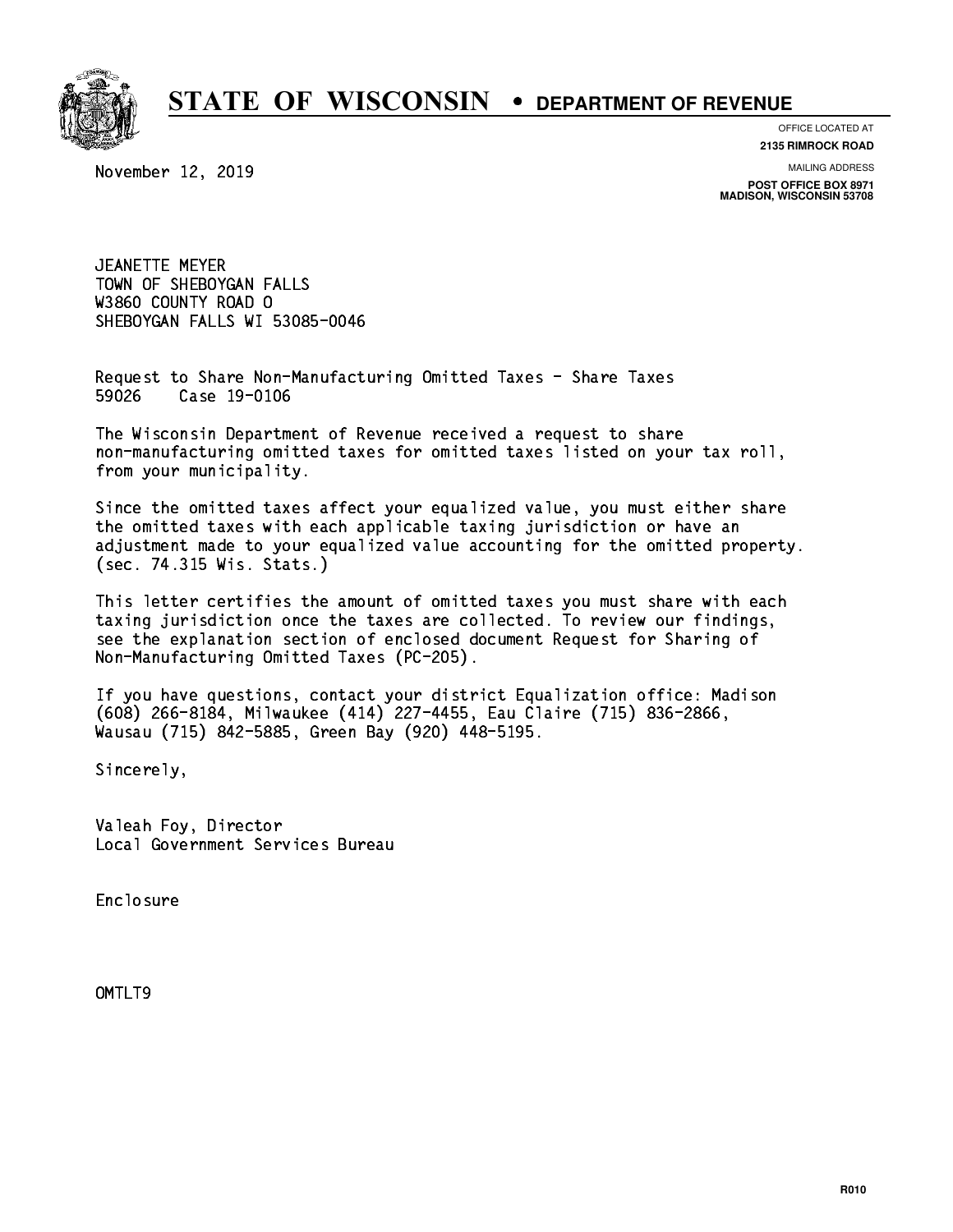

**OFFICE LOCATED AT**

November 12, 2019

**2135 RIMROCK ROAD**

**MAILING ADDRESS POST OFFICE BOX 8971 MADISON, WISCONSIN 53708**

 JEANETTE MEYER TOWN OF SHEBOYGAN FALLS W3860 COUNTY ROAD O SHEBOYGAN FALLS WI 53085-0046 SHEBOYGAN FALLS WI 53085-0046

 Request to Share Non-Manufacturing Omitted Taxes - Share Taxes 59026 Case 19-0107

 The Wisconsin Department of Revenue received a request to share non-manufacturing omitted taxes for omitted taxes listed on your tax roll, from your municipality.

 Since the omitted taxes affect your equalized value, you must either share the omitted taxes with each applicable taxing jurisdiction or have an adjustment made to your equalized value accounting for the omitted property. (sec. 74.315 Wis. Stats.)

 This letter certifies the amount of omitted taxes you must share with each taxing jurisdiction once the taxes are collected. To review our findings, see the explanation section of enclosed document Request for Sharing of Non-Manufacturing Omitted Taxes (PC-205).

 If you have questions, contact your district Equalization office: Madison (608) 266-8184, Milwaukee (414) 227-4455, Eau Claire (715) 836-2866, Wausau (715) 842-5885, Green Bay (920) 448-5195.

Sincerely,

 Valeah Foy, Director Local Government Services Bureau

Enclosure Enclosure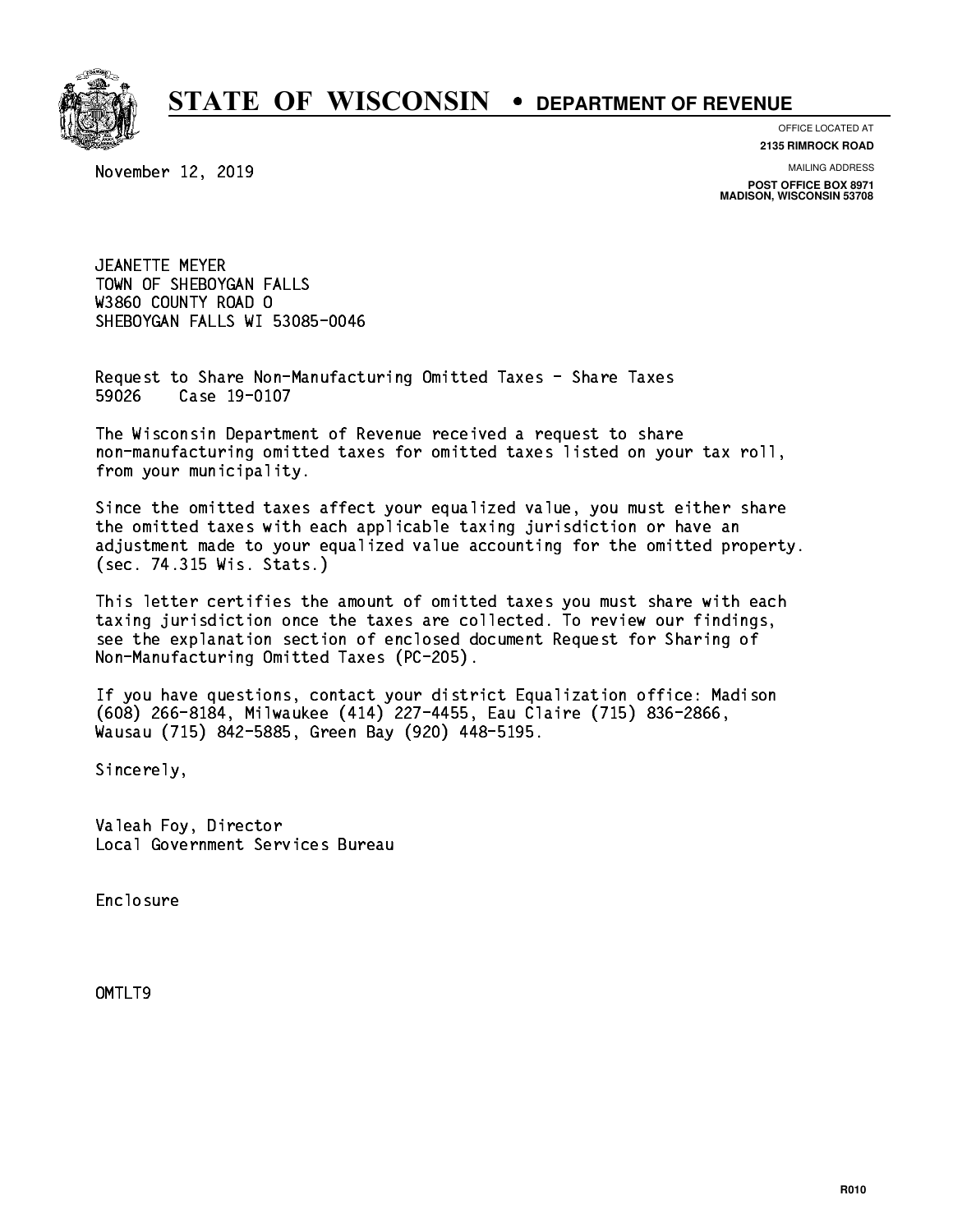

**OFFICE LOCATED AT**

November 12, 2019

**2135 RIMROCK ROAD**

**MAILING ADDRESS POST OFFICE BOX 8971 MADISON, WISCONSIN 53708**

 JEANETTE MEYER TOWN OF SHEBOYGAN FALLS W3860 COUNTY ROAD O SHEBOYGAN FALLS WI 53085-0046 SHEBOYGAN FALLS WI 53085-0046

 Request to Share Non-Manufacturing Omitted Taxes - Share Taxes 59026 Case 19-0185

 The Wisconsin Department of Revenue received a request to share non-manufacturing omitted taxes for omitted taxes listed on your tax roll, from your municipality.

 Since the omitted taxes affect your equalized value, you must either share the omitted taxes with each applicable taxing jurisdiction or have an adjustment made to your equalized value accounting for the omitted property. (sec. 74.315 Wis. Stats.)

 This letter certifies the amount of omitted taxes you must share with each taxing jurisdiction once the taxes are collected. To review our findings, see the explanation section of enclosed document Request for Sharing of Non-Manufacturing Omitted Taxes (PC-205).

 If you have questions, contact your district Equalization office: Madison (608) 266-8184, Milwaukee (414) 227-4455, Eau Claire (715) 836-2866, Wausau (715) 842-5885, Green Bay (920) 448-5195.

Sincerely,

 Valeah Foy, Director Local Government Services Bureau

Enclosure Enclosure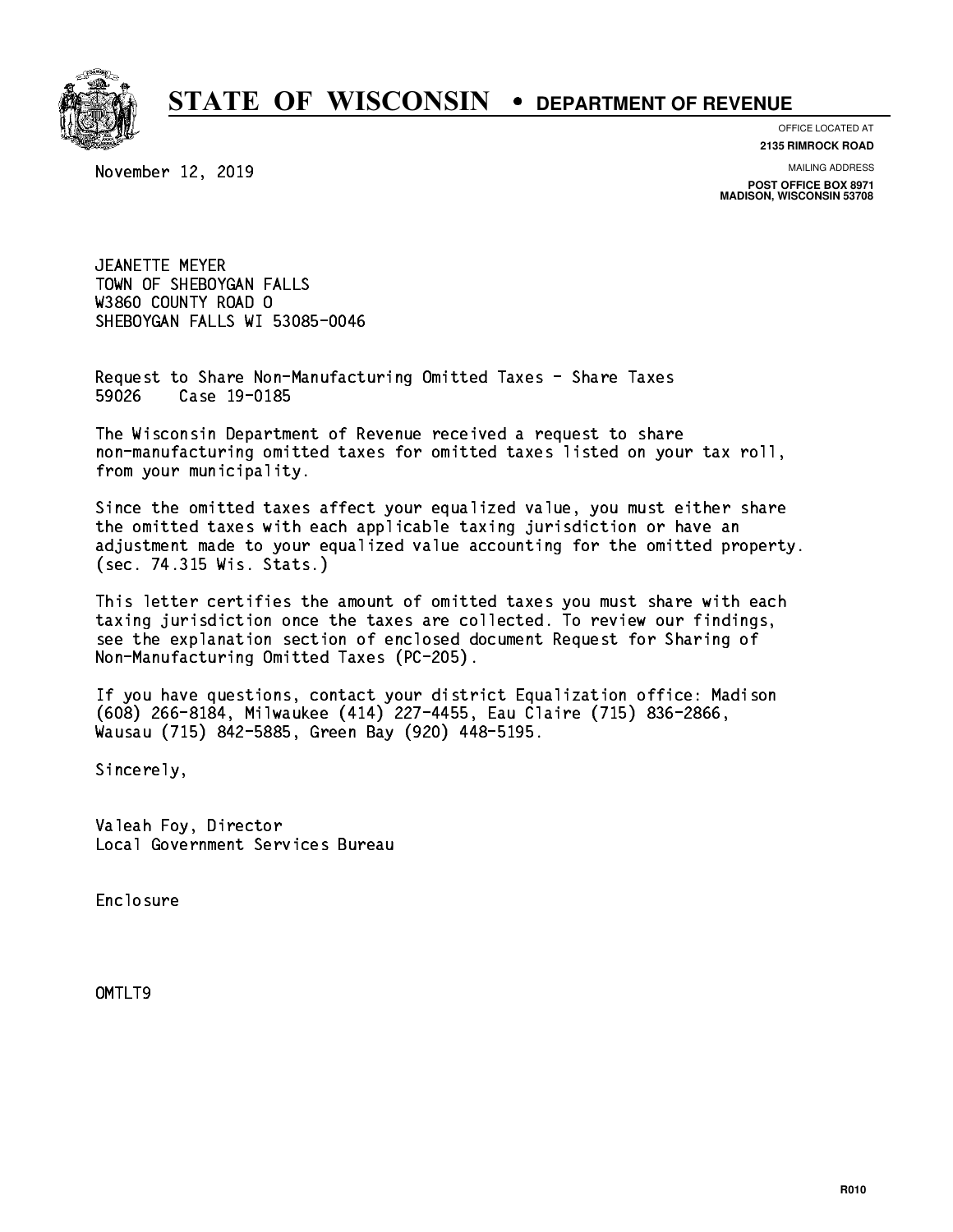

**OFFICE LOCATED AT**

November 12, 2019

**2135 RIMROCK ROAD**

**MAILING ADDRESS POST OFFICE BOX 8971 MADISON, WISCONSIN 53708**

 JEANETTE MEYER TOWN OF SHEBOYGAN FALLS W3860 COUNTY ROAD O SHEBOYGAN FALLS WI 53085-0046 SHEBOYGAN FALLS WI 53085-0046

 Request to Share Non-Manufacturing Omitted Taxes - Share Taxes Case 19-0184 59026

 The Wisconsin Department of Revenue received a request to share non-manufacturing omitted taxes for omitted taxes listed on your tax roll, from your municipality.

 Since the omitted taxes affect your equalized value, you must either share the omitted taxes with each applicable taxing jurisdiction or have an adjustment made to your equalized value accounting for the omitted property. (sec. 74.315 Wis. Stats.)

 This letter certifies the amount of omitted taxes you must share with each taxing jurisdiction once the taxes are collected. To review our findings, see the explanation section of enclosed document Request for Sharing of Non-Manufacturing Omitted Taxes (PC-205).

 If you have questions, contact your district Equalization office: Madison (608) 266-8184, Milwaukee (414) 227-4455, Eau Claire (715) 836-2866, Wausau (715) 842-5885, Green Bay (920) 448-5195.

Sincerely,

 Valeah Foy, Director Local Government Services Bureau

Enclosure Enclosure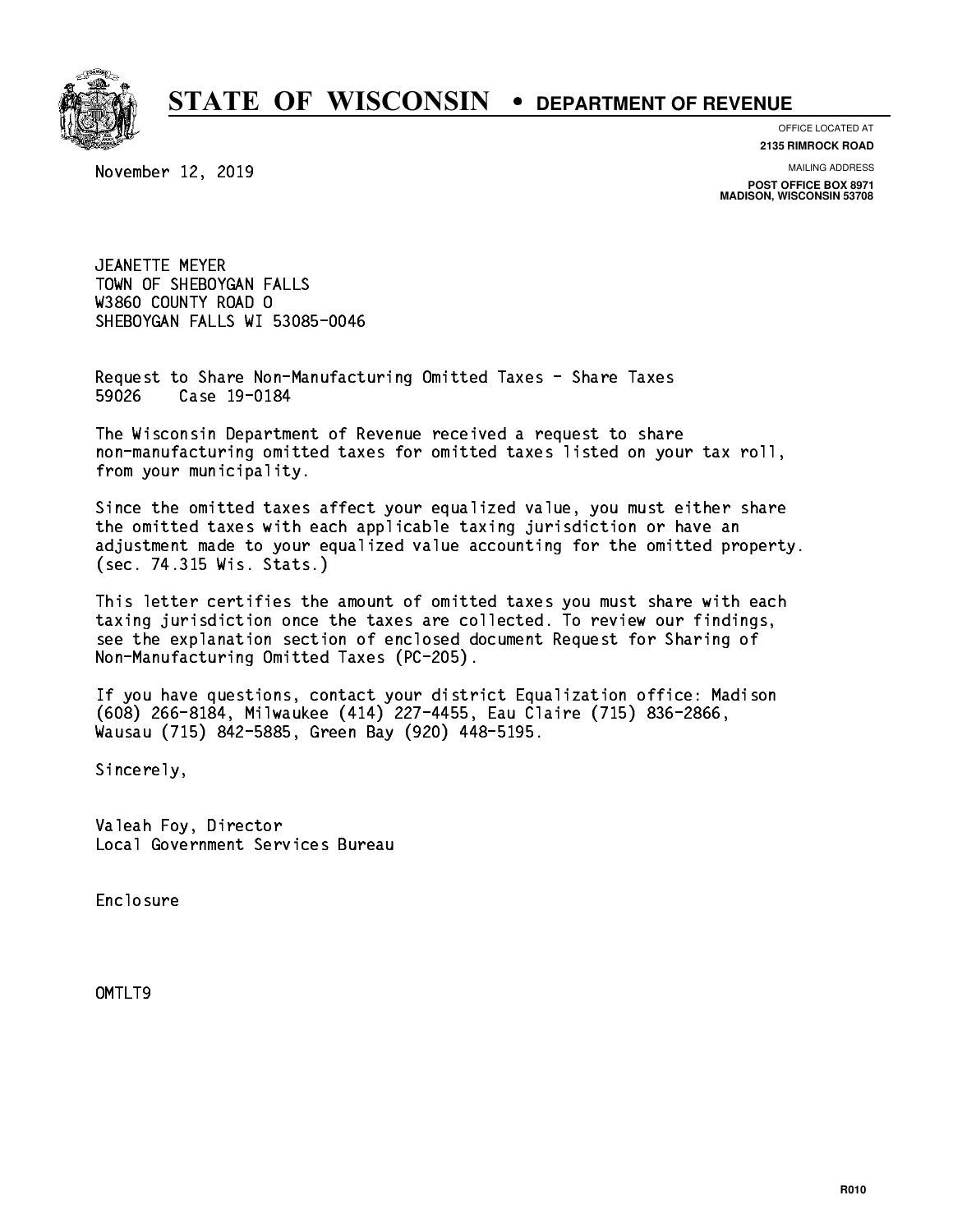

**OFFICE LOCATED AT**

November 12, 2019

**2135 RIMROCK ROAD**

**MAILING ADDRESS POST OFFICE BOX 8971 MADISON, WISCONSIN 53708**

 JEANETTE MEYER TOWN OF SHEBOYGAN FALLS W3860 COUNTY ROAD O SHEBOYGAN FALLS WI 53085-0046 SHEBOYGAN FALLS WI 53085-0046

 Request to Share Non-Manufacturing Omitted Taxes - Share Taxes Case 19-0183 59026

 The Wisconsin Department of Revenue received a request to share non-manufacturing omitted taxes for omitted taxes listed on your tax roll, from your municipality.

 Since the omitted taxes affect your equalized value, you must either share the omitted taxes with each applicable taxing jurisdiction or have an adjustment made to your equalized value accounting for the omitted property. (sec. 74.315 Wis. Stats.)

 This letter certifies the amount of omitted taxes you must share with each taxing jurisdiction once the taxes are collected. To review our findings, see the explanation section of enclosed document Request for Sharing of Non-Manufacturing Omitted Taxes (PC-205).

 If you have questions, contact your district Equalization office: Madison (608) 266-8184, Milwaukee (414) 227-4455, Eau Claire (715) 836-2866, Wausau (715) 842-5885, Green Bay (920) 448-5195.

Sincerely,

 Valeah Foy, Director Local Government Services Bureau

Enclosure Enclosure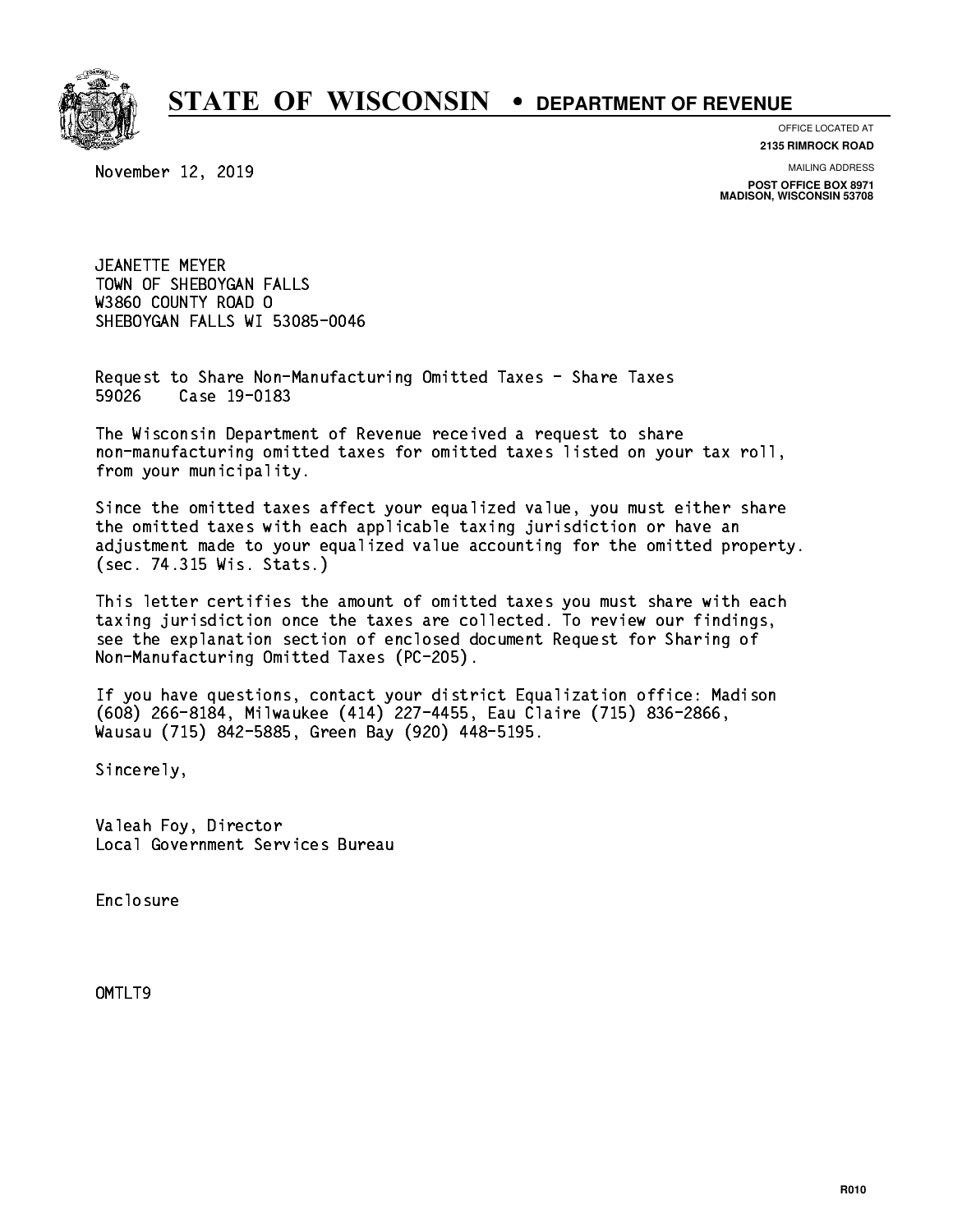

**OFFICE LOCATED AT**

November 12, 2019

**2135 RIMROCK ROAD**

**MAILING ADDRESS POST OFFICE BOX 8971 MADISON, WISCONSIN 53708**

 JEANETTE MEYER TOWN OF SHEBOYGAN FALLS W3860 COUNTY ROAD O SHEBOYGAN FALLS WI 53085-0046 SHEBOYGAN FALLS WI 53085-0046

 Request to Share Non-Manufacturing Omitted Taxes - Share Taxes Case 19-0182 59026

 The Wisconsin Department of Revenue received a request to share non-manufacturing omitted taxes for omitted taxes listed on your tax roll, from your municipality.

 Since the omitted taxes affect your equalized value, you must either share the omitted taxes with each applicable taxing jurisdiction or have an adjustment made to your equalized value accounting for the omitted property. (sec. 74.315 Wis. Stats.)

 This letter certifies the amount of omitted taxes you must share with each taxing jurisdiction once the taxes are collected. To review our findings, see the explanation section of enclosed document Request for Sharing of Non-Manufacturing Omitted Taxes (PC-205).

 If you have questions, contact your district Equalization office: Madison (608) 266-8184, Milwaukee (414) 227-4455, Eau Claire (715) 836-2866, Wausau (715) 842-5885, Green Bay (920) 448-5195.

Sincerely,

 Valeah Foy, Director Local Government Services Bureau

Enclosure Enclosure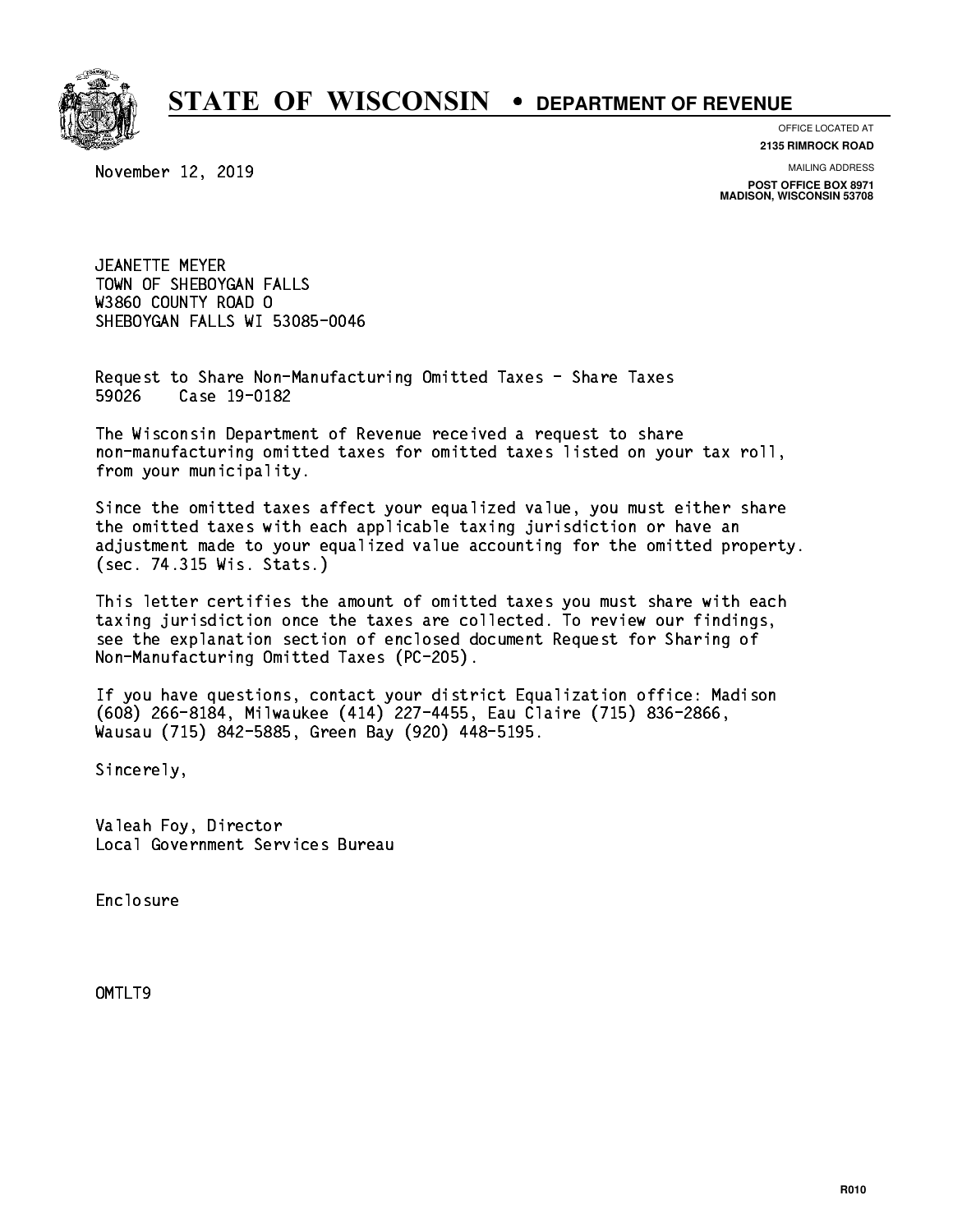

**OFFICE LOCATED AT**

November 12, 2019

**2135 RIMROCK ROAD**

**MAILING ADDRESS**

**POST OFFICE BOX 8971 MADISON, WISCONSIN 53708**

 RHONDA KLATT TOWN OF SHERMAN PO BOX 88 PO BOX 88 ADELL WI 53001-0088 ADELL WI 53001-0088

 Request to Share Non-Manufacturing Omitted Taxes - Share Taxes 59028 Case 19-0110

 The Wisconsin Department of Revenue received a request to share non-manufacturing omitted taxes for omitted taxes listed on your tax roll, from your municipality.

 Since the omitted taxes affect your equalized value, you must either share the omitted taxes with each applicable taxing jurisdiction or have an adjustment made to your equalized value accounting for the omitted property. (sec. 74.315 Wis. Stats.)

 This letter certifies the amount of omitted taxes you must share with each taxing jurisdiction once the taxes are collected. To review our findings, see the explanation section of enclosed document Request for Sharing of Non-Manufacturing Omitted Taxes (PC-205).

 If you have questions, contact your district Equalization office: Madison (608) 266-8184, Milwaukee (414) 227-4455, Eau Claire (715) 836-2866, Wausau (715) 842-5885, Green Bay (920) 448-5195.

Sincerely,

 Valeah Foy, Director Local Government Services Bureau

Enclosure Enclosure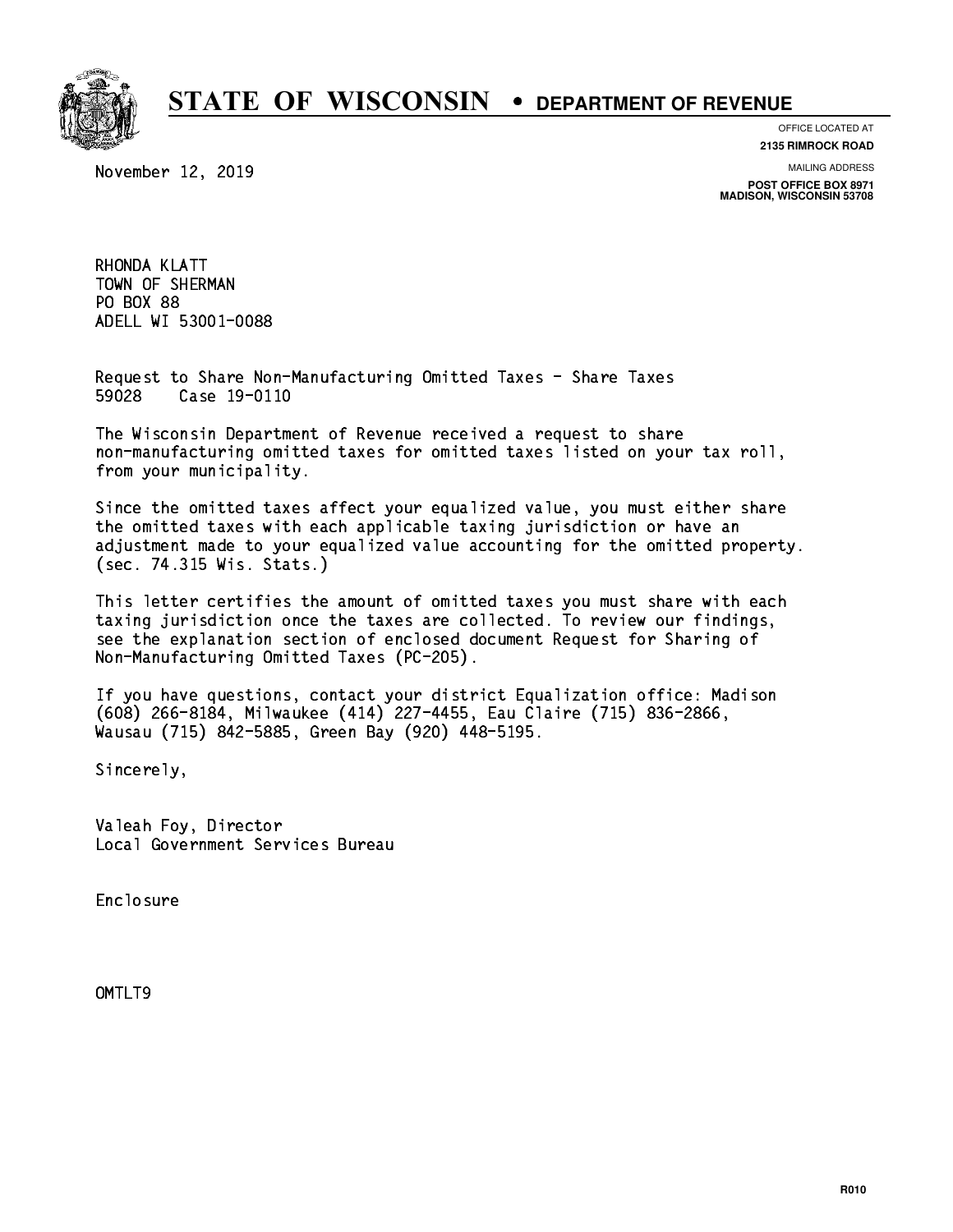

November 12, 2019

**OFFICE LOCATED AT**

**2135 RIMROCK ROAD**

**MAILING ADDRESS POST OFFICE BOX 8971 MADISON, WISCONSIN 53708**

 RHONDA KLATT TOWN OF SHERMAN PO BOX 88 PO BOX 88 ADELL WI 53001-0088 ADELL WI 53001-0088

 Request to Share Non-Manufacturing Omitted Taxes - Share Taxes 59028 Case 19-0111

 The Wisconsin Department of Revenue received a request to share non-manufacturing omitted taxes for omitted taxes listed on your tax roll, from your municipality.

 Since the omitted taxes affect your equalized value, you must either share the omitted taxes with each applicable taxing jurisdiction or have an adjustment made to your equalized value accounting for the omitted property. (sec. 74.315 Wis. Stats.)

 This letter certifies the amount of omitted taxes you must share with each taxing jurisdiction once the taxes are collected. To review our findings, see the explanation section of enclosed document Request for Sharing of Non-Manufacturing Omitted Taxes (PC-205).

 If you have questions, contact your district Equalization office: Madison (608) 266-8184, Milwaukee (414) 227-4455, Eau Claire (715) 836-2866, Wausau (715) 842-5885, Green Bay (920) 448-5195.

Sincerely,

 Valeah Foy, Director Local Government Services Bureau

Enclosure Enclosure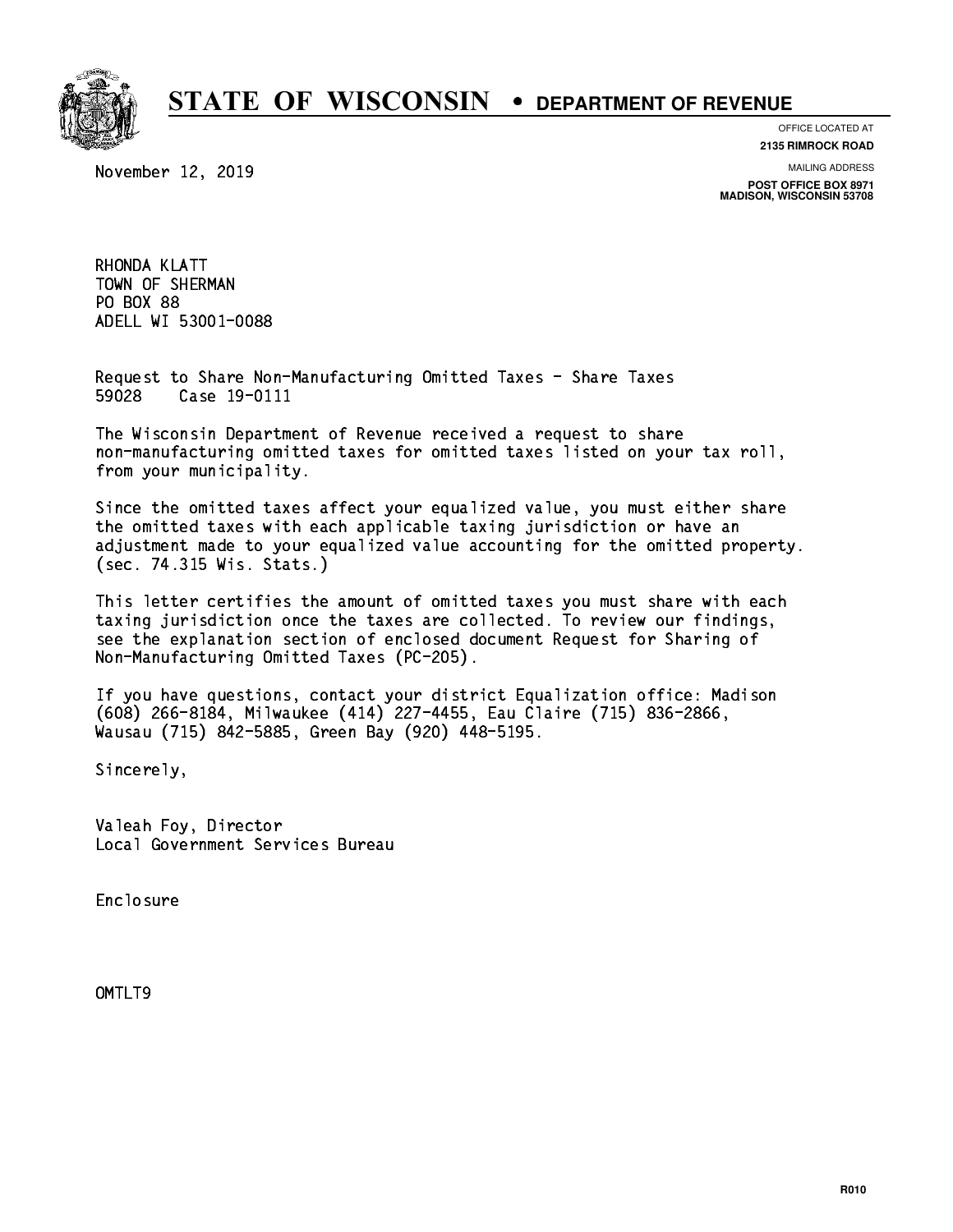

**OFFICE LOCATED AT**

**2135 RIMROCK ROAD**

November 12, 2019

**MAILING ADDRESS**

**POST OFFICE BOX 8971 MADISON, WISCONSIN 53708**

 EILEEN SUHM VILLAGE OF EAST TROY 2015 ENERGY DRIVE EAST TROY WI 53120

 Request to Share Non-Manufacturing Omitted Taxes - Share Taxes 64121 Case 19-0035

 The Wisconsin Department of Revenue received a request to share non-manufacturing omitted taxes for omitted taxes listed on your tax roll, from your municipality.

 Since the omitted taxes affect your equalized value, you must either share the omitted taxes with each applicable taxing jurisdiction or have an adjustment made to your equalized value accounting for the omitted property. (sec. 74.315 Wis. Stats.)

 This letter certifies the amount of omitted taxes you must share with each taxing jurisdiction once the taxes are collected. To review our findings, see the explanation section of enclosed document Request for Sharing of Non-Manufacturing Omitted Taxes (PC-205).

 If you have questions, contact your district Equalization office: Madison (608) 266-8184, Milwaukee (414) 227-4455, Eau Claire (715) 836-2866, Wausau (715) 842-5885, Green Bay (920) 448-5195.

Sincerely,

 Valeah Foy, Director Local Government Services Bureau

Enclosure Enclosure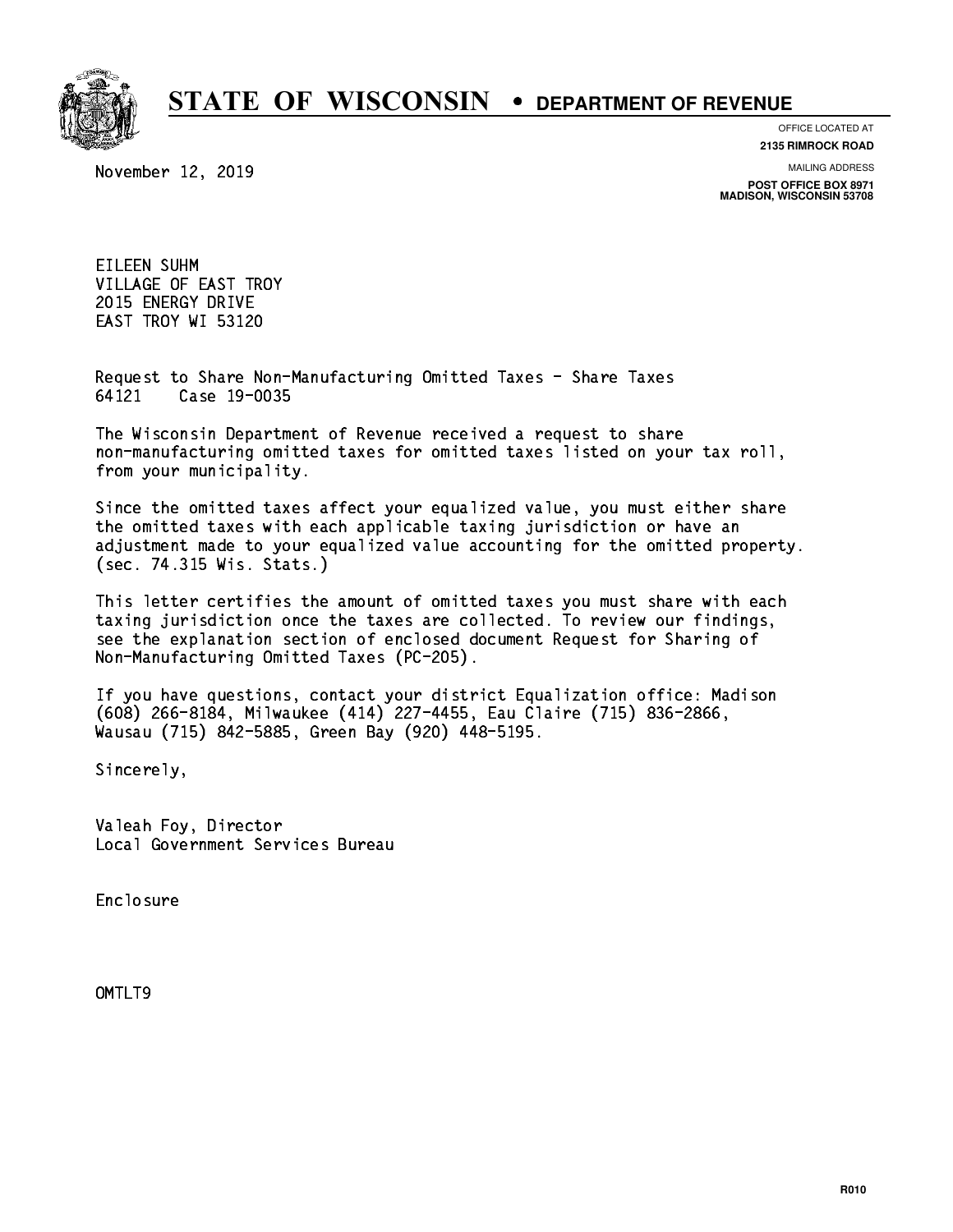

**OFFICE LOCATED AT**

November 12, 2019

**2135 RIMROCK ROAD**

**MAILING ADDRESS POST OFFICE BOX 8971 MADISON, WISCONSIN 53708**

 DEANNA BRAUNSCHWEIG VILLAGE OF GERMANTOWN PO BOX 337 GERMANTOWN WI 53022-0337

 Request to Share Non-Manufacturing Omitted Taxes - Share Taxes 66131 Case 19-0020

 The Wisconsin Department of Revenue received a request to share non-manufacturing omitted taxes for omitted taxes listed on your tax roll, from your municipality.

 Since the omitted taxes affect your equalized value, you must either share the omitted taxes with each applicable taxing jurisdiction or have an adjustment made to your equalized value accounting for the omitted property. (sec. 74.315 Wis. Stats.)

 This letter certifies the amount of omitted taxes you must share with each taxing jurisdiction once the taxes are collected. To review our findings, see the explanation section of enclosed document Request for Sharing of Non-Manufacturing Omitted Taxes (PC-205).

 If you have questions, contact your district Equalization office: Madison (608) 266-8184, Milwaukee (414) 227-4455, Eau Claire (715) 836-2866, Wausau (715) 842-5885, Green Bay (920) 448-5195.

Sincerely,

 Valeah Foy, Director Local Government Services Bureau

Enclosure Enclosure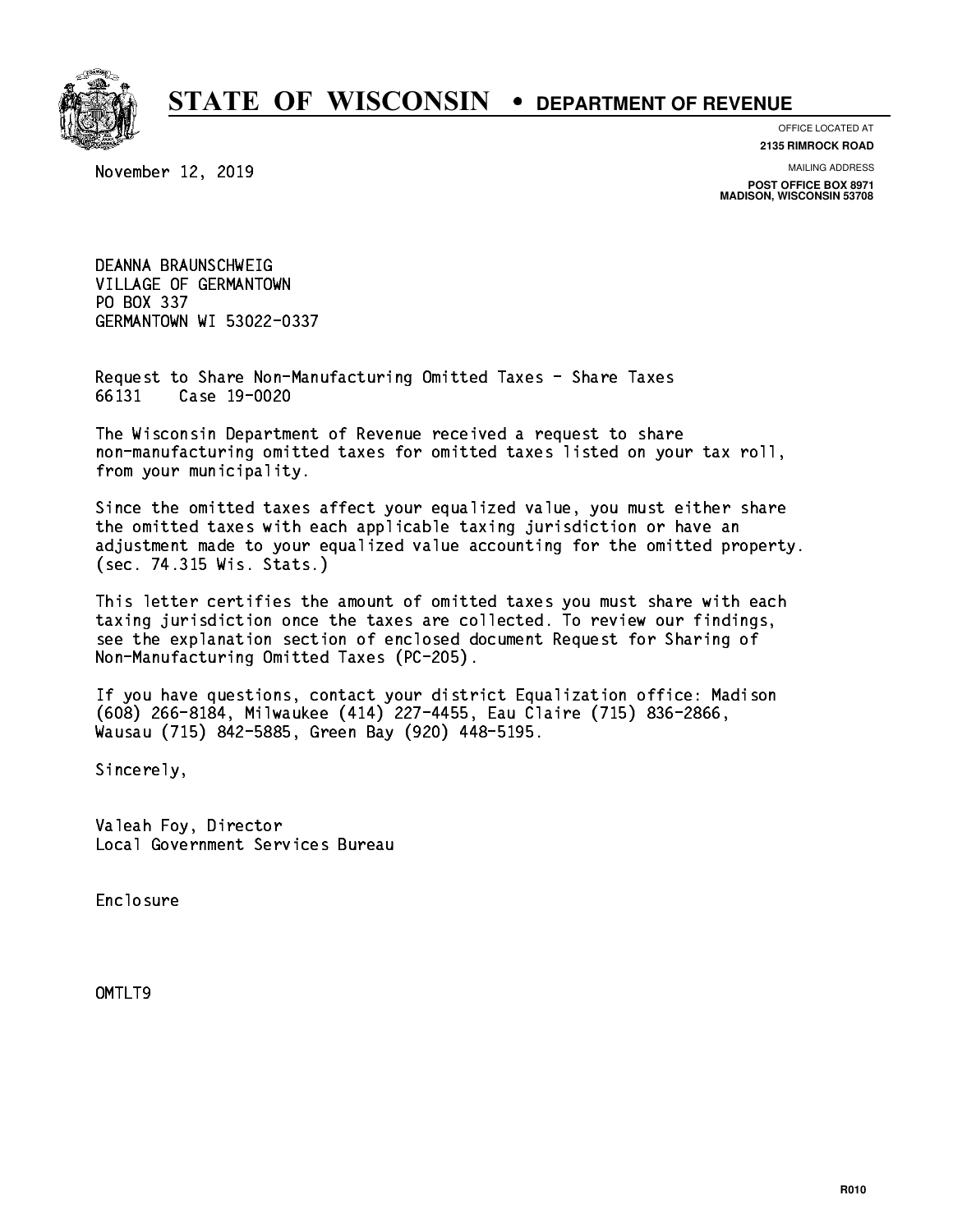

**OFFICE LOCATED AT**

November 12, 2019

**2135 RIMROCK ROAD**

**MAILING ADDRESS POST OFFICE BOX 8971 MADISON, WISCONSIN 53708**

 LORI HETZEL CITY OF HARTFORD 109 N MAIN ST HARTFORD WI 53027-1521

 Request to Share Non-Manufacturing Omitted Taxes - Share Taxes 66236 Case 19-0187

 The Wisconsin Department of Revenue received a request to share non-manufacturing omitted taxes for omitted taxes listed on your tax roll, from your municipality.

 Since the omitted taxes affect your equalized value, you must either share the omitted taxes with each applicable taxing jurisdiction or have an adjustment made to your equalized value accounting for the omitted property. (sec. 74.315 Wis. Stats.)

 This letter certifies the amount of omitted taxes you must share with each taxing jurisdiction once the taxes are collected. To review our findings, see the explanation section of enclosed document Request for Sharing of Non-Manufacturing Omitted Taxes (PC-205).

 If you have questions, contact your district Equalization office: Madison (608) 266-8184, Milwaukee (414) 227-4455, Eau Claire (715) 836-2866, Wausau (715) 842-5885, Green Bay (920) 448-5195.

Sincerely,

 Valeah Foy, Director Local Government Services Bureau

Enclosure Enclosure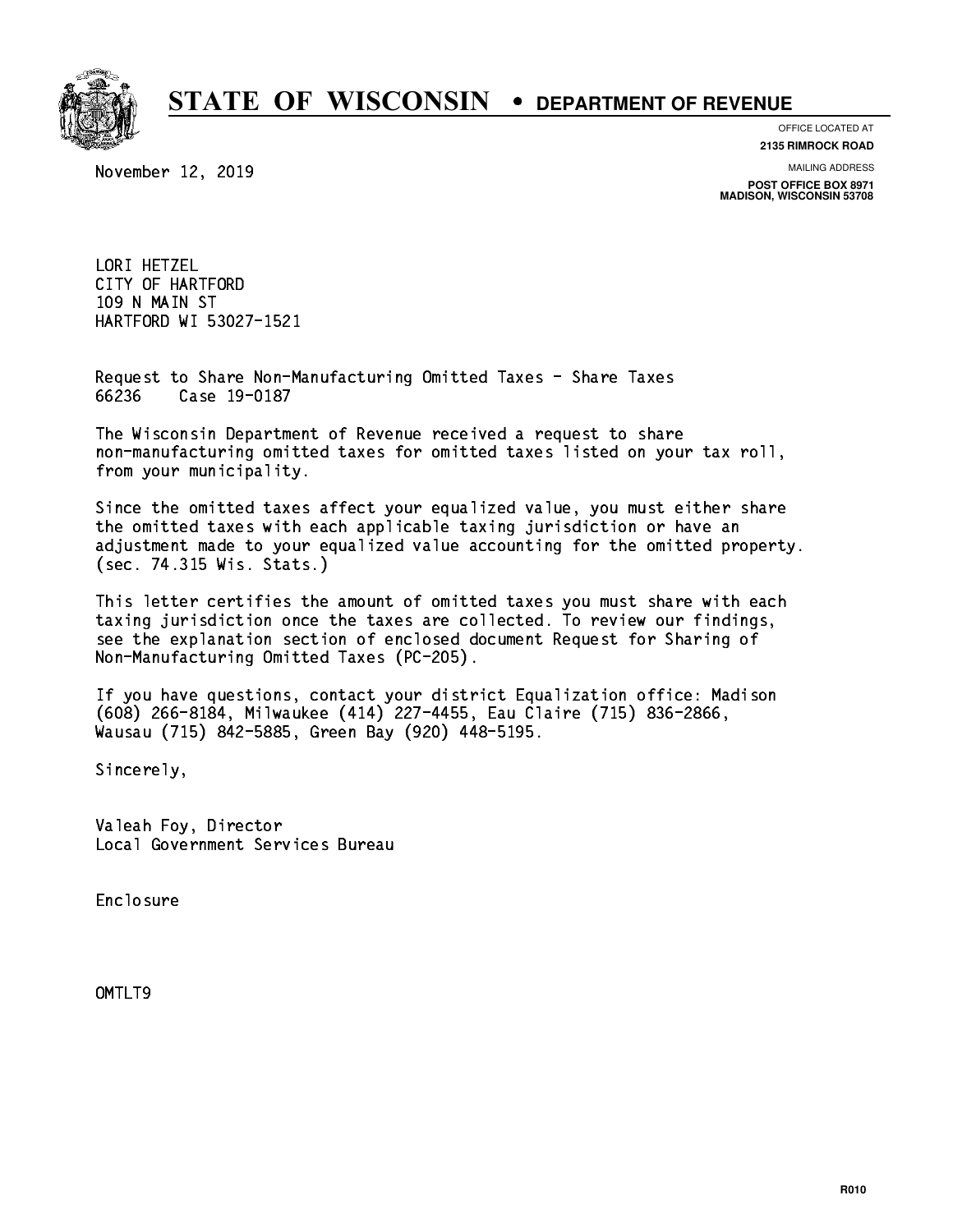

**OFFICE LOCATED AT**

November 12, 2019

**2135 RIMROCK ROAD**

**MAILING ADDRESS**

**POST OFFICE BOX 8971 MADISON, WISCONSIN 53708**

 LORI HETZEL CITY OF HARTFORD 109 N MAIN ST HARTFORD WI 53027-1521

 Request to Share Non-Manufacturing Omitted Taxes - Share Taxes 66236 Case 19-0189

 The Wisconsin Department of Revenue received a request to share non-manufacturing omitted taxes for omitted taxes listed on your tax roll, from your municipality.

 Since the omitted taxes affect your equalized value, you must either share the omitted taxes with each applicable taxing jurisdiction or have an adjustment made to your equalized value accounting for the omitted property. (sec. 74.315 Wis. Stats.)

 This letter certifies the amount of omitted taxes you must share with each taxing jurisdiction once the taxes are collected. To review our findings, see the explanation section of enclosed document Request for Sharing of Non-Manufacturing Omitted Taxes (PC-205).

 If you have questions, contact your district Equalization office: Madison (608) 266-8184, Milwaukee (414) 227-4455, Eau Claire (715) 836-2866, Wausau (715) 842-5885, Green Bay (920) 448-5195.

Sincerely,

 Valeah Foy, Director Local Government Services Bureau

Enclosure Enclosure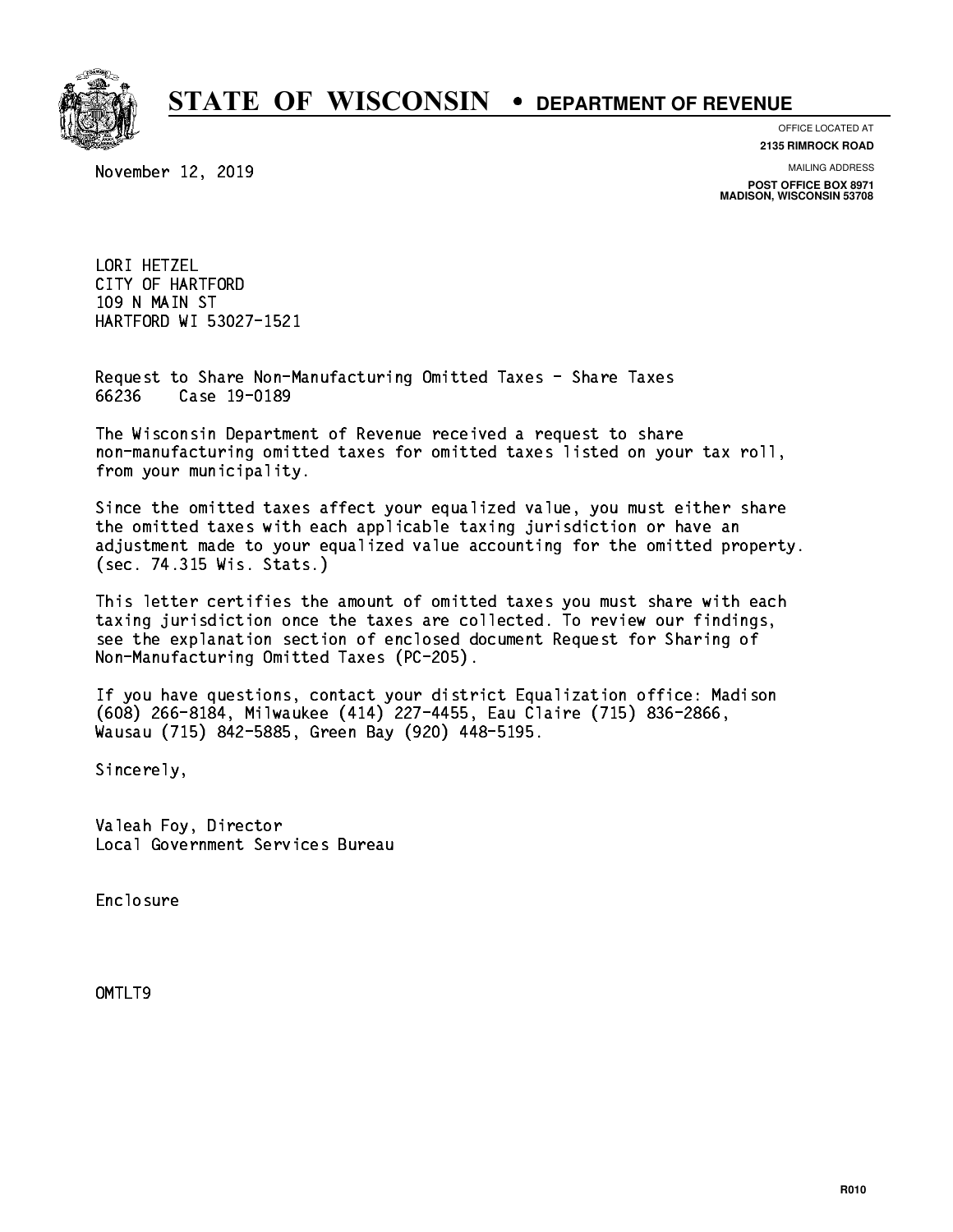

**OFFICE LOCATED AT**

**2135 RIMROCK ROAD**

November 12, 2019

**MAILING ADDRESS**

**POST OFFICE BOX 8971 MADISON, WISCONSIN 53708**

 JANICE MOYER VILLAGE OF MENOMONEE FALLS W156 N8480 PILGRIM RD MENOMONEE FALLS WI 53051-3140

 Request to Share Non-Manufacturing Omitted Taxes - Share Taxes 67151 Case 19-0188

 The Wisconsin Department of Revenue received a request to share non-manufacturing omitted taxes for omitted taxes listed on your tax roll, from your municipality.

 Since the omitted taxes affect your equalized value, you must either share the omitted taxes with each applicable taxing jurisdiction or have an adjustment made to your equalized value accounting for the omitted property. (sec. 74.315 Wis. Stats.)

 This letter certifies the amount of omitted taxes you must share with each taxing jurisdiction once the taxes are collected. To review our findings, see the explanation section of enclosed document Request for Sharing of Non-Manufacturing Omitted Taxes (PC-205).

 If you have questions, contact your district Equalization office: Madison (608) 266-8184, Milwaukee (414) 227-4455, Eau Claire (715) 836-2866, Wausau (715) 842-5885, Green Bay (920) 448-5195.

Sincerely,

 Valeah Foy, Director Local Government Services Bureau

Enclosure Enclosure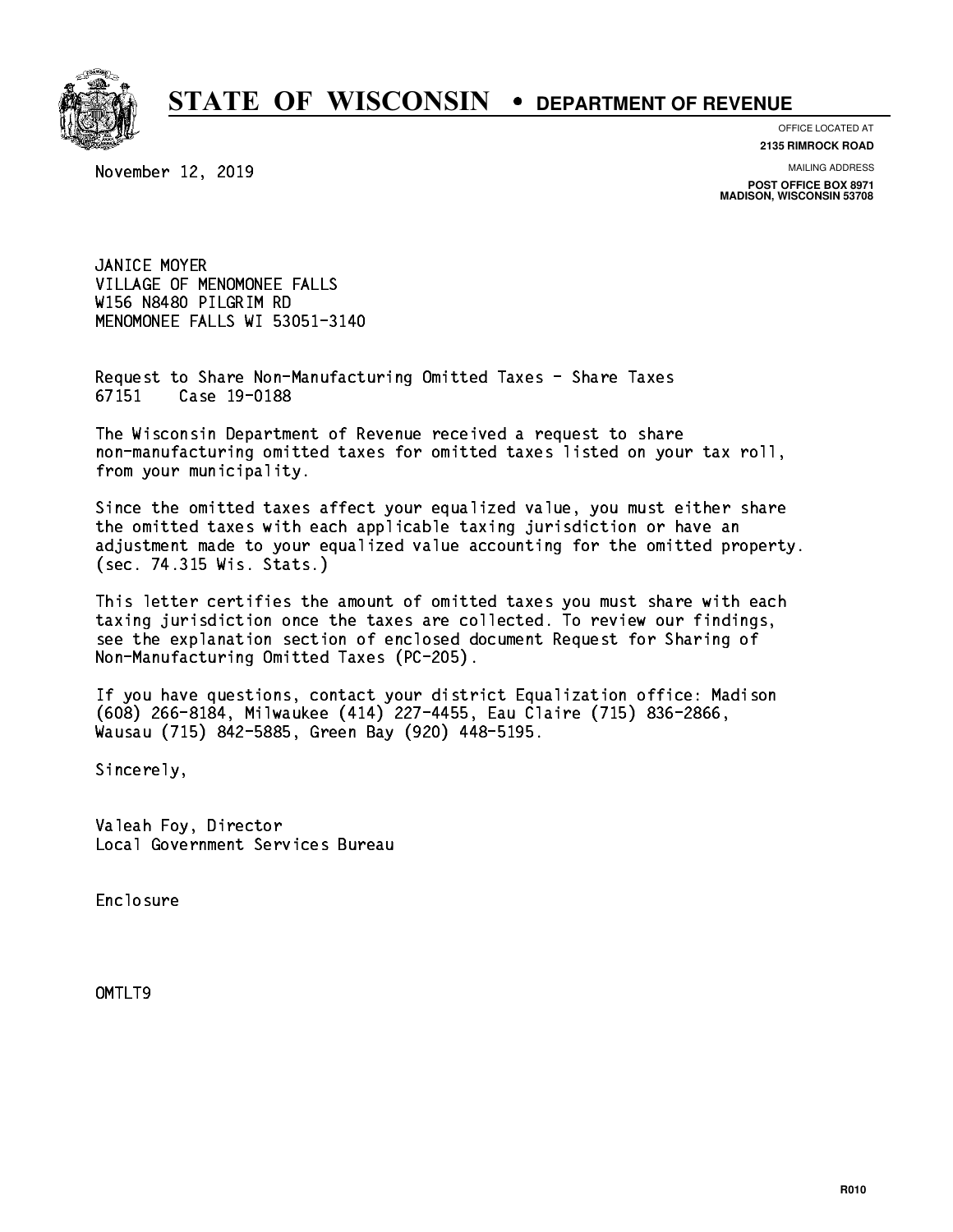

**OFFICE LOCATED AT**

**2135 RIMROCK ROAD**

November 12, 2019

**MAILING ADDRESS**

**POST OFFICE BOX 8971 MADISON, WISCONSIN 53708**

 JANICE MOYER VILLAGE OF MENOMONEE FALLS W156 N8480 PILGRIM RD MENOMONEE FALLS WI 53051-3140

 Request to Share Non-Manufacturing Omitted Taxes - Share Taxes 67151 Case 19-0180

 The Wisconsin Department of Revenue received a request to share non-manufacturing omitted taxes for omitted taxes listed on your tax roll, from your municipality.

 Since the omitted taxes affect your equalized value, you must either share the omitted taxes with each applicable taxing jurisdiction or have an adjustment made to your equalized value accounting for the omitted property. (sec. 74.315 Wis. Stats.)

 This letter certifies the amount of omitted taxes you must share with each taxing jurisdiction once the taxes are collected. To review our findings, see the explanation section of enclosed document Request for Sharing of Non-Manufacturing Omitted Taxes (PC-205).

 If you have questions, contact your district Equalization office: Madison (608) 266-8184, Milwaukee (414) 227-4455, Eau Claire (715) 836-2866, Wausau (715) 842-5885, Green Bay (920) 448-5195.

Sincerely,

 Valeah Foy, Director Local Government Services Bureau

Enclosure Enclosure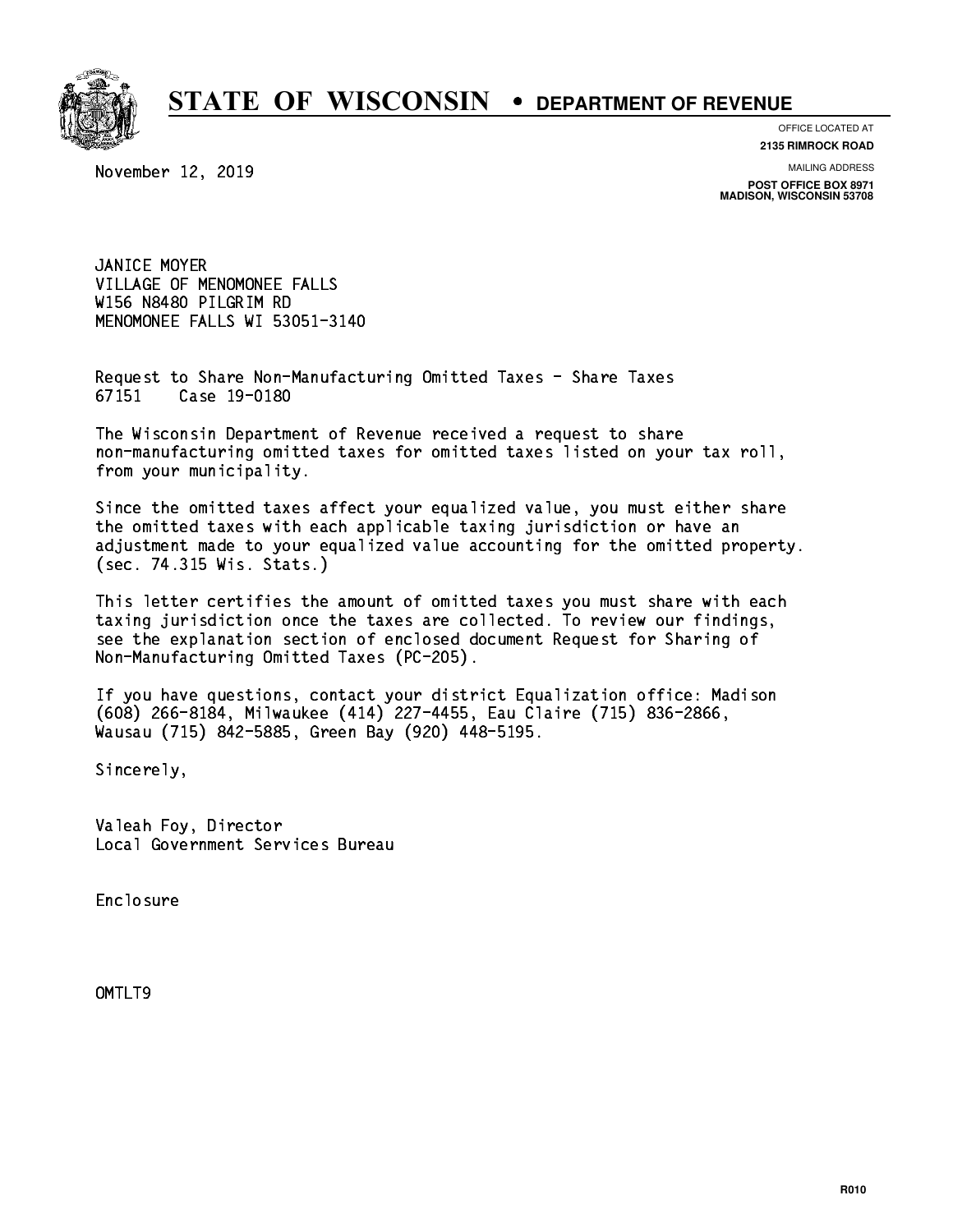

**OFFICE LOCATED AT**

**2135 RIMROCK ROAD**

November 12, 2019

**MAILING ADDRESS**

**POST OFFICE BOX 8971 MADISON, WISCONSIN 53708**

 JACKIE BEYER CITY OF NEW LONDON 215 N SHAWANO ST NEW LONDON WI 54961-1147

 Request to Share Non-Manufacturing Omitted Taxes - Share Taxes 68261 Case 19-0079

 The Wisconsin Department of Revenue received a request to share non-manufacturing omitted taxes for omitted taxes listed on your tax roll, from your municipality.

 Since the omitted taxes affect your equalized value, you must either share the omitted taxes with each applicable taxing jurisdiction or have an adjustment made to your equalized value accounting for the omitted property. (sec. 74.315 Wis. Stats.)

 This letter certifies the amount of omitted taxes you must share with each taxing jurisdiction once the taxes are collected. To review our findings, see the explanation section of enclosed document Request for Sharing of Non-Manufacturing Omitted Taxes (PC-205).

 If you have questions, contact your district Equalization office: Madison (608) 266-8184, Milwaukee (414) 227-4455, Eau Claire (715) 836-2866, Wausau (715) 842-5885, Green Bay (920) 448-5195.

Sincerely,

 Valeah Foy, Director Local Government Services Bureau

Enclosure Enclosure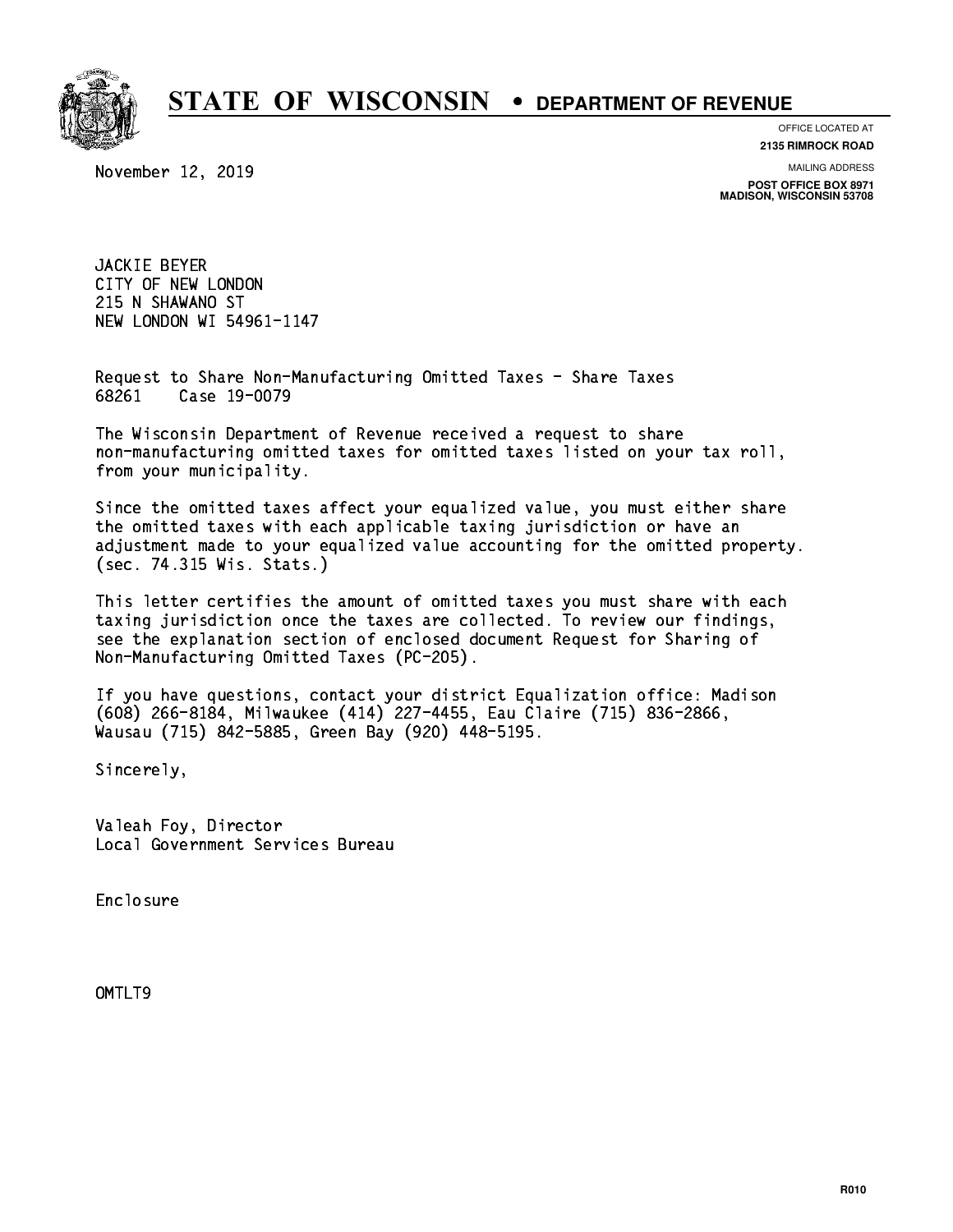

November 12, 2019

**OFFICE LOCATED AT 2135 RIMROCK ROAD**

**MAILING ADDRESS**

**POST OFFICE BOX 8971 MADISON, WISCONSIN 53708**

 PAULA BEULEN TOWN OF OMRO 4205 RIVERMOOR RD OMRO WI 54963 OMRO WI 54963

 Request to Share Non-Manufacturing Omitted Taxes - Share Taxes 70016 Case 19-0139

 The Wisconsin Department of Revenue received a request to share non-manufacturing omitted taxes for omitted taxes listed on your tax roll, from your municipality.

 Since the omitted taxes affect your equalized value, you must either share the omitted taxes with each applicable taxing jurisdiction or have an adjustment made to your equalized value accounting for the omitted property. (sec. 74.315 Wis. Stats.)

 This letter certifies the amount of omitted taxes you must share with each taxing jurisdiction once the taxes are collected. To review our findings, see the explanation section of enclosed document Request for Sharing of Non-Manufacturing Omitted Taxes (PC-205).

 If you have questions, contact your district Equalization office: Madison (608) 266-8184, Milwaukee (414) 227-4455, Eau Claire (715) 836-2866, Wausau (715) 842-5885, Green Bay (920) 448-5195.

Sincerely,

 Valeah Foy, Director Local Government Services Bureau

Enclosure Enclosure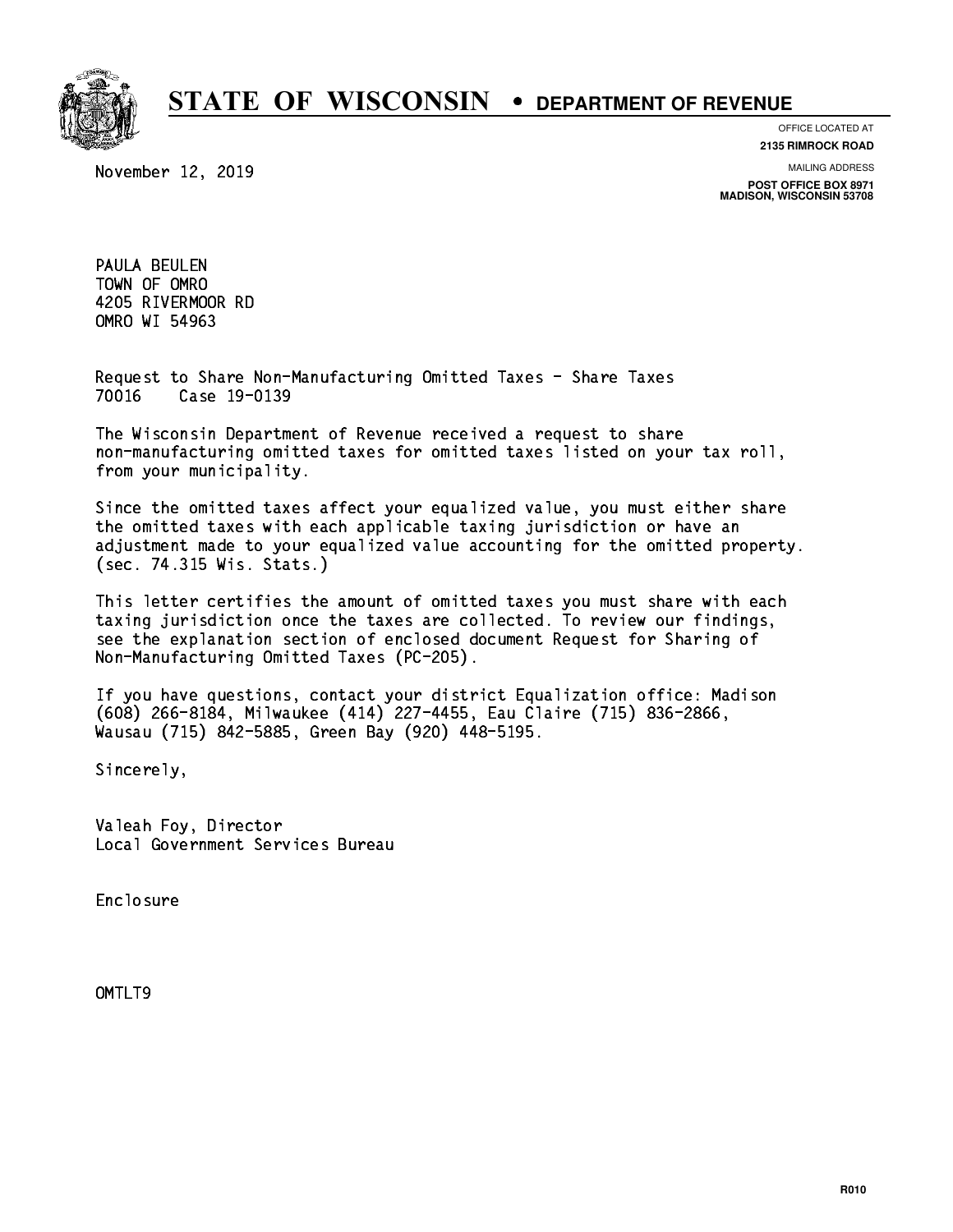

## **OFFICE LOCATED AT**

November 12, 2019

**2135 RIMROCK ROAD**

**MAILING ADDRESS**

**POST OFFICE BOX 8971 MADISON, WISCONSIN 53708**

 KAREN BACKMAN VILLAGE OF FOX CROSSING 2000 MUNICIPAL DR NEENAH WI 54956-5663 neenah wixaa ka mid saad sad

 Request to Share Non-Manufacturing Omitted Taxes - Share Taxes 70121 Case 19-0092

 The Wisconsin Department of Revenue received a request to share non-manufacturing omitted taxes for omitted taxes listed on your tax roll, from your municipality.

 Since the omitted taxes affect your equalized value, you must either share the omitted taxes with each applicable taxing jurisdiction or have an adjustment made to your equalized value accounting for the omitted property. (sec. 74.315 Wis. Stats.)

 This letter certifies the amount of omitted taxes you must share with each taxing jurisdiction once the taxes are collected. To review our findings, see the explanation section of enclosed document Request for Sharing of Non-Manufacturing Omitted Taxes (PC-205).

 If you have questions, contact your district Equalization office: Madison (608) 266-8184, Milwaukee (414) 227-4455, Eau Claire (715) 836-2866, Wausau (715) 842-5885, Green Bay (920) 448-5195.

Sincerely,

 Valeah Foy, Director Local Government Services Bureau

Enclosure Enclosure